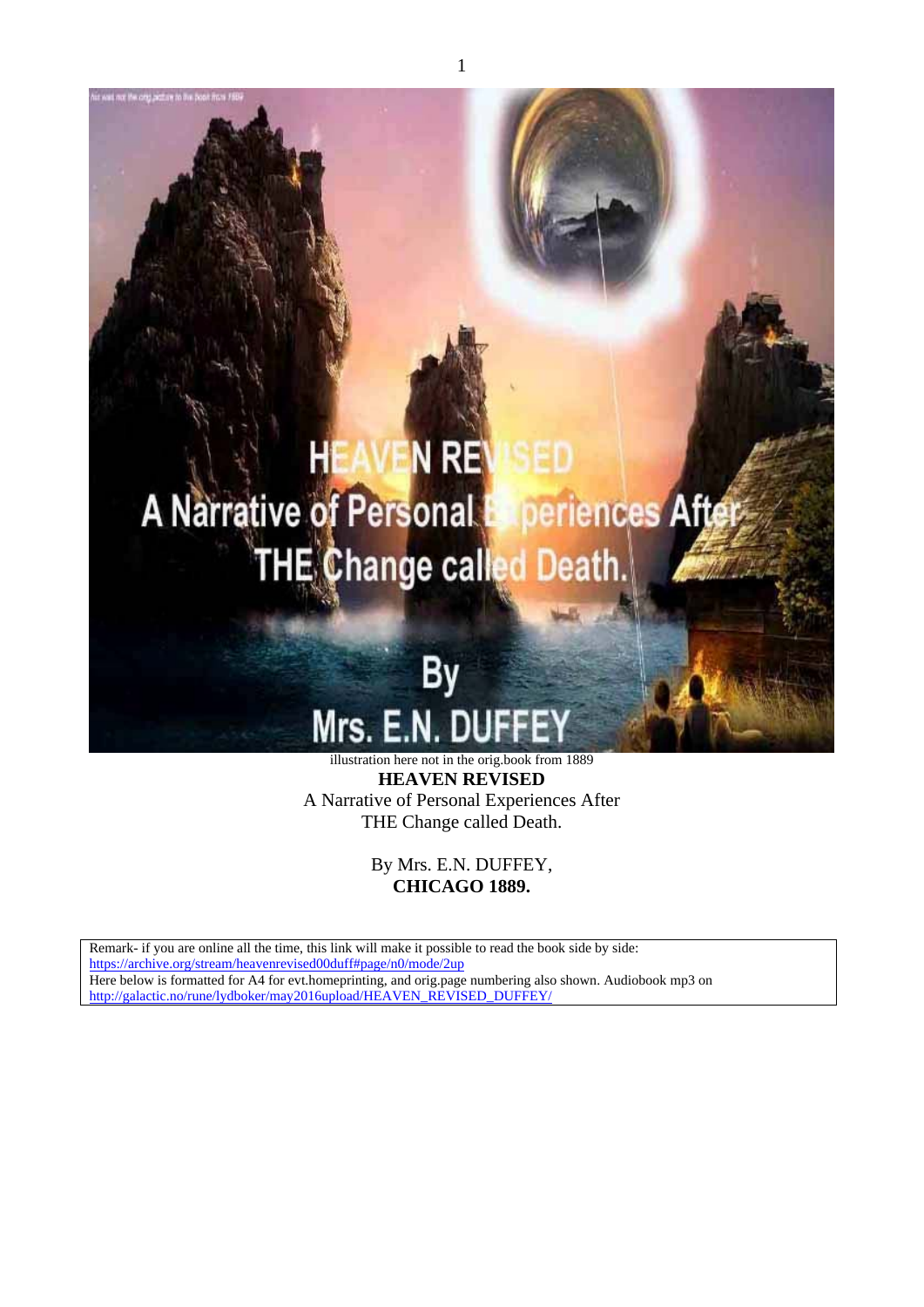#### **CONTENTS.**

#### **Introduction.**

**Chapter I. Death. Chapter II. The Grave and the Resurrection. Chapter III. The Day of Judgment and the House not Made with Hands Chapter IV. But are as the Angels. Chapter V. Into the Depths. Chapter VI. Work, Device, Knowledge and Wisdom. Chapter VII. Blessed Are the Pure in Heart. Chapter VIII. Lo! a Great Multitude. Chapter IX. Fit Temples for Holy Spirits. Chapter X. The Field is the World.** 

Here formatted for A4 paper for evt std.printing upset

### *INTRODUCTION.*

Old theology has created for the belief of its adherents a future of its own: a heaven of harps and crowns, idleness, palm-bearing and perpetual psalm-singing, to enjoy which even the most devout Christian understands that his nature must be wholly changed; and a hell of physical torture to which the majority of mankind are condemned to infinite punishment for finite transgressions. It is a picture of the future, wearying on the one hand and appalling on the other — the paradise of a fool, the pandemonium of a demon.

It is the mission of Spiritualism, with its direct communication with the inhabitants of both the higher and the lower spheres, to revise these conceptions of the future, and bring them more in harmony with reason and common sense, justice and mercy; to recognize the law of progress as the law of the spiritual as well as of the material universe, and to set the star of hope in the zenith of even the deepest hell; and this is what is meant by the title which this story takes.

I did not think out my narrative; I did not plan or plot.

I could not have known less of what was to be written had I been writing at the dictation of another. The ideas were not gathered from various sources, for at that time I had heard little and read less upon the subject of Spiritualism. I had but a superficial acquaintance with the philosophy of Spiritualism, as I was a convert of but a year; and often I was puzzled to know whether what I recorded was strictly in harmony with spiritualistic teachings. This was especially true of the chapter entitled, "Into the Depths."

During the entire period in which I was engaged in this writing — some three or four months lived and moved in a sort of dream. Nothing seemed real to me. Personal troubles did not seem to pain me. I felt as though I had taken a mental anaesthetic. I finished the work one Saturday evening. On Sunday evening I spoke as usual before our spiritual society. On Monday morning I awoke for the first time my usual self. Real life had come back to me.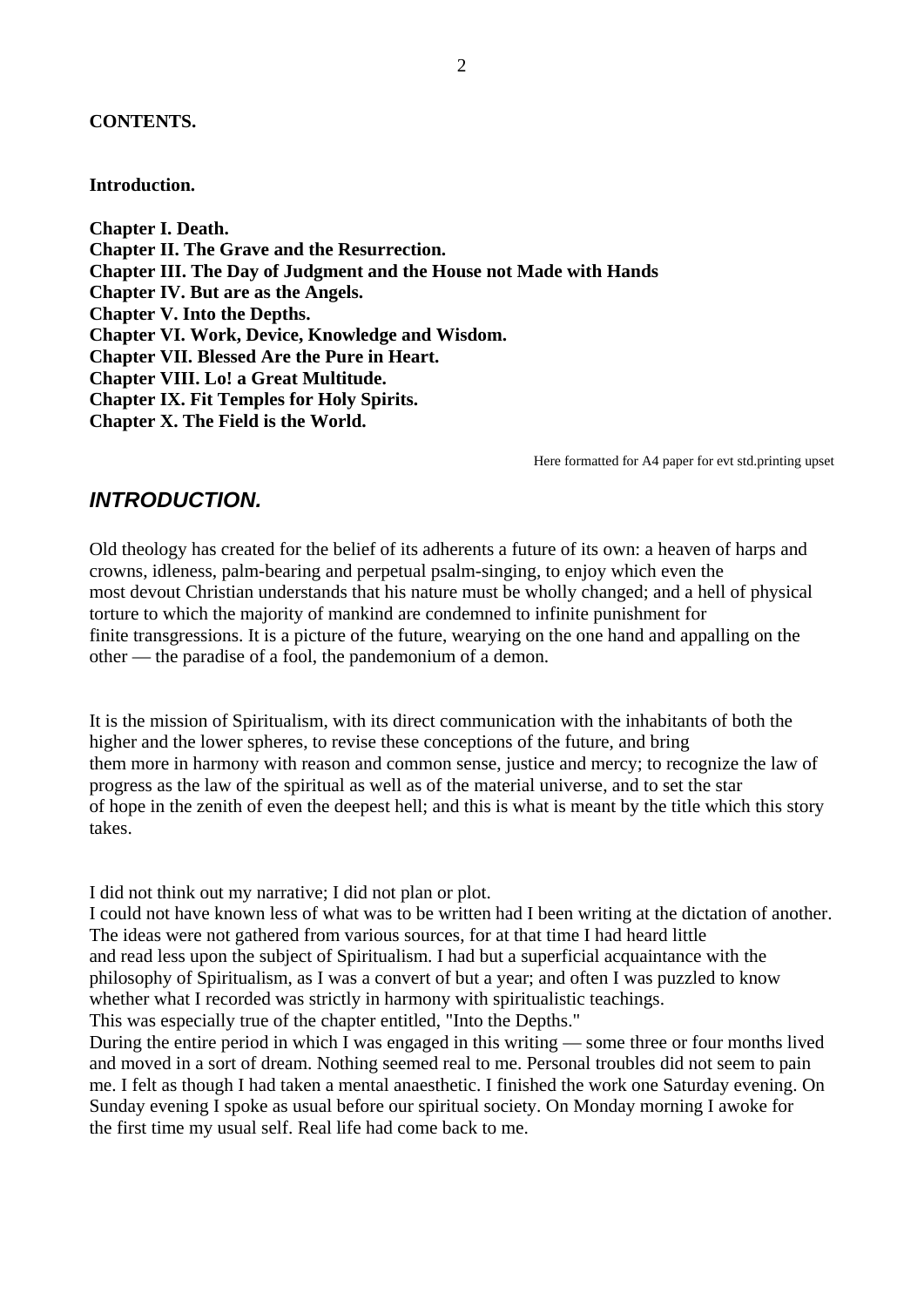I believe that I wrote through unseen assistance, but I hesitate to ask others to endorse this belief. I hesitate even to express it, realizing as I do how often well-intentioned Spiritualists mistakingly attribute to the Spirit-world that which emanates only in their own too often ignorant and ill-informed minds. I know how difficult it is to draw the line between one's own thoughts and impressions, and those which result from inspiration from higher sources.

The reader must decide for himself. If he be a believer in spirit inspiration, he will accept my own belief, and think that "Heaven Revised" was written inspirationally. If he be a skeptic, and hesitates to do this, he will be only sharing the doubts and questionings which sometimes possess myself.

*Bartow, Fla. Mrs. E. B. Duffy.* 

**Heaven Revised.** 

**A Narrative of Personal Experiences After the Change Called Death.** 

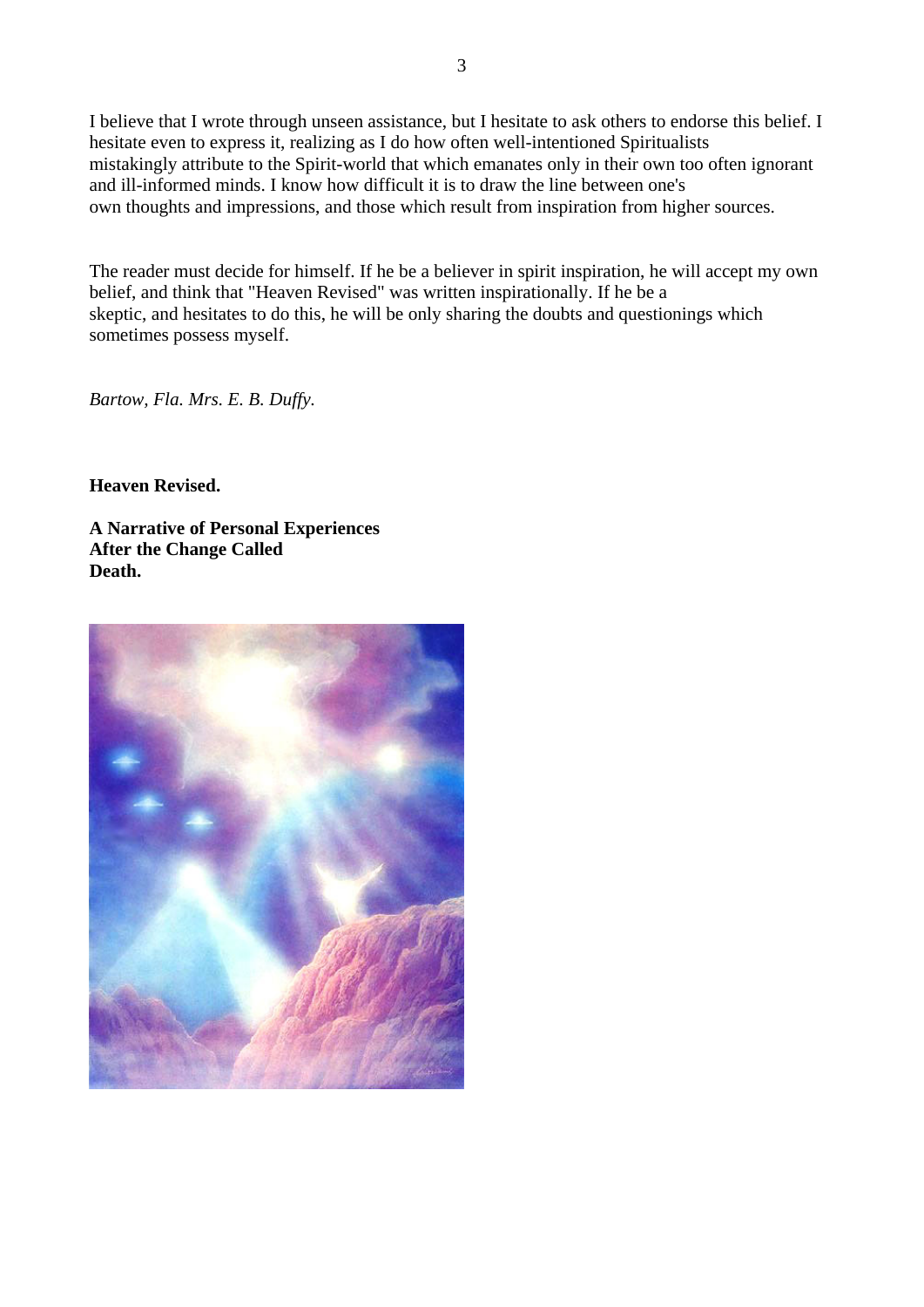### *CHAPTER I, DEATH.*

I am a traveler, and having passed the first stage of my journey, and being now fairly set out upon my second, the impulse seizes me, as it seizes upon all who have left dear friends behind, to let them hear from me — to write them a letter, telling of the new things I have seen, the strange experiences encountered. One of earth's famous poets has spoken of that land in which I am journeying as the "bourne from whence no traveler returns." That is true in a certain sense. We cannot return to take up our old lives again, to resume our old relations, and assume our old duties. We have struck our tents and passed on — into the inevitable future which awaits us. You may not even behold us, until you, too, join us, the first stage of your journey left behind; but we may send you messages; we may impress your minds with pictures of ourselves, both as we have been and as we are, which shall be so vivid that you may be excused for mistaking them for realities. But they are, after all, only faint images of the real living personalities which still exist, and amid their changed conditions still preserve their identity.

We may, too, write you letters; for in this nineteenth century a postal system has been established between the here and there, the is and the was, which makes communication possible. That which for ages has seemed the greatest difficulty —

how to send a letter — has been conquered, only to find a still greater one rising up behind it how to write a letter which shall be intelligible; how to transcribe conditions and translate ideas into a language which shall be comprehensible to you.

Alas! my dear friends, I shall, I fear, be able only to give you a shadowy idea of this newly discovered country, which is, after all, the real, while your earth is but the shadow and prototype. Eye hath not seen, nor ear heard, neither hath it entered into the heart of man to conceive of that which is in this land beyond the grave.

**In looking back from where I now stand, I cannot but wonder that the earth-life assumed such importance.** *The perspective is entirely changed.* Much of that which, in the first stage of my journey, seemed of the greatest magnitude, has strangely dwindled in its proportions; and apparently everything concerning it has taken on a new coloring and a new meaning. The reason is that now I begin to perceive, from my present position, the true relations of all earthly conditions and happenings. *When I was in the midst of them, I gained only narrow and distorted glimpses.* Those nearest me were magnified beyond reality; those at a distance dwarfed in like degree.

Thus even I, who prided myself upon being a close and correct observer, a careful analyzer of all that came under my observation, and a deep and original thinker, have been overwhelmed with astonishment, not to say chagrin, in discovering how little I knew of even the surface life around me — how still less of that deeper and inner life which is the real and actuating power of humanity, but of whose existence there is so little realization until it comes to the surface here.

But I did not set out to either moralize or philosophize in writing this letter; though I dare say I shall unwittingly do enough of both before I have finished it; otherwise I should not be true to my own character; but I will suppress the impulse for the present, and tell you of the first stage of my journey, that stage which you call death.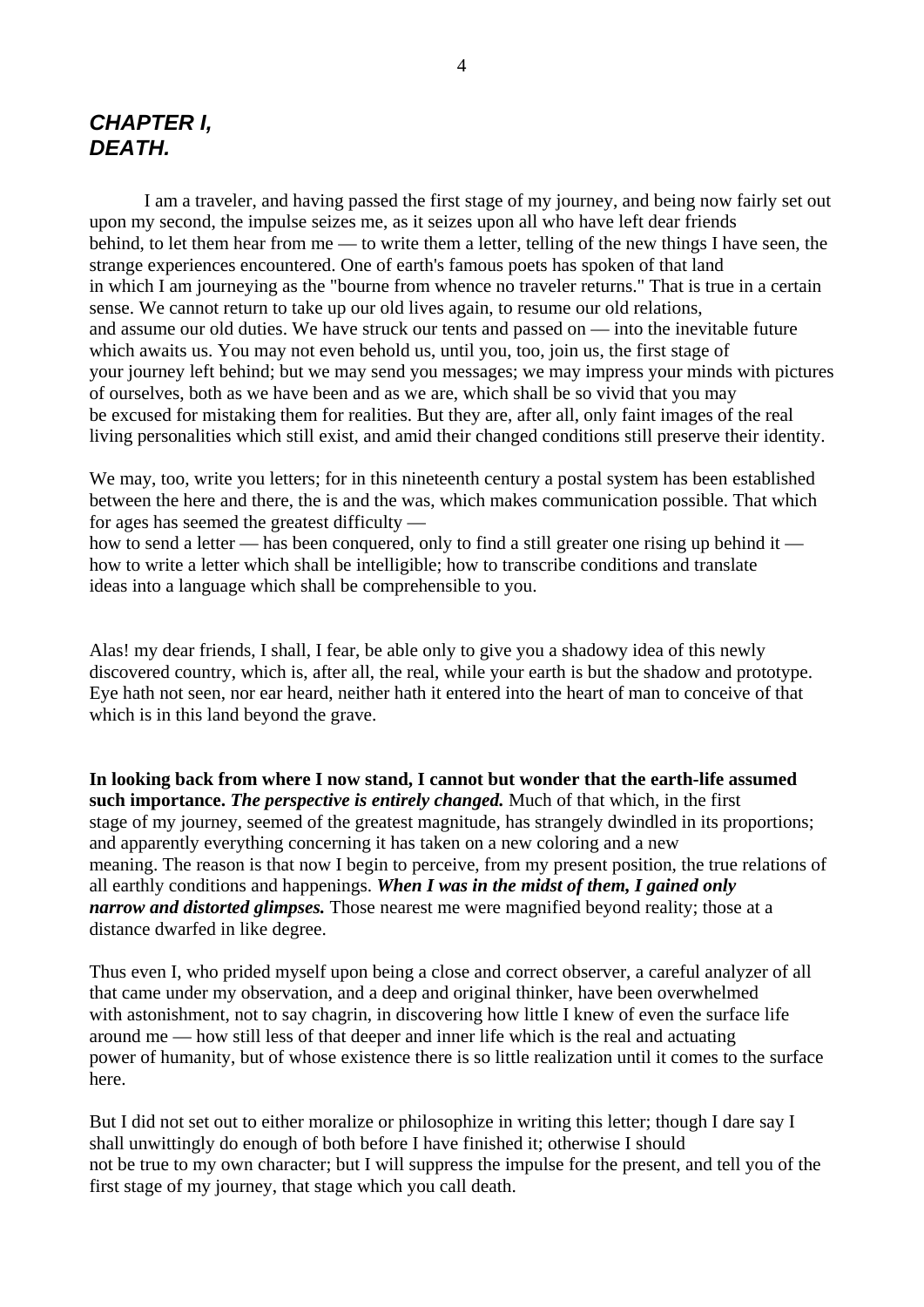Of the mere happenings of my earthly life, what matters it? What I am is of the only importance; by what means my character was disciplined, my intelligence cultivated, possibly my nature warped in some ways, are of no moment. When you behold a gem, you admire its beauties and deplore its flaws; but it never occurs to you to inquire about the processes by which the lapidary polished it. I am what I am. I shall be some day  $\frac{dy}{dx}$  a day so far distant in the unending ages of eternity that it seems no nearer to me than to you, save as a clearer comprehension of the fact brings it with fuller force to my mind — united with the great source of power, wisdom and love, which overshadows and permeates the universe, my identity lost in all save memory, which shall forever individualize every soul that has lived and suffered. When memory goes, then comes annihilation; *but there is no such thing as annihilation in this vast universe.* 

I lived, I toiled, I suffered, I loved, I struggled with temptations, and I sometimes sinned — the common lot of humanity. *In these words may be summed up, not only my earthly existence, but that of most mortals.* For those to whom any of these experiences are not given in the earth life, they are reserved in fuller measure in the life into which I have now entered.

**I knew that I was standing face to face with death, but I did not tremble nor shrink.** The terrors of orthodoxy had long lost their hold upon me, *and I was prepared to meet the inevitable change like a philosopher.* Nay, more; I was prepared to watch its approach and analyze its effect upon myself, with all the enthusiasm of a student who did not wish to miss this one supreme opportunity to gain knowledge which had hither to eluded the grasp of mortals. 4

I would be calm, and note death's approach, step by step. If it were possible to me, I would impart my newly acquired knowledge to others, and, perhaps, do mankind a service by robbing this dread hour of its terrors.

Earth would fade away, and I seemed to be floating out into an unknown realm of existence; of all that which I expected to remember at this hour, nothing occurred to me. There was no [review of my life,](https://www.google.no/search?q=who+was+medium+mrs.duffey&ie=utf-8&oe=utf-8&client=firefox-b&gfe_rd=cr&ei=kesSWdriOYqA8Qe9_ZOoDA#q=review+of+life+%2B+nde) such as I had read about; no thought of either past or future; only this one feeling, which sprung up in my heart to the exclusion of all else — my loved ones! I had not regarded myself as an excessively affectionate woman. Reason had been trained to govern all my impulses and emotions, and I truly believe my life-work had been better performed in consequence. But in this last hour, love seemed the sum and substance — all that was worth cherishing — of life.

Then would suddenly come back to me a remembrance of the task to which I bad set myself, and in striving to accomplish it, my will, which was always strong, and was strong even in death, would rally my life-forces, and thus defeat its own object. As I had all my life fought and struggled, and sought to attain the unattainable, so, true, to my nature, I would not even allow myself to die in peace, but all unwittingly prolonged and postponed the hour.

At last I became wearied, and fell into a sweet sleep, a sleep so restful that in the halfconsciousness which preceded the moment of complete unconsciousness, I remembered that in all my life I had experienced but one or two as perfect and satisfying. For such a sleep I was contented even to postpone the hour of death.

When I awoke it was with that almost guilty sense of one who feels that he has slept longer than custom or prejudice sanctions; and for the instant I was glad that I was very ill, that such an indiscretion might be forgiven me.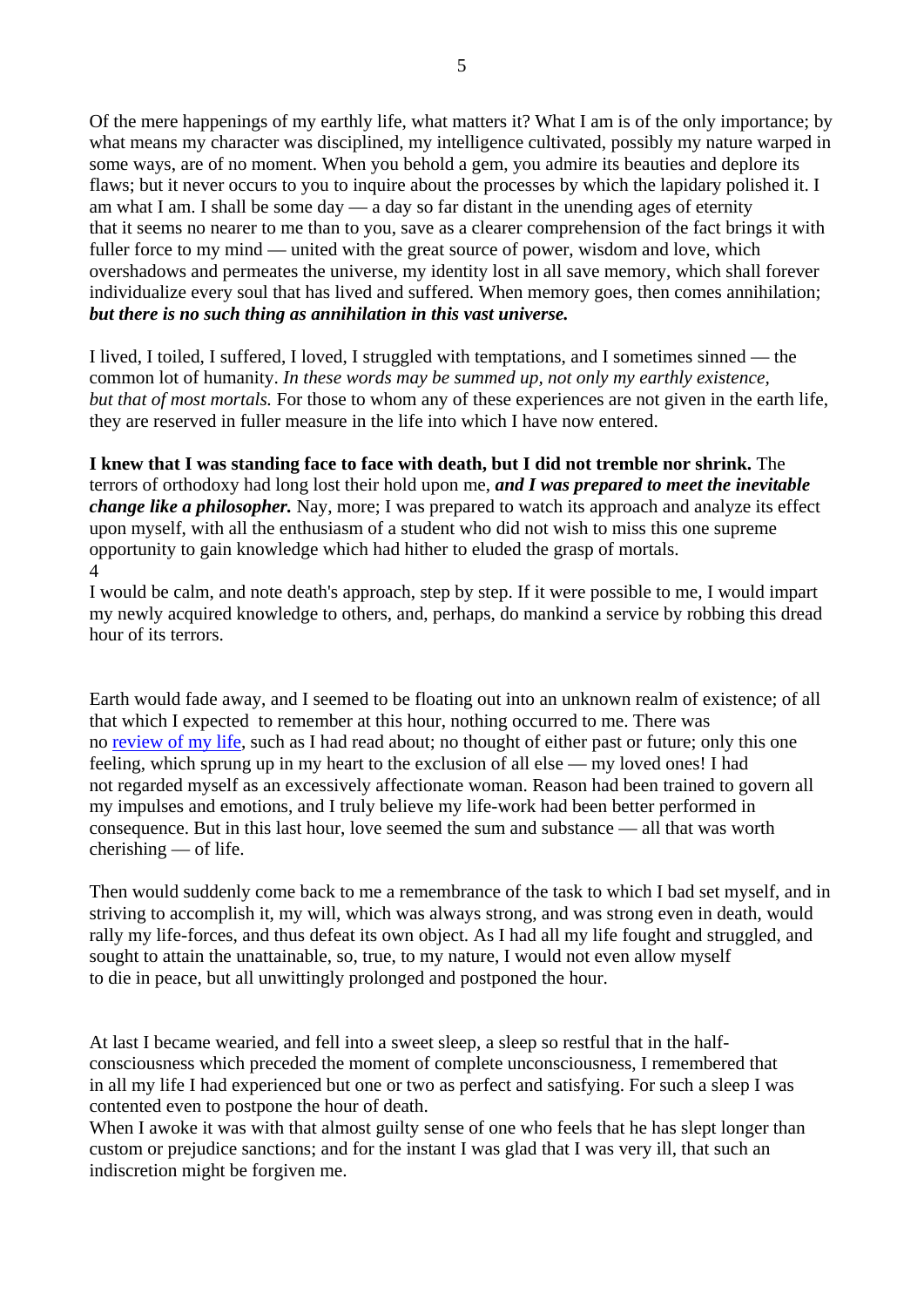5

The waking was even sweeter than the sleeping. I did not care to open my eyes, but lay filled with a sense of peace and rest — peace and rest — such as in the long, weary years of my life I had dreamed of and longed for, but never before experienced. *How sweet was the rest, how perfect the peace! If it only might endure forever!* 

But I was better. "I was not to die after all, and I must presently submit to the old bondage, and again know the weariness and unquiet of life. Presently I became aware that there was a sound of subdued voices in conversation in an adjoining room. Though I could hear them plainly through the open door, at first I gathered no sense of what they were saying; and then as I became more fully awake, I heard a sentence which fixed my attention in an idle way:

"I have no doubt she meant well; but, then, she was so very peculiar." The response came: "Yes, very; and very set in her way."

Again the first speaker: "She saw a great deal of trouble, but I have no doubt she brought much of it on herself. You almost always find that that is the case."

"That is so. Why, I know ," and then followed a grotesquely distorted narration of certain incidents in my own life.

I was startled. Of whom were they speaking? Of me — me? *"She was?"* What did it all mean? Did they really think me dead? **With a guilty consciousness of having played eavesdropper, I hastened to call one of the speakers by name, to assure her that I was still in the land of the living.** 

They were both neighbors, and I knew them well. She paid no heed to my voice, and the conversation went on without interruption. Again I spoke louder than before, and still they heeded not. I was now aroused to the fullest mental activity-,

and utterly forgetful of my supposed enfeebled condition, started up to manifest myself to them in some manner which should secure their silence, when

6

for an instant I seemed frozen with terror, or something akin to it, by a strange object which met my view. *What was that in my chamber, my chamber where I lay so ill — that object lying rigid and white, in the familiar yet ever repulsive attitude of death?* There were the outlines of

the head, the projection of the arms crossed upon the breast, the extended limbs,

and the upturned feet. Over all was thrown a white sheet; but with a new experience in vision, as I looked at it my sight seemed to penetrate beneath the snowy pall, and I recognized

my own features. **My God! was I then really dead?** 

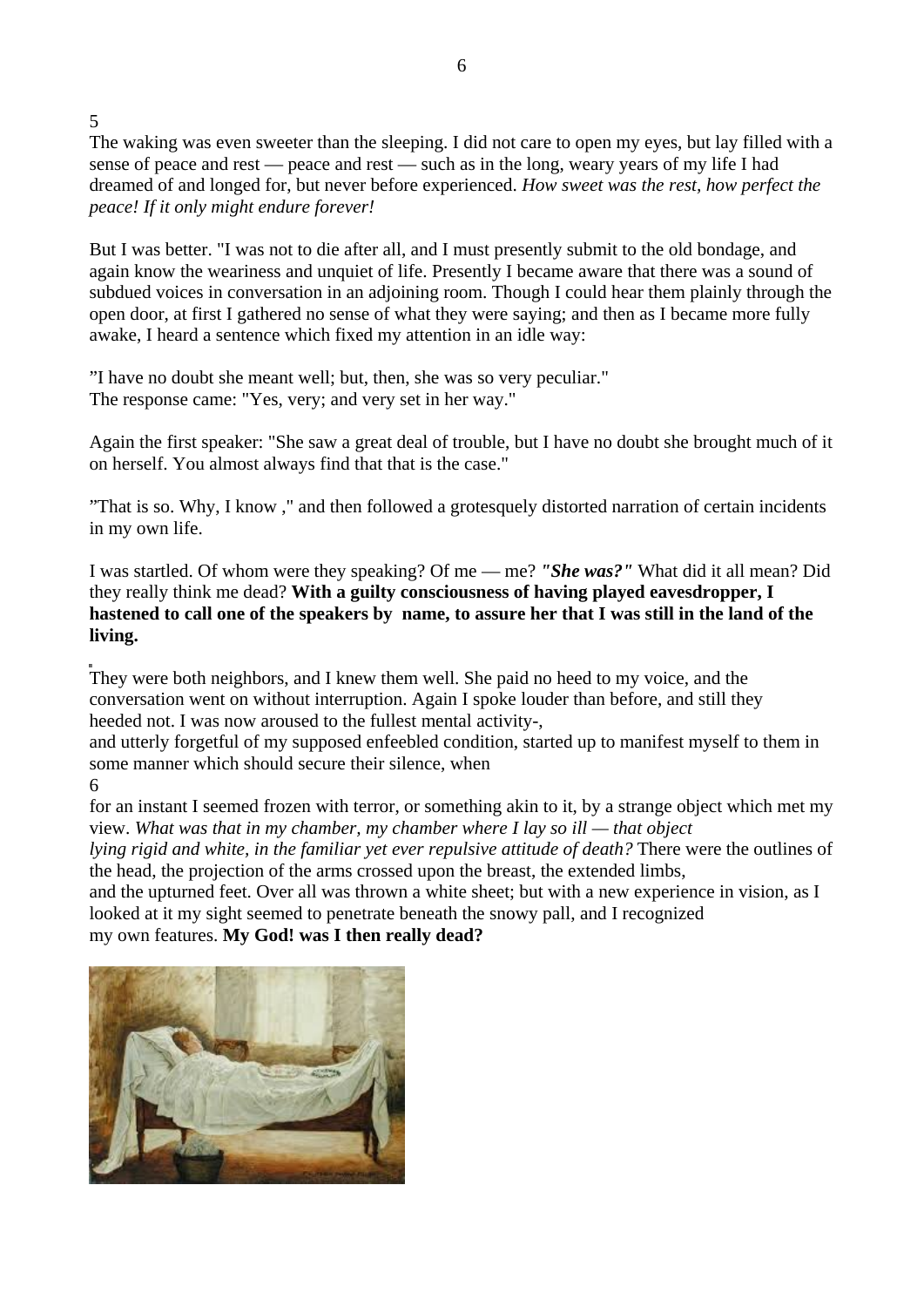How can I describe to you the emotion which swept through me, and which seemed to shake my whole being to its very center?

Then, and not till then, did the past sweep like a wave over me, and all that I had been taught and hoped and feared of the great transition, and the life which was to follow it, seemed to come out in my memory with unparalleled distinctness. It was a solemn, an awful moment. The terror passed as soon as it came, but its solemnity impressed itself upon me. Yet you will scarcely believe it that the next sensation was one of mirth.

Then I was playing eavesdropper in spite of myself; and verifying the truth of the adage that listeners never hear any good of themselves, while I wondered in grim humor if the act under the circumstances in which I was placed, were as dishonorable as if I were still alive.

As in the earth-life the sublime frequently borders upon the ridiculous, and there is often but a single step from solemnity to mirth, from joy to sorrow, from hope to despair, and all this that our characters may acquire their proper equilibrium; so my first experience in the Spirit-world was of the same nature.



*<<I could not silence those babbling women,* and so I let them talk, and for the first time in my existence, had an opportunity to see myself as others see me. Well, the lesson was a

good one, and not without its uses, even though I had passed beyond the influences and conditions of earth. It held up an imperfect mirror before my spiritual vision in which my defects of character were brought into greater prominence by distortion; and thus the first lesson was imparted to me. 7

After a time the impulse seized them to look upon the face of the dead whose character they were dissecting so candidly, not to say mercilessly. We were a group of three, although one was invisible to the other two. As

wonder upon the form of that which had once been I. they were unconscious of my presence, so I soon forgot theirs, while I looked with a strange

As I regarded the pale worn features, and with invisible hand smoothed back the grizzled hair from the forehead, an ineffable pity filled my soul for my old self, which now seemed separated and apart from my present one. In my life I had affected to scorn the earthly tenement which imprisoned my soul. But when I gazed upon it dispassionately from an outside standpoint another feeling overwhelmed me. How wan, how worn it looked! How heavy were the lines of care upon brow and cheek! How the hair had whitened! How the body had struggled and suffered, and toiled for the spirit within — always losing — always losing — first youth and beauty, and then health and strength, in the service of that spirit; and at last when the soul stood triumphant in a newer and fuller life, a complete victor over body — that body had met its final and greatest loss, in that it had lost the life which had animated it.

No longer should it love, or suffer, or toil. It was completely vanquished, and yielded all that it had to give. *With a new-born love and pity for self, which were as unselfish as though they had been expended upon another, and with a reverential feeling as well, I tenderly* 

*kissed the cold brow,* and in that moment forgave it all for which I had reproached it in the past: for its weaknesses which had crippled my spirit; its imperfections which had warped it;

its limitations which had chained it. Surely in that moment of triumph over mortality I could afford to be generous. More difficult still, I could be just. I realized and acknowledged how,

even through the infirmities of the physical frame, my spirit had been strengthened and disciplined. (8) **Then I was dead!** How strange it seemed to be dead, and yet with such superabundant life!

How mortals misapprehend the meaning of the word. *To be dead means to be alive with*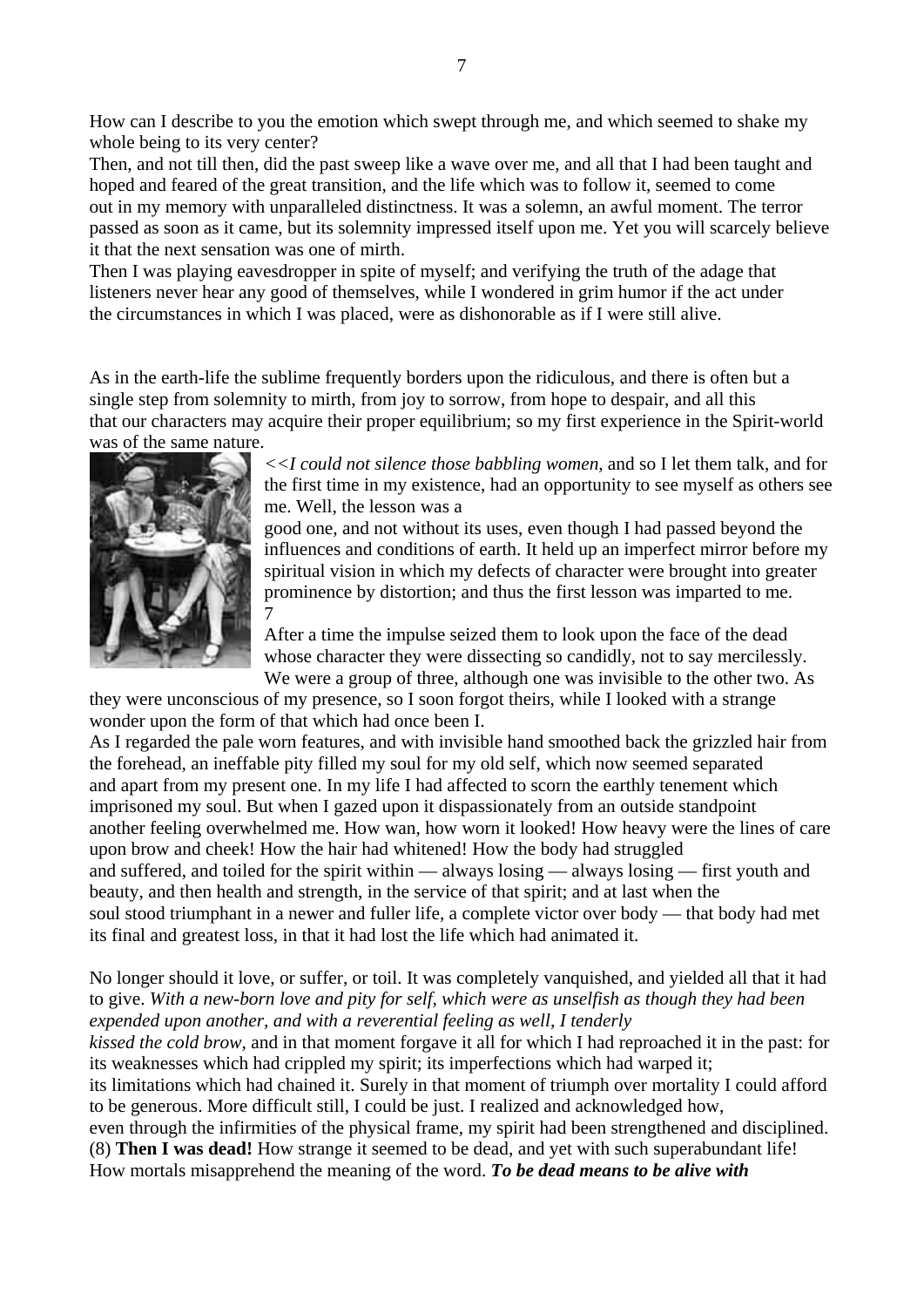*a vitality earthly humanity does not know.* How long had I been dead? It seemed to be early morning. The watchers were silent, having dozed off to sleep in their arm-chairs. The rays of the lamp were paling before the light of the approaching day, which was heralded in the east by scarlet banners flung across the sky. When I had fallen asleep — into that peaceful sleep from which I had wakened in another world — the night had been far spent. I must have passed away at the ebb of the tide, when day was struggling with darkness, and nature itself was at its lowest ebb. *I had probably been dead twenty-four hours. I had fallen asleep on earth; I had awakened in the land of spirits.* 

**The land of spirits!** Strange as it may seem, I for the first time realized this fact. My thoughts and emotions up to this point had all been connected in some way with the world and the life I had left behind me. *But where were the spirit forms of the loved ones who had passed on before, and whom I had expected to meet me at the gateway, and to welcome and guide me into the life eternal?* On the threshold of this new life I felt no fear at my seeming isolation, but a sense of disappointment and loneliness, and of bewilderment also, stole over me.

Even as these thoughts passed through my mind, the room and all it contained seemed to dissolve before me. I found myself upon a great plain which gently inclined toward a valley through the depths of which flowed a stream. I cannot describe the beauty of the scene. Earth is beautiful, and its beauties found their way to my heart; but the Spirit-world is far more so. The scene seemed strangely familiar. It was so like, and yet so unlike, an earthly valley, where I had spent many happy hours — perhaps the happiest of my life. It seemed, indeed, the earthly valley glorified and spiritualized, as who shall say that it was not? The grass was intensely yet softly green, and starred with myriads of daisies.



### 9

When last I had beheld the earthly valley, it was still beautiful, but it had the beauty of death, that sent a chill to my heart, and over it there hung a pall of cloud which completely enshrouded its depths. But my valley was resurrected, and was mine evermore.

I was walking, but strange to say my feet did not touch the ground. I walked along just above the surface of the earth, just as I had done many times in dreams — the realest dreams I ever had. *What a strange sensation it was to be freed from the weight of the earthly body — to be released from the physical law of the attraction of gravitation!* I felt that I might rise to any height to which I aspired, yet was content for the present to keep near the ground.

But my friends — my spirit friends — where were they?

Why was I thus so isolated in my new life? I was not conscious of having uttered a thought aloud, but as if in response to it, I found myself in the presence of two youths whose radiant countenances possessed more than mortal beauty. Years ago I had laid away with an aching heart and many bitter tears, two beautiful babes, first one and then another; and many times thereafter I stretched out my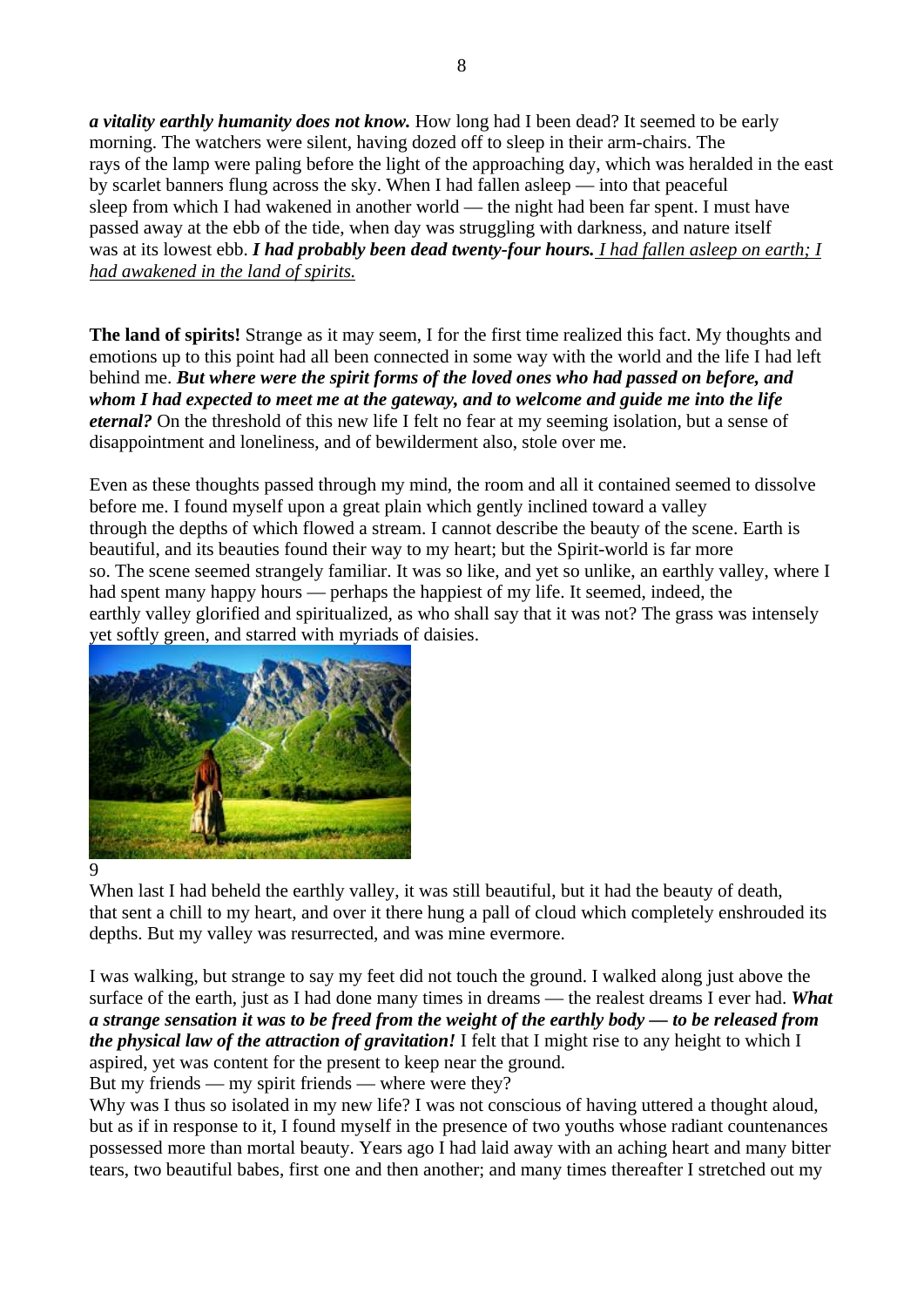arms with soul-felt longing towards the unknown land whither they had gone, as if to reach to them and bring them back to me.

But when I clasped my arms to my breast again, they were always empty. My babes, how I had longed for them, yearned for them! They had always been babes to me in my memory, little tender clinging things, finding their whole world in mother-love. But when I beheld these youths beside me, some subtle instinct revealed to me that they were my babes, now nearly grown to manhood. I felt neither hesitation nor surprise in the recognition. It was as though I had always expected them to appear thus to me. I only held out my arms with an unutterably glad impulse, crying, "My boys! Mine!"

Is there a more contentful, more blissful word in our language — in any language — than that word "mine"? Whether we say it of child, friend or lover, home or heaven, we have expressed the supremest emotion of our hearts.

10

It indicates the fullest fruition of our hopes and desires, whether they be worthy ones or unworthy ones. Barren and pitiful indeed is the life of that wretch who can not say "mine" of some joy, some hope, or some love. It is the first feeling of the infant heart when it begins to realize its possession of motherly tenderness and care, long before it can give the feeling its appropriate word. It will be the ultimate emotion of the soul, when, having passed through the cycles of eternity, it shall at last have reached the center and source of all, and shall be able to say of infinite wisdom and love, "mine"!

11

### *CHAPTER II,*

### *THE GRAVE AND THE RESURRECTION.*

My lost ones were in my arms, and for a time my soul was filled with a bliss too deep for words. At last emotions struggled into utterance.

"Our mother!" were the glad words I heard from lips which had never learned to pronounce them in their brief earth lives, and then there were eager questionings and glad responses.

*"We have been with you, mother," said the elder, "through all these years. Daily we have visited you. We have nestled in your arm.* You never called us that we did not come, and we spoke to you, and tried to comfort you, but you did not always hear us; and sometimes when our messages reached your heart, you did not comprehend from whom they came. You have been our mother still, our helper and our guide; and *we in turn have helped and guided you as far as lay in our power, as we could not have done had we remained with you on earth.* 

As far as we could understand your troubles we have helped you to bear them. When they were beyond our comprehension, as they sometimes were, we were still permitted to give you our sympathy and love, and thus you have been unconsciously soothed and strengthened." This is the substance of what my boy said to me, though not perhaps the very words. I was in such a tremor of joy my memory may not have taken exact note of them.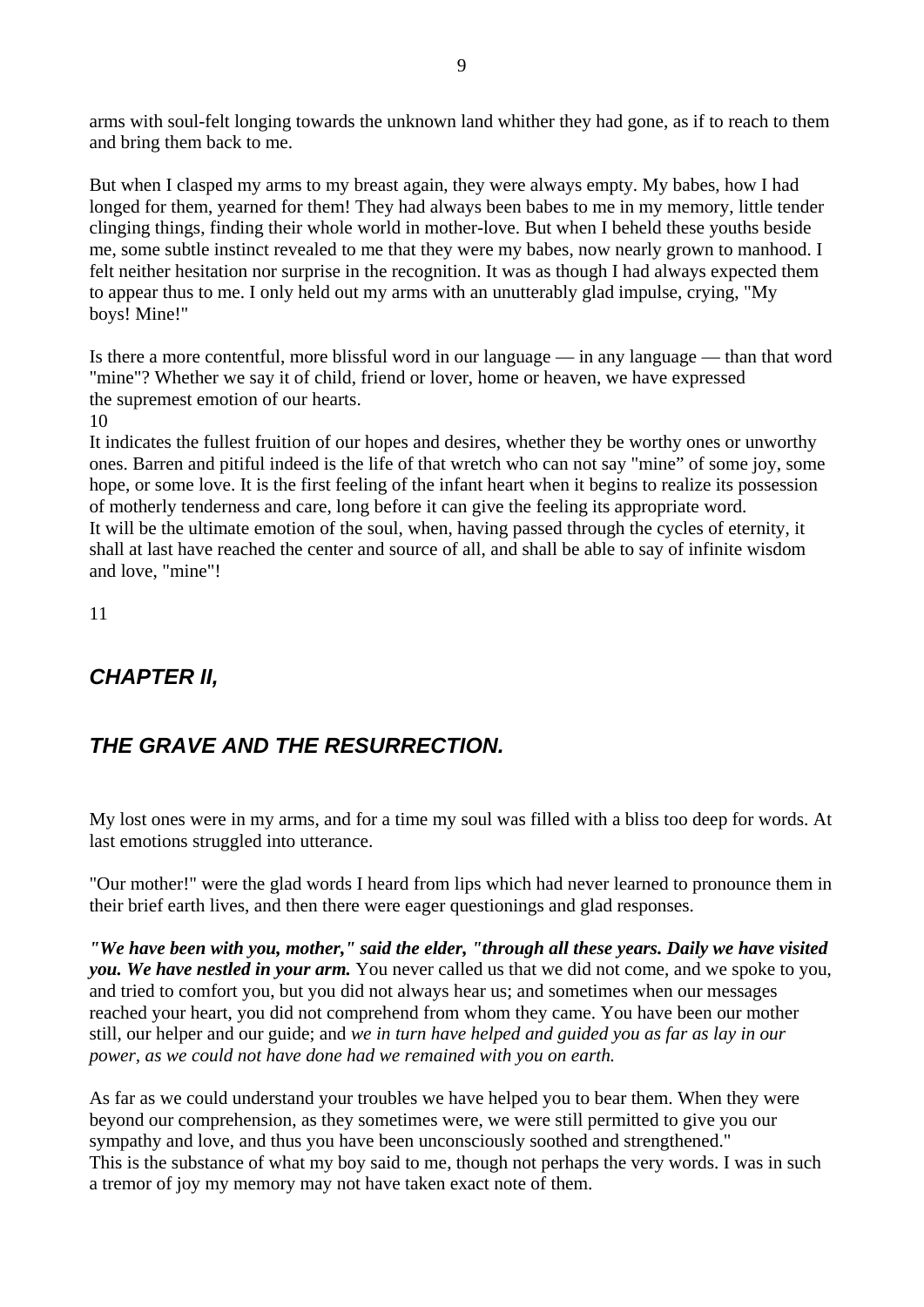Then my younger boy spoke: " To us was reserved the privilege of first meeting you on your entrance to the Spirit-world. Others are waiting to see and to welcome you, but we felt that the first hour ought to be ours. "

"My blessed guardian angels!" I exclaimed.



### **"No, not your guardian angels; only your loving children.**

Your guardian you will presently see. It is through her kindness and considerateness that we are with you first. She is here even now. "

I turned, and saw standing at a little distance a woman, apparently of mature years, but with the radiance of heavenly youth and beauty upon her brow. She held out her arms to me exclaiming, "My child!"

I felt impelled towards her, and yet hesitated for an instant.

"You are not my mother?" I said, half by way of assertion, half in inquiry.



*Illustration left: meeting with the spirit- guide or for example a socalled dead mother on the astral level while the physical body sleeps, as shown be the unbroken "silver-cord" to the coerce body.* 

"Your spiritual mother, not your earthly one. **The ties of spirit are far more real and enduring than those of the flesh."** 

Her arms were still extended, and as we mutually advanced, they encircled me, and I felt a deep inward conviction of the truth of her words.

"My child," she continued, "the ties which bind us are those of a kindred spiritual nature and kindred earthly experiences.

*My trials on earth were similar to yours; my struggles and even my failures like yours, only mine more desperate, more complete*. When I entered this life, and realized, as I had not done before, the meaning of it all, and saw my own mistakes and failures, and comprehended how I might have avoided many of them, I cried out in agony of spirit that it was unjust that I was not permitted to undo them — to set them right. Then my work was revealed to me, and rebuked and humbled I accepted it.

The higher spirits, to whom knowledge is given which is withheld from us who are still so near the earth, pointed out to me a child whose womanly destiny was to be like my own. I must go to her, stay by her, and help her by the light of my experience.

13

 Oh! that was so long ago, you were yet a little child. I have been with you all these years, helping, strengthening, comforting; and it makes me glad and grateful to know that my influence has been felt, and has been in many instances attended by good results, so that your life is not the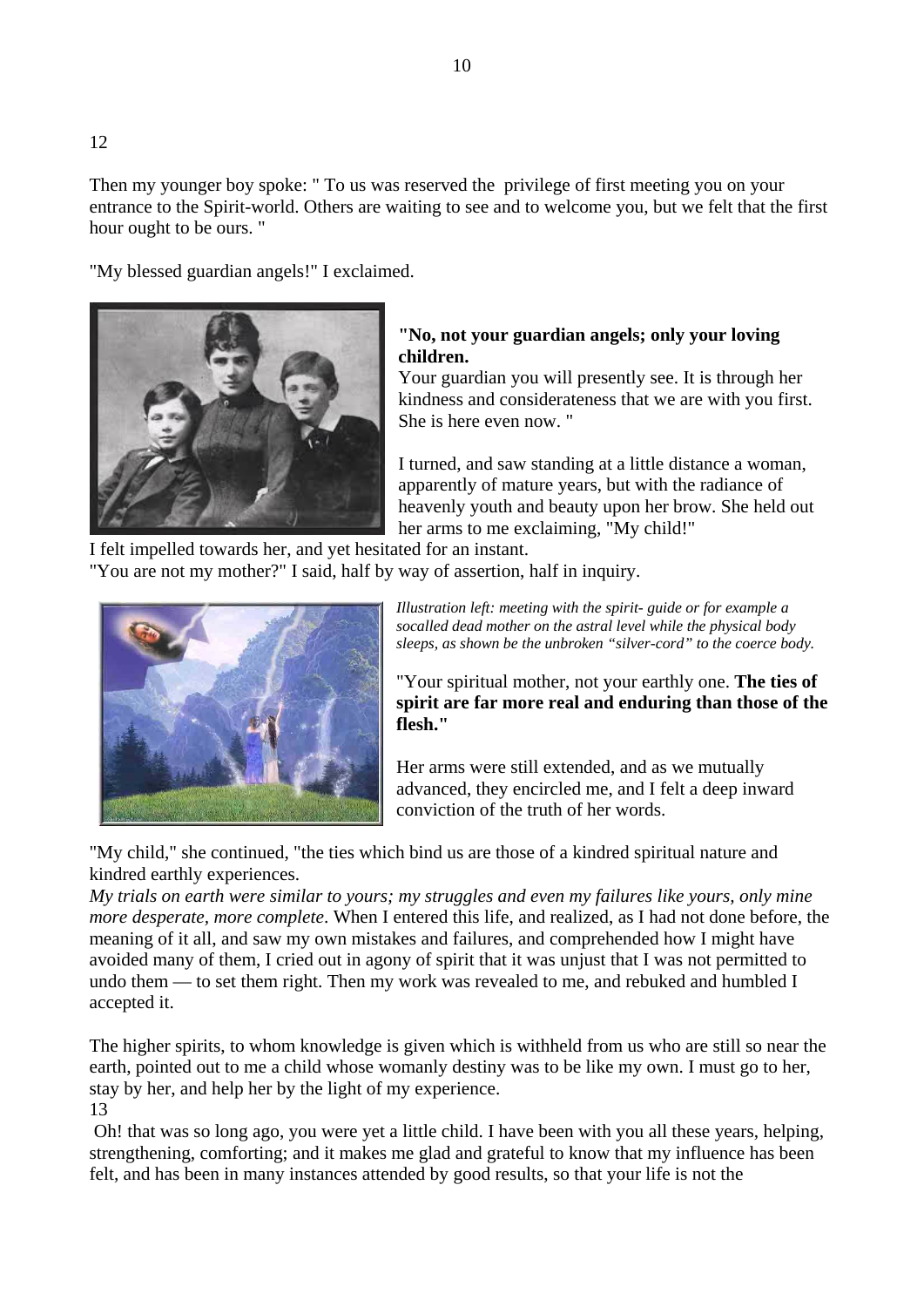complete failure that mine seemed to be. But remember, only seemed to be, my child; for by my own failures did I know best how to help you; and thus all things have worked together for good."

"But how did you speak to me?" I queried. "I know some are privileged to hear spirit voices, but I have — had, I mean — not that gift."

"There you mistake. There are few mortals to whom some spirits, or class of spirits, cannot speak and make themselves heard. **If they draw around them good spirits, then their messages lift them upward, and give them spiritual strength and wisdom.** If through their vices (=bad habits) they seek the companionship of evil spirits, then their tendency will be downward. We do not speak in audible words, but our messages are to the heart, and are felt rather than heard. **You often heard me when you imagined it was only your own mind, your own thought speaking.**  Sometimes you repulsed me, and then other spirits, whose influences were not good, came in, and you morally retrograded.

But at all times your children could approach you. You never even unconsciously repulsed them; and through their loving agency I would find my way back to you again. My child, I have been with you all these years. I know your heart far better than your own mother could know it, who, strange to say, does not possess that spiritual kinship with you, which I possess. I know you far better than you know yourself."

Again gathering me in a tender embrace, she kissed me gently, I almost fancied pitifully. It was so sweet to be thus offered and to accept the manifestations of affection. A reserved woman on earth, I was thought to be a cold woman as well; and thus, through many respected, and some few felt a genuine friendship for me, the number of those who really loved me was very small. 14

I have not narrated the conversation of my guide exactly as it occurred. It was more or less interrupted by questions by myself; but I have given the substance of what she said to me.

"My more than mother," I said at length, "I want to ask you a question about something that perplexes me. I thought our departed friends met us at the threshold of the spirit existence. Why was I condemned to pass from one world to another alone?"

"Condemned is not the word, my child," she replied with a bright smile. " Nor were you alone. You were only seemingly so. *We and many more stood near you, anxiously watching and eagerly waiting, ready to make ourselves manifest.* To many souls the passage from mortality to immortality is a dread one, and they need all the assistance that loving spirit presences can give, to keep them in courage until they become familiar with their surroundings; but you were not one of these.

**Alone you chose to walk in most things during your earth life; your thoughts and experiences, even your emotions you kept shut within your own soul.** You breasted the tide of death with a brave heart, calling for no help. You needed the apparent solitude and isolation when the new



experiences of spirit life were forced upon you, in order that you might the more fully understand them. When the need came to you for companionship, you called for it, and behold how quickly we responded to your call."

<<I stooped and gathered a cluster of daisies which grew at my feet. They had long been my favorite flowers, so common and yet so beautiful. As I held them, regarding them with the same admiration I had ever felt for them, a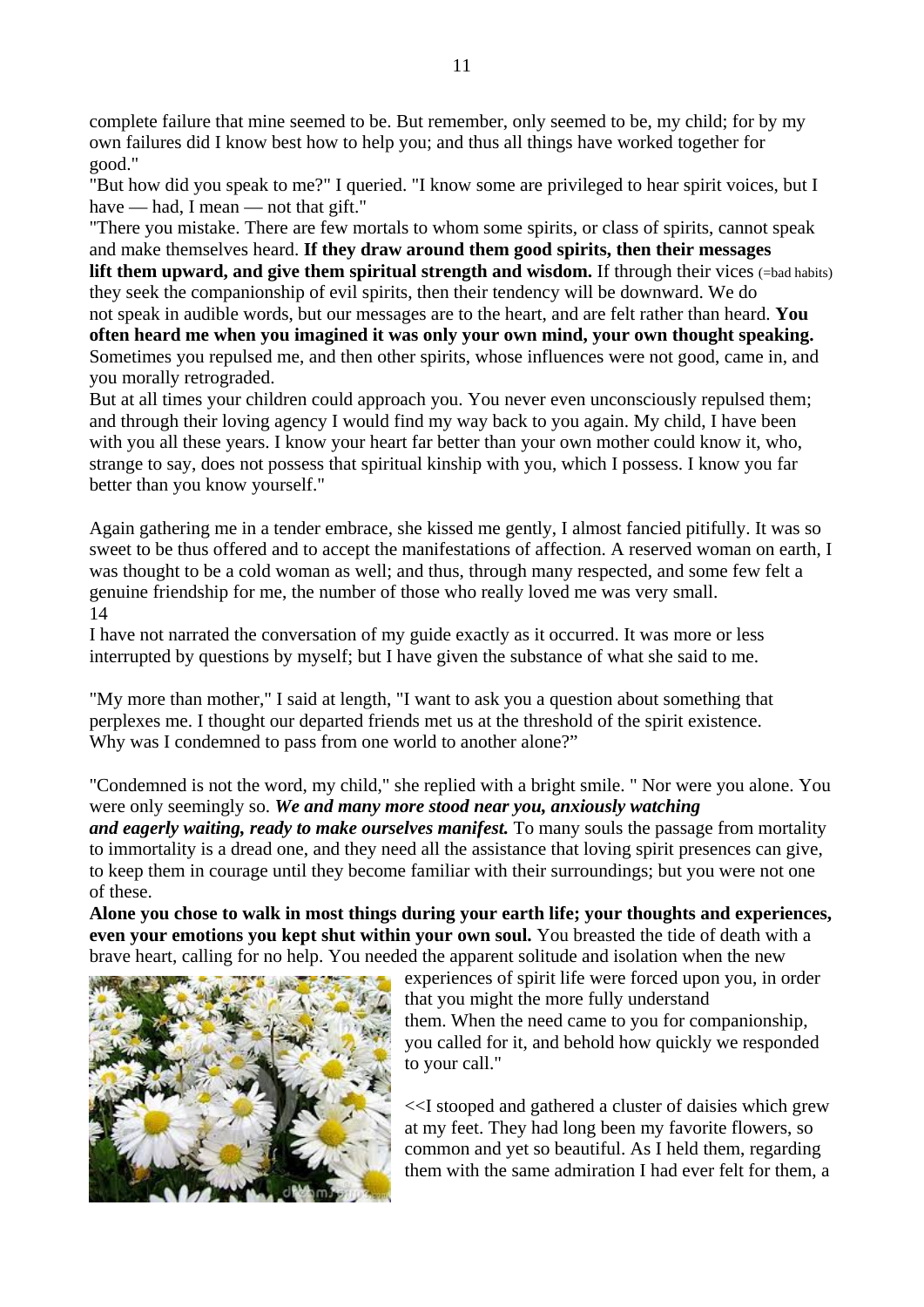new revelation came to me. **The flowers were speaking to me!** *Not in a word-language, but in a soul-language which I understood for the first time.* How often had I been both soothed and perplexed in the earth-life in the companionship of nature, which I had always loved with a passionate devotion.

15

Each tree, each leaflet, each blossom, seemed to have a message for me, but I knew not their language; and I only half gathered their meaning, as one from gestures and expression may gather a glimmering of the meaning of a stranger or guest who speaks only in a foreign tongue. I was certain of the message, and I often conjectured what it might be. Sometimes I thought I comprehended it, and the belief was a very pleasant one; but my spirit understood their language, and was glad in consequence.

How can I tell you of their message? It was, as I have said, not in words, but was a direct communication of emotions, unmeasured and unfettered by language. How shall I translate to you a strain of rare melody? How with mathematical precision give the aesthetic results of the harmonious blending of colors? How, then, to your earthly natures convey the sense of perfect peace, joy, hope and faith which these flowers brought to me; not as a vague intangible feeling, but as a positive and assured possession?

This experience gave me my first actual realization of my changed condition; that I was no longer mortal, but a spirit, freed from the limitations of mortality, and with a spirit's perception and possibilities. Heretofore I had been in a maze of wonder — everything was so new and so strange! Emotion had so crowded upon emotion that I had realised nothing, and all my feelings had still been from the earthly standpoint. I seemed to have been a mortal who, by some chance had strayed into the realm of spirits; but the flowers — the daisies which grew in the fields, and are trodden heedlessly under foot — had reminded me of my spiritual birthright, and that I understood them was the surest proof of the truth of their message.

"Sweet, perishable things! " I exclaimed as I pressed them to my bosom. "Even you have your lesson for me. How strange it is that I am so slow to comprehend that even the flowers of the field are capable of instructing me. I am bewildered. My intelligence has not yet developed beyond its earthly measure. I do not yet even realize my own privileges and possibilities." 16

"That is not strange, my child," said my guide. "It would be most strange, indeed, if it were otherwise. How many children of earth realize the possibilities of their spirits while they are yet in the earthly condition? and when they come here, and the horizon is so suddenly widened around them, it takes time for their vision to extend to its utmost limits. But I have something to tell you of the flowers you love so well. They are imperishable here. Death and decay wait not on them any more than on your own spirit."

" Oh, mother, is that so? " I exclaimed in an ecstasy of delight.

" How often on earth it has pained me, pained me inexpressibly, to see these beautiful creations of nature, which have by their beauty administered to our finest and most sensitive needs, droop and fade, and then be cast aside to perish. I could never shake off the feeling that we were guilty of ingratitude in thus trampling them under foot when they no longer gave us pleasure."

"You must no longer call me mother," said my companion with a sweet seriousness. "Your own mother is waiting to welcome you when you are prepared to see her; to her the title belongs, and it would pain her to hear it bestowed upon another.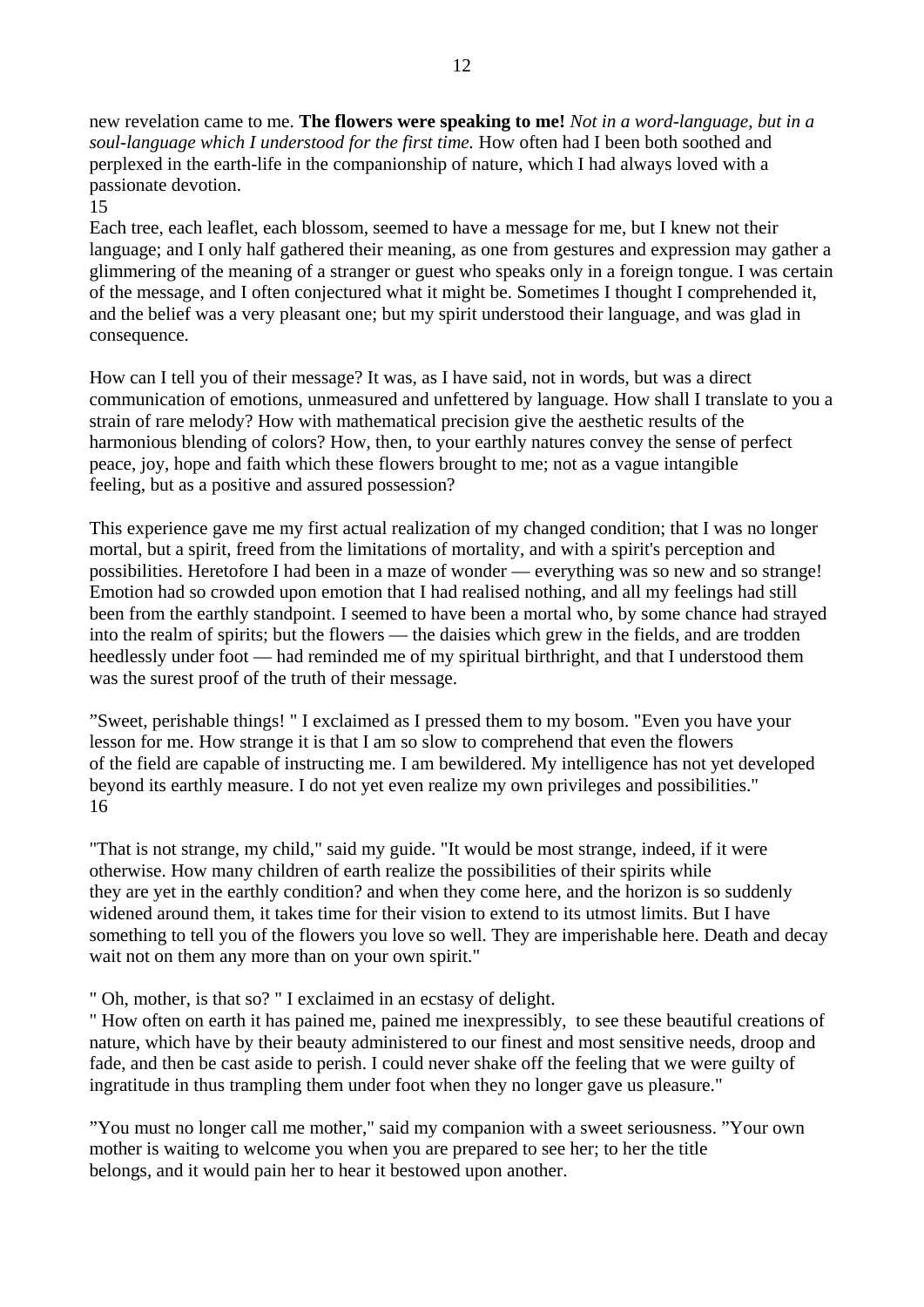Call me Margaret. I am still your guide as long as you need my assistance; but I shall become daily more and more your companion. We shall presently be sisters, not mother and daughter."

"Margaret, my sister," I said, kissing her hand, "no name could suit you better; no name be sweeter for me to utter.

See, I fasten my daisies, my marguerites, upon your breast.

You belong each to the other. You each speak the same language to me."

" Yes, they are my flowers, as they are yours," she answered simply; "that proves our spiritual kinship."

17

I cannot tell you all we talked about that beautiful heavenly morning. There seemed so much to say, both to Margaret and to my children, that for a time I was oblivious of all else.

### **Then the remembrance came to me of the friends I had left behind in earth life.** *Why had I not thought of them before?*

Because events and experiences had been pressing on me too fast for any more to crowd themselves in. But a panic suddenly seized me. In their bereavement, sorrow - how overwhelmed with grief they would be! How could they get along without me? I must go to them at once, and seek by some means to make my presence known and felt, and to comfort those stricken ones. But when and how should I find them? I looked around me in dismay. I was in the spirit-land; how could I find my way back to earth? How I had left the earth I knew not. I had probably been borne thence by spirit forces, while my spirit was yet weak from its new birth.

No sooner were my wishes spoken than my boys said, "We will show you the way; we have traveled it so often, we know it well."

Immediately the scene around us dissolved until all that remained was a luminous cloud, and we descended, half floating, half walking, until I found myself in the old home I had known so well. How strange it seemed to glide, not like a ghost, but a veritable ghost, silent and unseen, through its rooms and passage ways! They who had been so long used to my presence, and who were even now mourning the departure of my spirit with sincere and overwhelming grief, if they were but to catch a glimpse of my spirit form as it thus wandered, would be almost paralyzed with terror*. I realized as never before how inconsistent is the fear of apparitions*.

Eagerly I sought to comfort the mourning ones; and what agony it was even to my newly emancipated and happy spirit, to find that I could not make my presence known. "Oh, what shall I do?" I exclaimed in dismay.

18

"You can do nothing," returned Margaret. "You are yet so new to the Spirit-world, and have so much to learn. Some day you will know how to reach and communicate with your friends; now you must permit me to do the work for you."

Gently she approached the weeping ones, softly laid her hands by turns upon their brows, whispered a few words of comfort in their ears, and to my surprise their tears ceased falling; they became calmer, and their conversation, which had been entirely of their loss, now took a happier and more hopeful turn.

Margaret beckoned to me, and we left them thus, and were on our way back to the land of spirits, though I fain would have remained longer.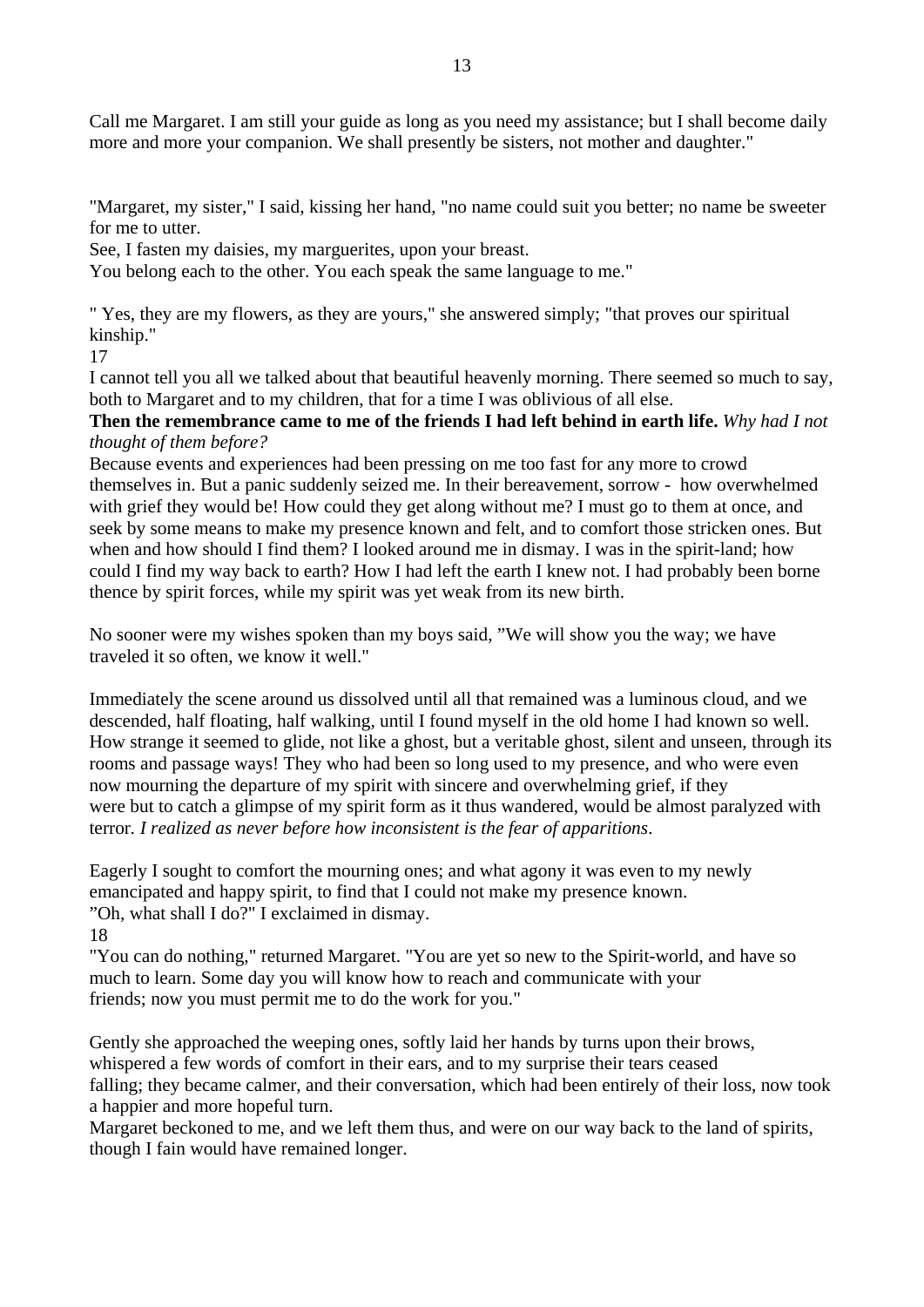"No," said Margaret, who seemed to divine my very thoughts; "you are not yet able to help them; and their grief only pains you."

"Yes," again in answer to my thoughts; "I shall do your work for you, I shall not forget or neglect them."

" But why can not I do that which I so long to do — that which seems so easy for you? "

" Oh, you have so much to learn!" replied Margaret half smiling.

" You have not yet escaped from the limitations of an imperfect nature. You are still under the rule of law and ever will be. You cannot communicate with your friends until you have learned first the proper methods, and next how to use them. *Did you think because you had become a spirit, that all things were possible to you?*

I can reach them because I have so long been familiar with the means of communication, and especially because of my long association with you. I have also been brought en rapport with your children. I have in a certain sense been their spiritual mother as well as yours. But do not be impatient. You have all eternity before you in which to learn."

I will not go into further detail of how the hours passed of that first day in the Spirit-world — how unconsciously I, who have so recently left the earth, drop into the earth language!

"There shall be no night there!" and there are consequently no days, as I once measured, and as you still measure time.

#### 19

### **Time in the Spirit-world is measured only by emotions, events and deeds; counting it thus, how long that day was!**

When my spirit was strong enough to bear their presence, and my desire had summoned them, my father and mother came to me, and many friends who had preceded me to spirit-life.

Need I tell you of the joyous greetings, the words of affection, and all the tender confidences which spring up when those long separated are at last united to part no more? I realized that I was indeed in heaven. *On this my first day was given a realization of its bright and happy side, and no hint was then imparted of the darker phases of the spirit-life, and the trials and severe experiences it held in reserve for me.*

For spirit-land is not all beautiful. There are dark places and darkened souls, as there are on earth. Nor have our disciplines ended with our mortal existence, but are continued here, and must continue until our souls are entirely purified and refined.

It was probably the next day as you count time that Margaret came to me and said: "There is an interesting ceremonial about to take place on earth, at which I think you would like to be present."

**I had not thought of it — my funeral!** One does not think of one's own funeral as an event of immediate occurrence while one is still alive; and I had not yet been able to realize that I was dead in any sense that made a funeral necessary.

We attended, of course. There were the usual outward signs of mourning: the black plumed hearse, the casket covered by a heavy pall, the sombre and cumbersome garments. An intense desire seized me to preach my own funeral sermon.

Spirits frequently controlled mortals and spoke through them; why not I ? I looked my wish to Margaret, and she smiled and said, " You can try."

Footnote, on attending one's own funeral; [this book link](http://www.galactic.no/rune/summerland_bonomo_ref.htm) tells the same.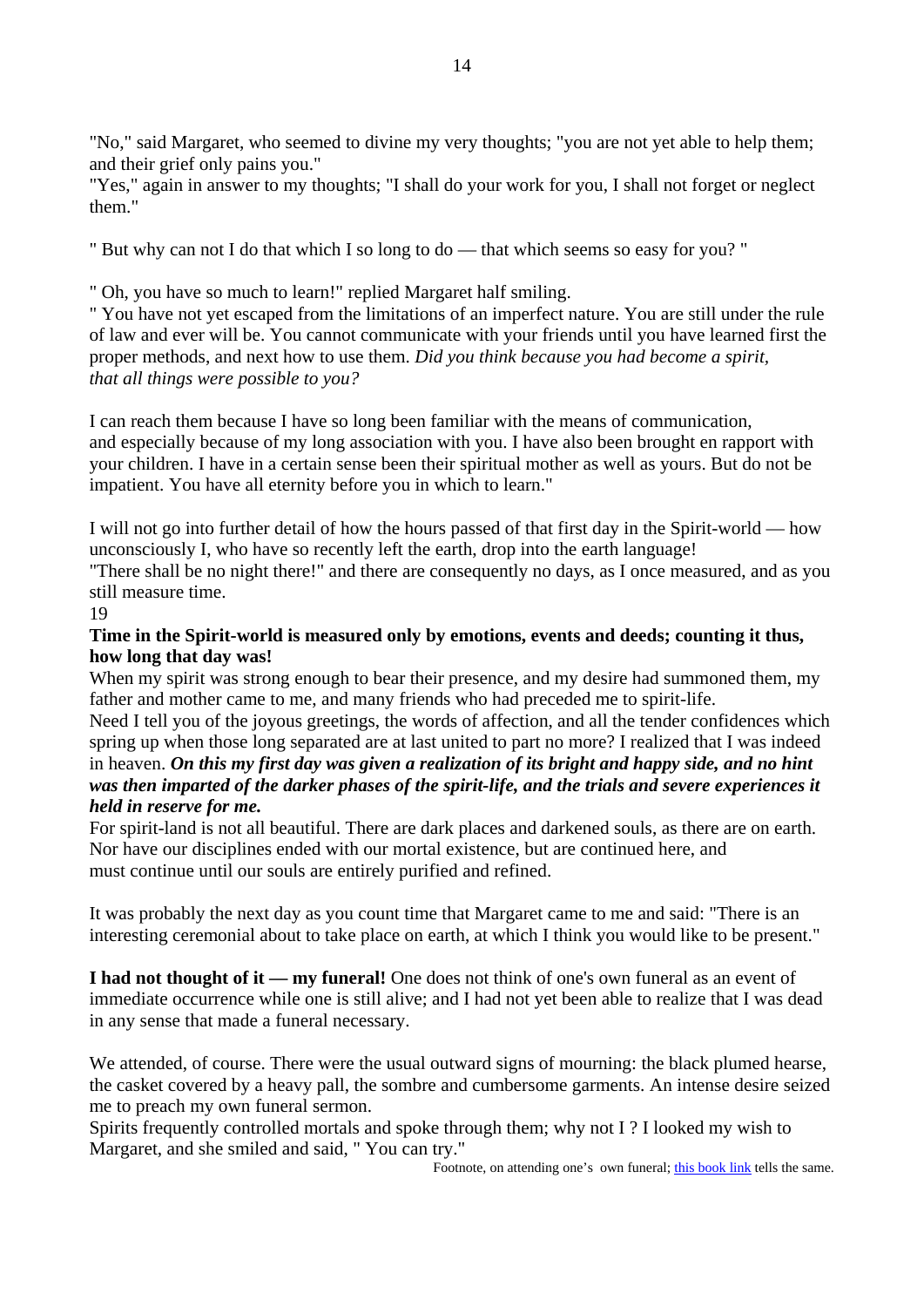Alas! I knew no more how to carry out my purpose than does a child to direct and control a steam engine. So after an impotent effort, I took my stand beside the casket and listened to the discourse. How weak it seemed; how utterly inappropriate to the occasion! If I could only have spoken, I would have uttered words which should have poured a flood of light regarding the spirit life into the minds of the listeners, and comfort and consolation into their hearts, so that their cheeks should be wet with tears of joy instead of sorrow. Oh, how hard it was to remain silent when there was so much to say!

For a final hymn they sang: " Nearer, my God, to Thee."

It had always been a favorite of mine, and perhaps in remembrance of this it had been selected. I had once sung it weakly and tremulously, with the voice of faith and longing. As it was sung at my funeral it fell upon the air like a wail, so impregnated were the voices with the sorrow of the occasion.

But there was one singer there to whom all their ears were deaf. Yes, I sang — I sang gloriously; my voice rang out in a glad shout of triumph;

"And when on joyous wing

Cleaving the sky, Sun, moon and stars forgot,

Upward I fly, Still all my song shall be,

Nearer, my God, to Thee,

Nearer to Thee."

It was not merely that the hymn revealed itself in a newer and fuller meaning to me; but there was rapturous joy in the discovery of a new possession — a new faculty of expression — I could sing. I could sing even better than I had hoped or wished to sing on earth.

To me one of the saddest things of the earth-life had ever been that the spirit was in all directions hindered and curtailed in its expression.

Through the weakness of the body it must content itself with imperfect, inadequate utterance, or else remain dumb. But freed from the immortal frame, I had acquired a new and a wonderfully expressive language — the language of music. And so at my own funeral I sang triumphantly, though mortal ears heard me not; and as I sang, lo! a chorus of angel voices far and near joined in the hymn, which rang from earth to heaven a ladder of divine song, up which it seemed as though all souls might have ascended to the vestibule of paradise. But though the strains rang out jubilantly in a mighty gush of music, the mortals heard only their own weak, sad wail, and were deaf to the harmonies of heaven.

When the casket was opened, I was the first to gaze upon the face of the dead; so, too, was I the last. There were numerous and costly flowers, but I was glad they had placed in the folded hands the thin-veined hands, which, whatever they had found to do, had done with their might — not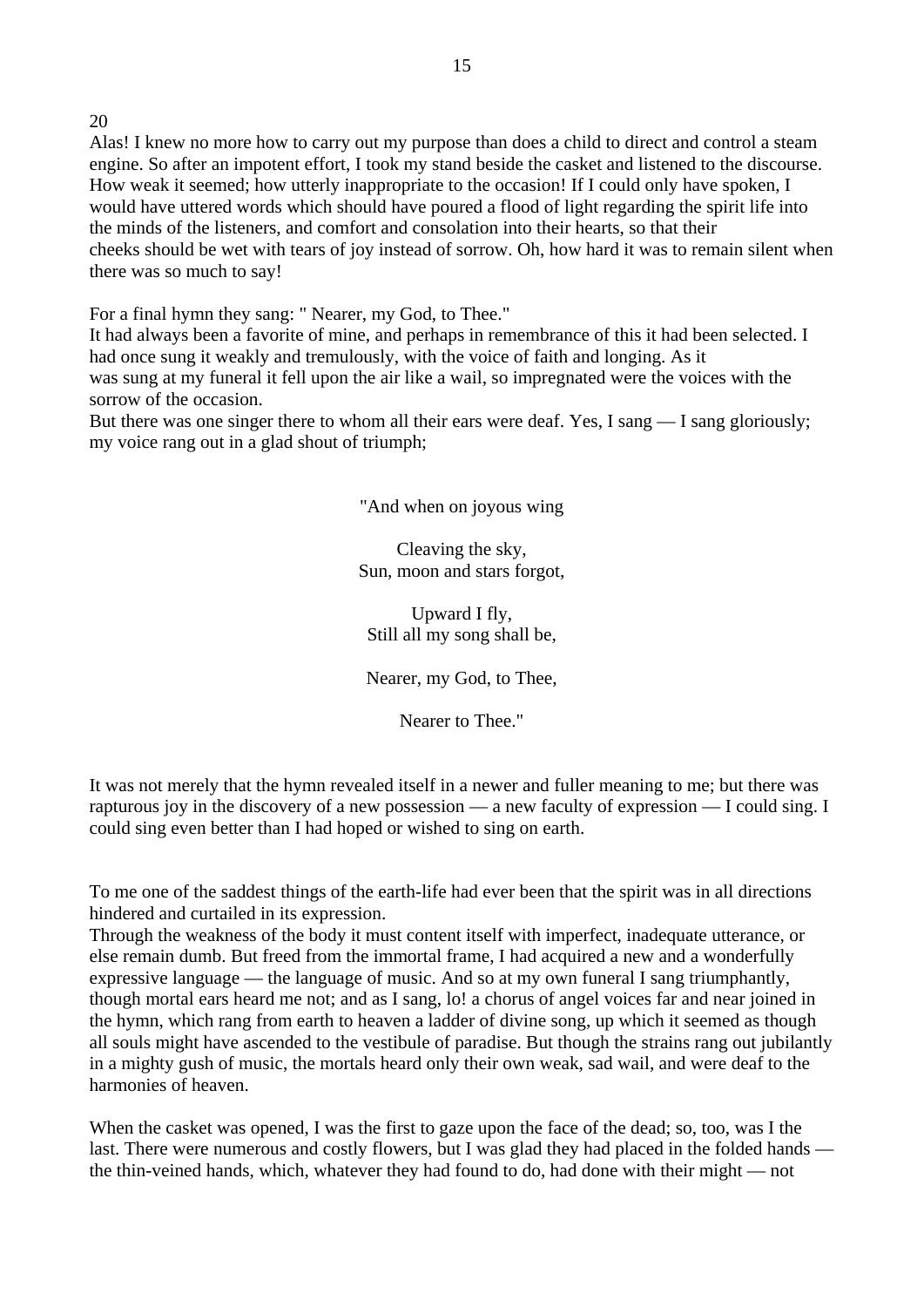lilies (few are worthy to bear them), but daisies which brighten by their beauty the highways and byways of the common places of life; the daisies she  $-I$  — had loved so well. How the persons of the pronouns perplex me; I seem not to know whether I am speaking of myself or some one else. I tried to take one of these daisies as a memento of the occasion, and transplanting it to immortal bowers, see if I could not bestow upon it the gift of immortality. But I was astonished and perplexed. Though I could consciously touch it, I could not remove or displace it. So even spirit had its limitations.

Again Margaret smiled, and again she said: "You have so much to learn."

Then I laid beside the perishable earthly flowers, the spirit blossoms I still bore with me, but after a moment snatched them back again. No, I could not condemn the precious spirit treasures to the darkness of an earthly tomb. Earth to earth, dust to dust, ashes to ashes; but spirit to spirit.

My tears fell on the coffined form no less than those of the mourners. I seemed to be taking an eternal farewell of my past self. Thenceforward all connected with my earthly life would live only in memory.

22

The thought was an inexpressibly sad one, though there was so much of sorrow in the past, so much that I would naturally be glad to bury forever not only to sight but to memory as well.

I stood by the open grave as the casket was lowered into it, and a sense of the full meaning of death came over me, as it had never done before — not even since my entrance into the Spirit-world. I was done with earth forever, save as my work might temporarily call me thither, and as the clods closed above my cold clay, I was almost overwhelmed with a realization of the solemn future, which I now faced with all its responsibilities and its possibilities. I was dead and buried forevermore to earth. I had been resurrected in the Spirit-world. 23

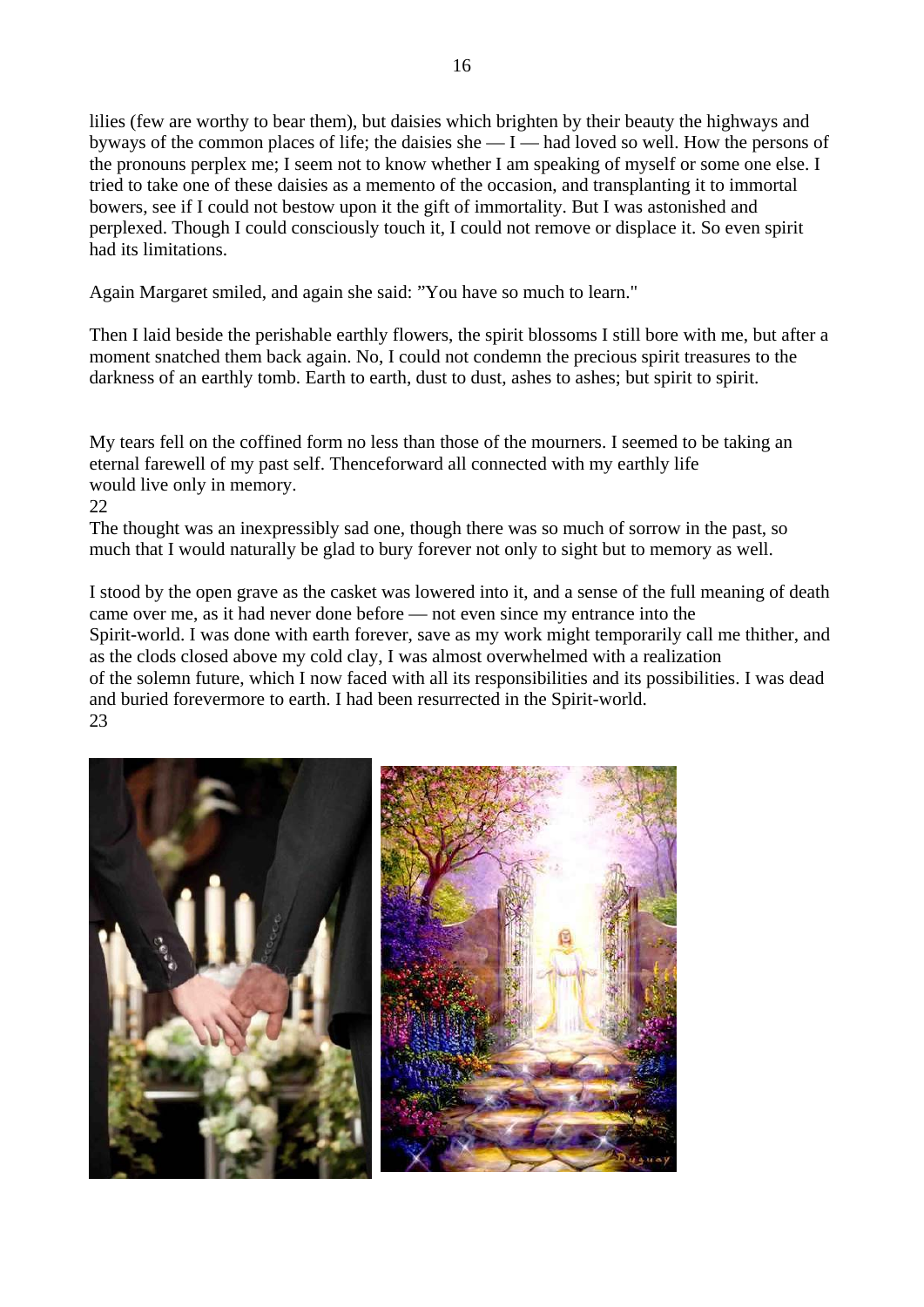### *CHAPTER III.*

### *THE DAY OP JUDGMENT AND THE HOUSE NOT MADE WITH*

### *HANDS.*

I cannot tell you all the experiences which crowded upon me in these first hours and days of my changed condition.

Everything was so new, so strange, so different from what I had anticipated. Scarcely a moment that did not bring me fresh knowledge or new experience; and I was so eager to learn, that I sometimes pressed forward faster than my capacity for reception or execution justified, and then I met checks and disappointments.

Disappointing and even painful was the conviction which gradually forced itself upon me, that the spirit has its limitations as well as the body; that in being freed from the fetters of flesh which so long seemed to shackle it and hold it down to the weak potentialities of earth, I had not passed at once into a state where infinite wisdom or infinite power was possible to me. *True progress is always slow.* But I could not content myself to progress slowly; so, with an impetuosity which often defeated its own object, I sought to grasp that which could only come as the reward of long and patient endeavor.

Nor were these outward conditions the only things which took me by surprise. I myself seemed changed — radically changed; yet when I came to reflect, I realized that it was only in seeming. I had passed while on earth for a cold, almost a hard, unsympathetic woman, unswayed by passion, and with a nature incapable of either great joy or great pain. 24

None, not even those who thought they knew me best, dreamed of the Storms of passion which sometimes swept through my soul, swaying it hither and thither as a reed is shaken by the blast. No matter what my grief, my friends seldom saw me in tears; and they knew not how I choked them back with almost death-gasps, because I scorned to seem weak. I could feel a dagger at my heart with an unmoved countenance, and even smile and utter light, idle words, or hum the fragment of some familiar song, while it was being turned and twisted to do greater execution.

Few ever noticed the convulsive clasping of my hands in which the nails set deep into the flesh the only outward sign I gave in the presence of others of the agony within; but when I was alone, then all restraints removed, I could wail, moan, wring my hands, and give myself up to a perfect abandon of misery. Of joy I might probably have known as great an extreme had the opportunity come to me; but I dared not. Joy seemed so uncertain, so illusive, I dared not grasp it, lest it vanish from me; and so gradually had seemed to die out of my heart the capacity for more than a tranquil, negative happiness; and even this, as the years wore on, had become narrower and narrower. Not that I had grown morbid or discontented; but the pain of my life had seemed to numb me to all sensations but those of suffering.

But here! Who was I? What was I? Only my old, true self, after all, but deprived of the screen of the earthly body, behind which I could conceal my emotions; without the mask — which I had worn so long that even I had come to regard it as the true semblance of myself, by the means of which I could present an unperturbed exterior while I was being shaken and torn by inward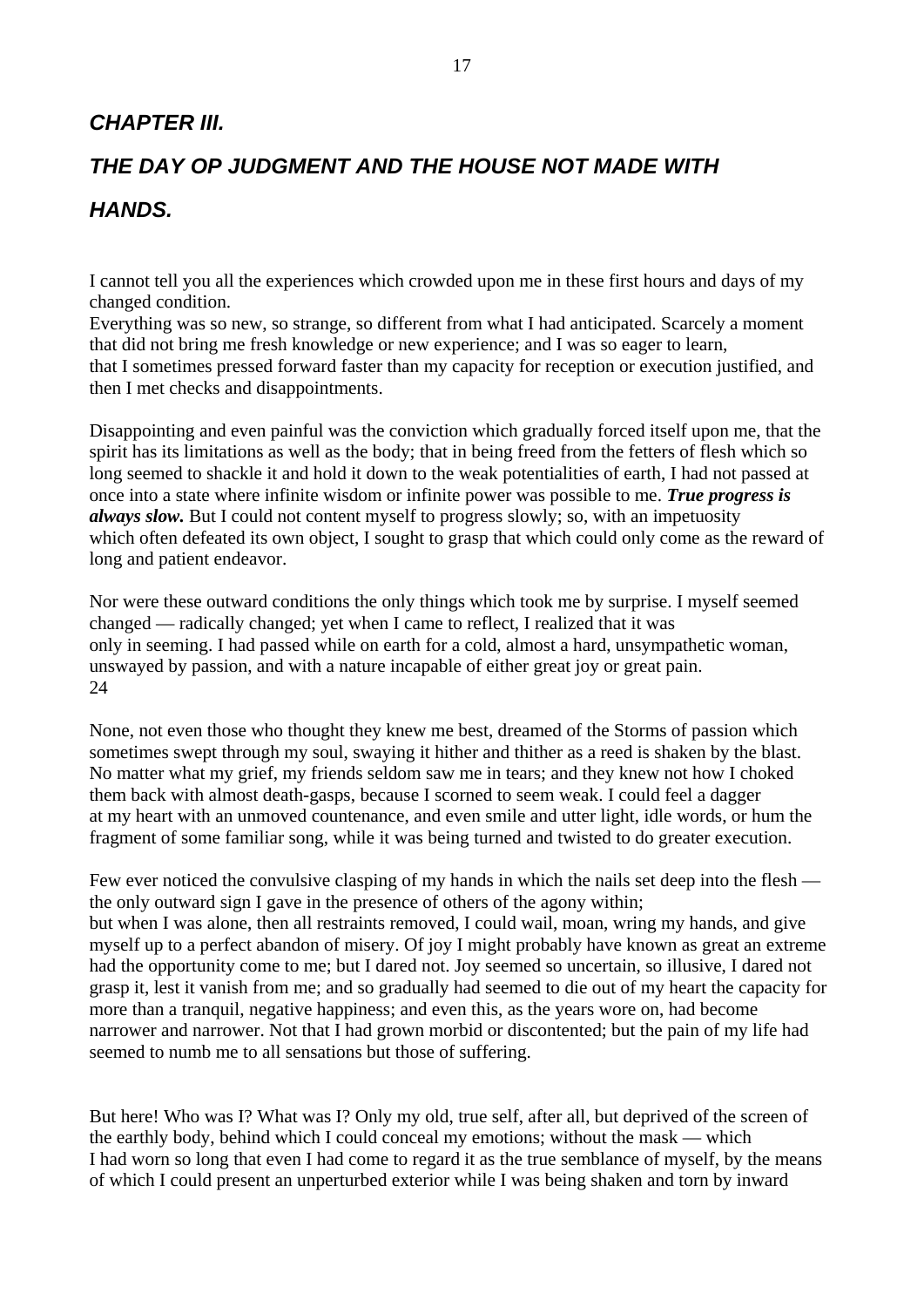tempests. The words of the familiar song came back to me: *"We shall know each other there."* 

Truly, yes, without disguises or concealments; and we shall learn to know ourselves as well. This self-knowledge is not acquired at once. I realize that it is only beginning with me; for when I have come to a thorough knowledge of self, I shall have acquired a knowledge of all things — even of God.

### 25

How patient my friends were with me! How they taught me and helped me or checked me and bade me restrain my impetuosity, as the case demanded. The bonds and bars of earth life being removed, I was like a child to whom is given unwonted liberty. I knew not what to do with it or with myself.

I wanted to realize all the possibilities of my new existence, before I was fully prepared for any of them; and as a consequence of this rashness, the lessons which the future had in store for me sometimes came with a suddenness and a harshness for which I was little prepared.

"Does not each spirit find its own appropriate sphere?" I asked, urged to the question quite as much by curiosity as by a genuine desire for knowledge.

"I seem to be hovering on the border land of many spheres, with no place assigned me. Where am I to find my home and my work?"

" The sphere you are to occupy will be of your own choosing. An ordeal is before you. I wish that it might have been delayed," Margaret replied with a troubled countenance.

"But here in the Spirit-world desires are answered. To many the ordeal is so tempered and softened by time and circumstance that they scarcely realize they have passed through it until the end is reached; but none can escape. It comes to all in some one form or another. Your impatient nature, which cannot wait until the future develops itself, but must snatch at impending events and draw them untimely to you, brings you face to face with something which will require all your courage and fortitude to meet."

My impetuous nature! I had come to believe myself the most patient of women, but when I began to reflect, I realized that my much-prized patience was but a thin, outward crust, by which I had deceived the world and even my own self, while the genuine impatience of my nature had boiled and surged within, unchecked and unquelled.

### 26

I turned to reply, but found myself alone. A sense of injury came over me. I was to meet an ordeal, and yet all had left me to meet it alone. Surely this was not kind. But while this feeling was still fresh in my mind, it was quickly obliterated, or at least lost sight of by that which I next experienced.

Now how can I describe to you that which has no parallel on earth? I can give you only an imperfect idea of what now occurred, though it came to me with a force hitherto unparalleled in either my earthly or my spiritual existence. The air seemed filled with a strange murmur, and clouds descended and shut from my view all outward objects. The murmur increased until to my astonished and dismayed ears it seemed a roar; and the clouds rolled one upon another, until they took a definite shape, and this was what I saw and heard.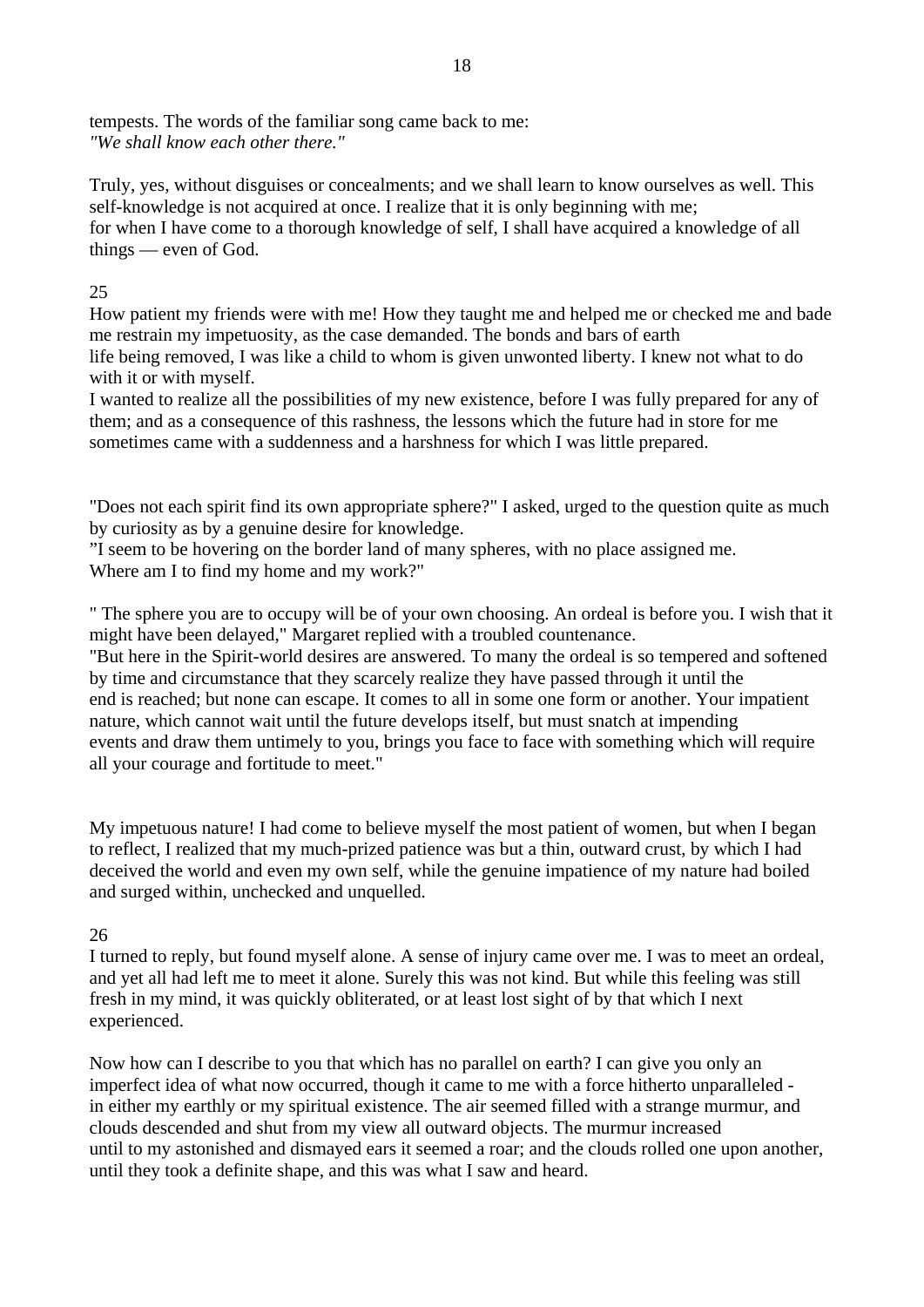The story of my life was being told in tones that seemed to me must reach to the farthest heavens, and its events were pictured before me by the tossing clouds. I use the words heard and saw, and yet I am not sure that I did either; but the impression made upon my mind was that as if all senses had united in one grand effort to place my past life in its true phases before me. I sat appalled and dismayed; and then as the record of weaknesses and failures went on, I covered my face with my hands, and sank in agony and shame to the ground.

Truly there is record kept of every event in our lives.

With my belief in Spiritualism I thought I had realized that. I knew with a sort of superficial knowledge that not only our personality but our past is written upon all with which we come in familiar contact, so that a sensitive may from even a handkerchief or glove which we have borne about us or worn read the story of our lives; but the belief had conveyed no special meaning to me. I had regarded it as one of the phases of Spiritualism, more curious than actually valuable; and now I was being made to read my own record. I understood why my friends had withdrawn. It was out of kindness, not from want of consideration. "Was ever sense of humiliation more complete than mine ?

I thought that even in the earth-life I had formed a tolerably correct estimate of my own character and resultant acts; but in these dreadful cloud-pictures, how in those deeds on which I most prided myself as having been actuated by the purest and most unselfish motives, did there too often rest the dark blot of unconscious egotism or self-righteousness.

Was I then incapable of pure motives?

I could not shut my eyes or ears to that which was passing around me. So after a time I summoned all my courage, and since I must sit in judgment on myself, I resolved to do so bravely and thoroughly. How many sombre pictures there were! How many half light, half shade; but now and then there was a bright one in which some unconscious unselfishness, some little deed I had done and forgotten, without any any thought of secret self-glorification, and which had not only been good in its results, but which had sprung from a fountain of genuine good within my heart, shone out like a jewel from the dark clouds which surrounded it. Truly our unconscious acts, be they good or bad, best attest to our true natures. I was too humiliated for either vanity or self-congratulation when these gem pictures appeared; but a feeling of deep yet humble thankfulness stole into my heart, that there were any gleams of brightness amid so many shadows; and even as this feeling crept upon me, the clouds seemed to lighten, and the sombre pictures took on a tint of comparative brightness from some unknown source, and the rushing, roaring wind died away into a murmur. The story of my life was told, and I had sat in judgment upon myself, and by my own heart was partially condemned, partially absolved. Then I felt conscious of some one near me, and Margaret's arm stole around me, and my face was drawn to her breast and hidden there.

"Has it been more than you could bear ?" she asked.

"No; for I have borne it," I replied.

"See, it is not all ended! "

"Must I see more ?" I exclaimed with a shudder. "Surely the limit of my endurance is reached."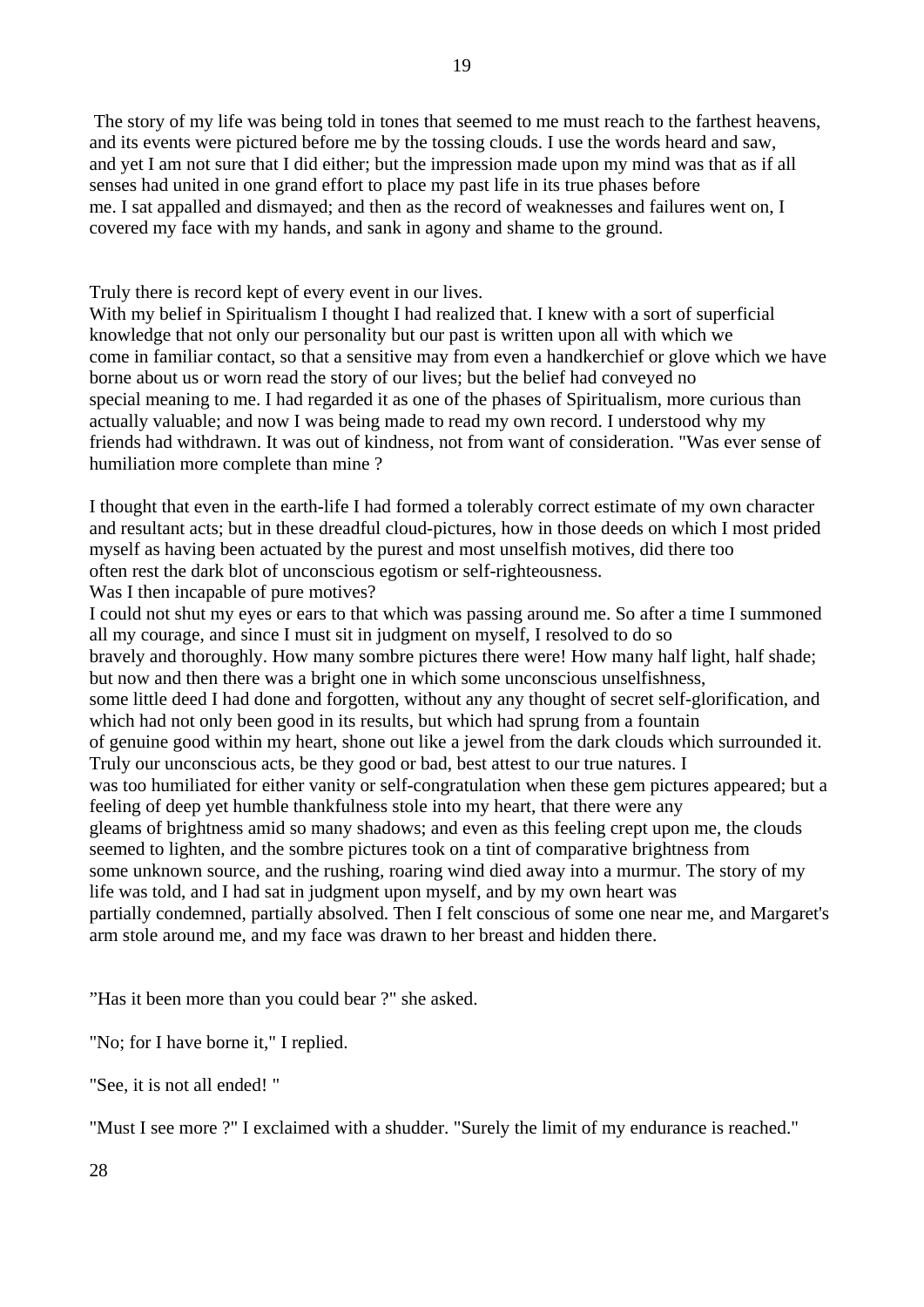But she only raised my head from her breast, and pointed to the clouds which still seemed to envelop us.

Hesitatingly my eyes followed the direction of her hands, and behold a strange thing was transpiring. The pictures had disappeared, and the clouds were again in violent agitation. Again they took form, and I saw slowly emerge from their misty outlines, and gradually shape itself, a structure, *my ideal house,* which I had so often beheld in my waking dreams, and sometimes but vainly wished to realize in the earth-life.

#### "Let us enter," said Margaret.

We did so, and again I encountered a strange experience. Its walls were covered with, pictures the pictures I had just beheld with such perturbation of spirit. Nothing was hidden — everything stood revealed. But a kindly fate, or shall I say providence? - had placed the gem pictures where they could best catch the light, and should be a perpetual reminder and incentive to purer and noble endeavor; while the shadow-pictures were put in obscure places, and those which had no touch of brightness in them, but were all dark, were almost hidden from view.

It was enough for me to know that they were there, without the agony of being compelled constantly to rest my eyes upon them. There was another peculiarity about this house, not only the house itself but every article of furnishing it possessed seemed somehow to remind me of something in my earth-life, as though it were actually woven or manufactured out of the actions or impressions of that life.

"This is your home," again spoke Margaret. "You should be satisfied with it, for it is what you yourself have made it."

**A house not made with hands!** How that phrase came back to me, not made with hands, but built with purposes, endeavors and achievements. How strange that while I was still surrounded by the material forms of earth, doing, or perhaps neglecting my daily duties, I was building myself a house eternal in the heavens!

#### 29

How kind, how good, how sympathetic Margaret and all my friends were to me! I came to realize after a time that what had seemed such a terrible revelation to the Spirit-world had been only a revelation to myself; that my inmost motives were already known; the good of my nature appreciated, and its evil deplored by those who had, by the laws of spirit-life, been permitted to approach within the circle of personality which surrounded me, as it surrounds us all. How tenderly they encouraged me; how lightly they touched upon my -faults and failings, and that only to show me how I might remedy them, and grow in spiritual graces as well as knowledge.

"But," I asked after a time, "must these dreadful pictures always remain a terrible, an unendurable reminder of my weaknesses and sins?"

*"Those pictures which our own deeds have painted can never be effaced nor entirely hidden,*" was the reply. "But the time will come, my dear friend, strange as the idea may now seem to you, when they will be the most valued pictures of all — when you would sooner part with the brightest gems which adorn your walls than these. You wonder why? Well, I will tell you. In the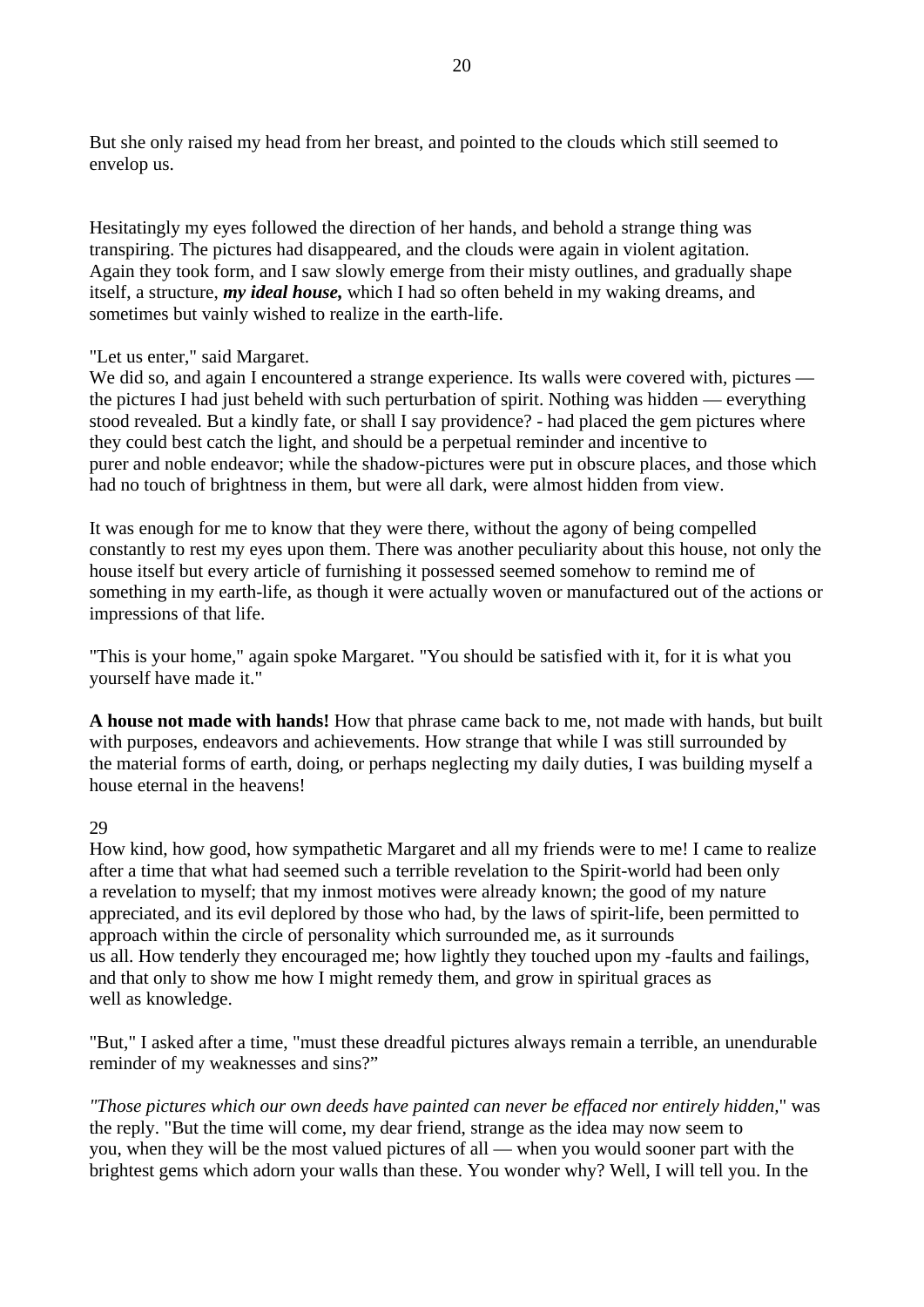work which we all must do towards helping struggling humanity, we all need to perpetually remember the bonds which connect us with that humanity, so that we shall be patient and charitable, with a patience and charity which know neither weariness nor cessation, and these pictures are the visible tokens of these invisible bonds. They call us back to the past and to our own weak, erring selves. As we have needed charity, so do we become more ready to bestow it. As we have been lifted up, do we have strength and courage to uplift others. *In brief, we must fully realize that we have been human, before we can hope to take the first step towards the development of that divinity within us.* 

As a kite can only soar aloft while the cords hold it fast to the earth, so our spirits will float with a steadier, surer motion for this visible bond which connects us with our earth-life." It was all so new, so strange, that I could not comprehend it at once. I am not sure that I do so fully even yet, but I think I catch glimpses of the truth. I have found myself more than once regarding some of the darkest and most forbidding of my life pictures with a new and strange interest which is not all pain.

As it was necessary for the ideal man, God to descend to the earth and drink to the dregs the bitter cup of suffering before he could enter with sympathy into the sufferings of humanity, so perhaps it is necessary that we should all know from personal experience what failure and sin are, in order to fully qualify us to help other weaklings and sinners.

31

### *CHAPTER IV, BUT ARE AS THE ANGELS.*

The first result growing out of the experiences I have just narrated, next to that self-knowledge which I began to acquire through their means, was a knowledge of others. My eyes were opened so that when I met certain spirits, I seemed to enter intuitively into their thoughts and feelings; and I found, moreover, that, as my life record was placed before the Spirit-world that all might read, so when the desire came to me from good motives to read a like record of others' lives, the desire was readily gratified; but I also found that when the desire was tinged width any feelings of selfishness or uncharity, a cloud seemed to overspread the record so that I could not perceive it clearly.



By this means I quickly found those spirits most congenial to me, and ascertained my own place in the Spirit-world — -my own "sphere" - as I had been wont to think of it. And here again another thing took me by surprise. Though all classes of spirits, both good and bad, do not meet and mingle here as on earth, still there is no strong outward demarcation between the different spheres or grades. Spirits of different approximating grades meet and in outward appearance associate together; but each one recognizes by that inner consciousness, that fine intuition of the spirit which is bestowed in a slight degree as a rare gift upon some favored mortals, those who are their true companions and friends; and thus to the spirit vision spirits of different spheres are as plainly and distinctly separated as though each were walled in into a separate heaven, No; I am wrong. A strong chain of sympathy binds all together,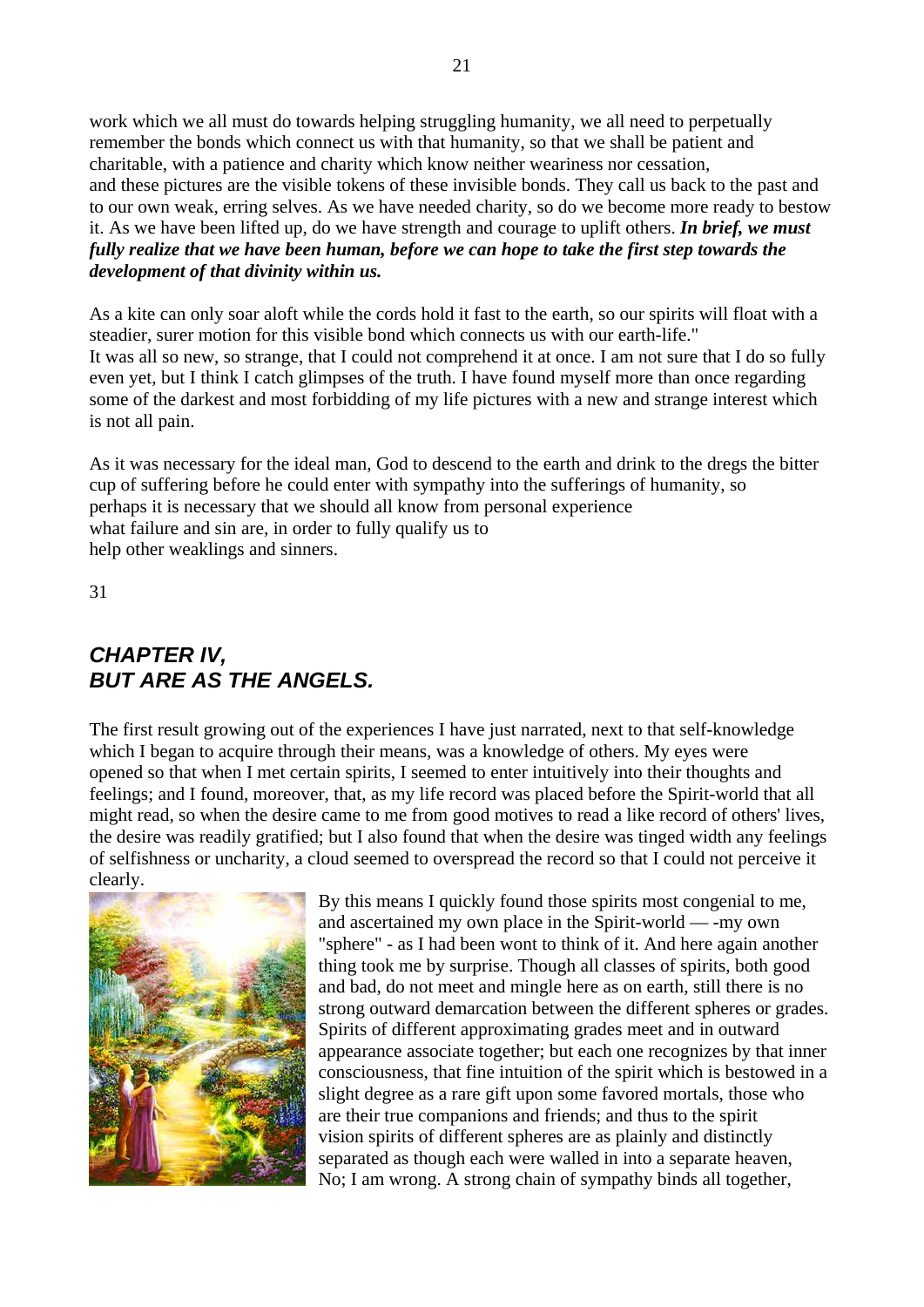causing the lower spirits who have (not) begun to progress at all, to turn their regards and their aspirations towards those above them; while the latter always respond in accordance with a law within their being, to which they could not be false without themselves descending from their high positions.

#### 32

Thus, while wisdom, justice and truth are the centrifugal forces of the spiritual universe, dividing and separating, love, charity and sympathy are the centripetal forces, binding all together.

I had found my sphere in the association of those spirits whose degree of development most nearly approximated mine, and whose society was therefore congenial. I had found my home, which was, as best I could express it, an outward manifestation of my own character furnished and decorated with the fabrics I had woven, the articles I had constructed, and the pictures I had painted, by my thoughts and deeds, while yet in the earth life. It was, as it were, an objective self, and I soon came to love it as we must always love that which is part of ourselves.

I had yet to learn what my work should be in the Spirit-world; but I was beginning to grow wiser, and so I curbed my impatience, waiting until that work should develop itself to my comprehension, as I felt the assurance it would do in the fullness of time. Moreover I dreaded by precipitate desires to subject myself to another ordeal. Margaret brought to me one day a woman who was newer to the experiences of the new life than even I.

"Love her," she said; "she needs all your love and tenderness."

A rare bond of sympathy seemed to bind us together, even from the beginning, and all unconsciously to myself I began my work by giving a helping-hand to this sorrowing, earth-tried sister. I did not know it then, but I see it now, how we were each mutually helpful to the other, — I in imparting strength to a spirit that as yet had little of its own; she in strengthening me in making a demand for that strength.

### 33

I asked her no questions of her past; I thought when she felt like confiding in me she would do so. I would have been content to remain ignorant until she chose to enlighten me, but Margaret thought best it should be otherwise. She told me how this woman had in earth-life been bound by human laws to a man who early in her married days had forfeited her respect, and as a matter of course, her love also. But she bore her burden of sorrow to the end, outwardly patient and uncomplaining, and performing for duty's sake, with a heavy heart, those duties which would have been a rare delight if love had been the actuating motive. The end came at last. As she looked for the last time upon the coffined form of her husband, though she wept tears of pity for both, because of the happiness they had missed, she said to herself, "It is better thus."

I saw from the first that a shadow hung over her. She seemed expectant yet fearful of something. When I knew her history, I understood what it was. She was thinking of her husband, and wondering why he had not come to claim her as his wife. Margaret read this feeling clearly, and so after a time she said to her:

"Your mind is not wholly at rest. There is some matter wherein you are not quite satisfied."

"I had hoped— I had feared," she began, and then hesitated.

She could not at once clearly define her own feelings.

"Yes, you have both hoped and feared, and when the fear is entirely subdued, and only the hope and wish remain, then they will be realized."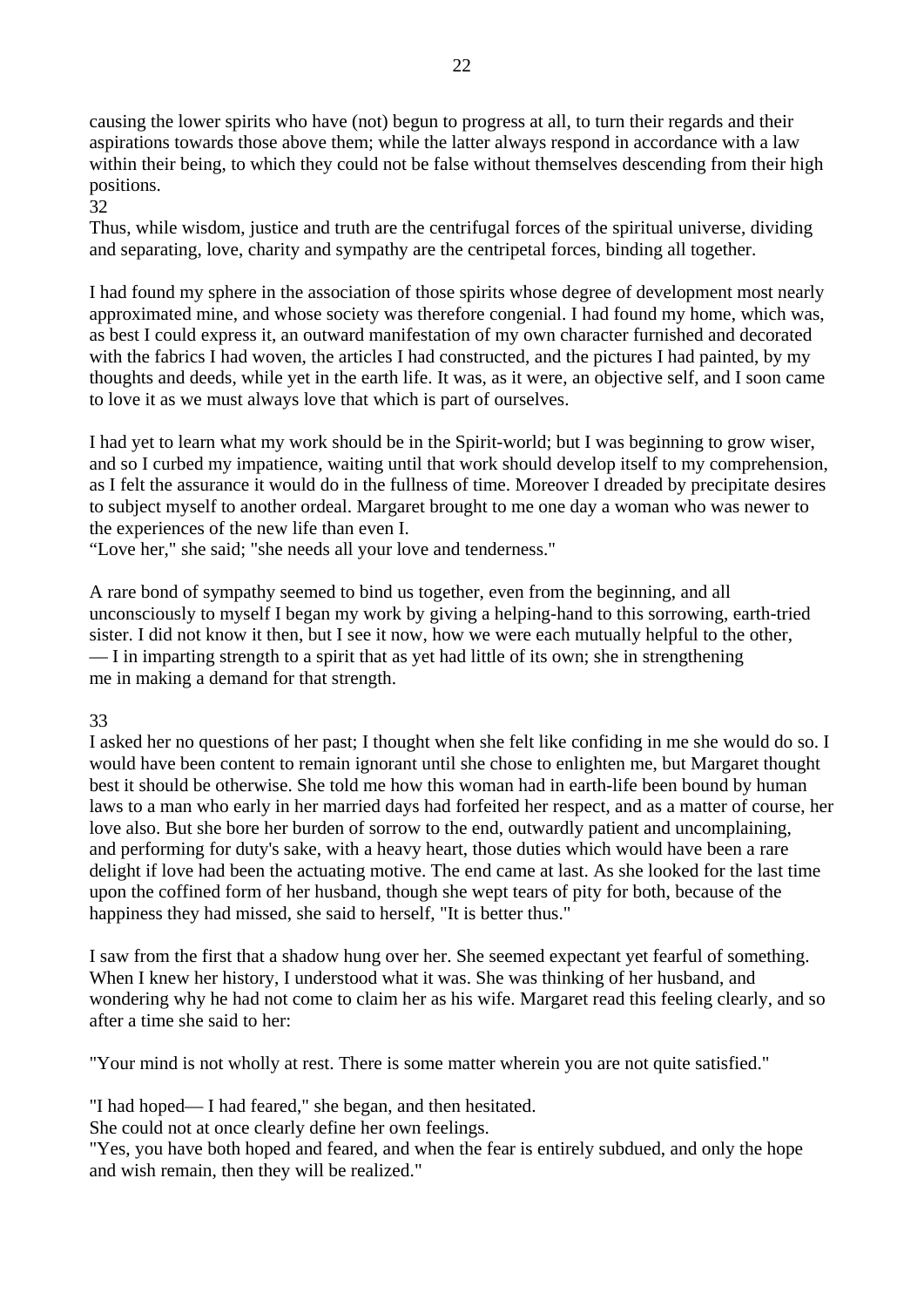The woman looked up inquiringly. "You are thinking of the man who was once your husband," Margaret continued, in answer to the look. "When you are ready to go to him, not with a revived earthily love, but in a spirit of heavenly love, which is ready to forgive and to aid, then you will see the man whom you now fear. He will not come to you, but you will go to him; and when you come to know him as he really is, and comprehend the causes which conspired to make him what he was and is, your soul will be filled with pity which will make it forgetful of self, and with thought only for him. Then you will stretch out your hands to him and become his savior, and he, with the love he really bears you, still strong in his heart, will follow your guidance whithersoever you choose to lead.

This is part of your future work — not all of it. But not yet, not yet. You are not yet ready for it.

"Have no fears," added Margaret reassuringly; "there are no fetters here to bind the soul. The bonds to which we submit are only those of mutual affection and mutual adaptation. An earthly law bound you together, but you are free here, for death is the great divorcer."

"Are there, then, no husbands and wives — no marriages in this world ?" I asked earnestly.

**"In heaven they neither marry nor are given in marriage, but are as the angels,**" was the reply, given with a bright smile.

"But I see you entirely misapprehend my answer. Let me explain.

Here among us there are no marriage bonds which bind the soul to the corpse of a dead affection, but there is love fuller and more perfect than the earth knows anything about.

You are still tinged with the earthly ideas, and the whole teaching of earth is to degrade sexual affection, and sink it to the lowest depths. Men and women who hesitate to take, in vain the name of a purely imaginary deity, will not scruple every day of their lives to profane by light word or unhallowed deed the most sacred part of their natures.

*Truly, perverted love is a terrible demon.* It is the embodiment and personification of selfishness. It tears, it defiles, it destroys and it exults in its destruction. **It sends more victims to the lower spheres than any other single cause.** You must look there in these spheres of lost spirits, if you would know to what depths a man and a woman will sink with blaspheme against the holy spirit of Love, which should find a pure temple in every heart. But search out the possibilities of your own soul, and then tell me if love - real love — is the impure impulse, the degrading impulse, the subject for jest, which it is so almost universally regarded. *Is not pure love the very essence of unselfishness?* Does it not ennoble the soul and purify the heart? Does it not arouse higher impulses and bring the dawn of a spiritual vision to which one can never attain without it? 35

Is there any earthly happiness which brings mortals nearer heaven than this sentiment of the soul, which by even good people is underrated and despised, and which by the ignorant and evil is turned into a curse? I tell you a man and a woman who truly love one another on earth are already in heaven, and when you open the door of the Spirit-world to admit them, would you shut it in the face of their love?

No; let it enter in all its fullness, and glorify their lives here as there."

"But—".

"Yes; I mean all. Do not the flowers bloom, and bloom immortally here? Every opening blossom is a manifestation of love — a sexual union. Would you deny immortality to the flower of life — to that which even as we find it, good, bad and indifferent, is, after all, all that makes life tolerable ? It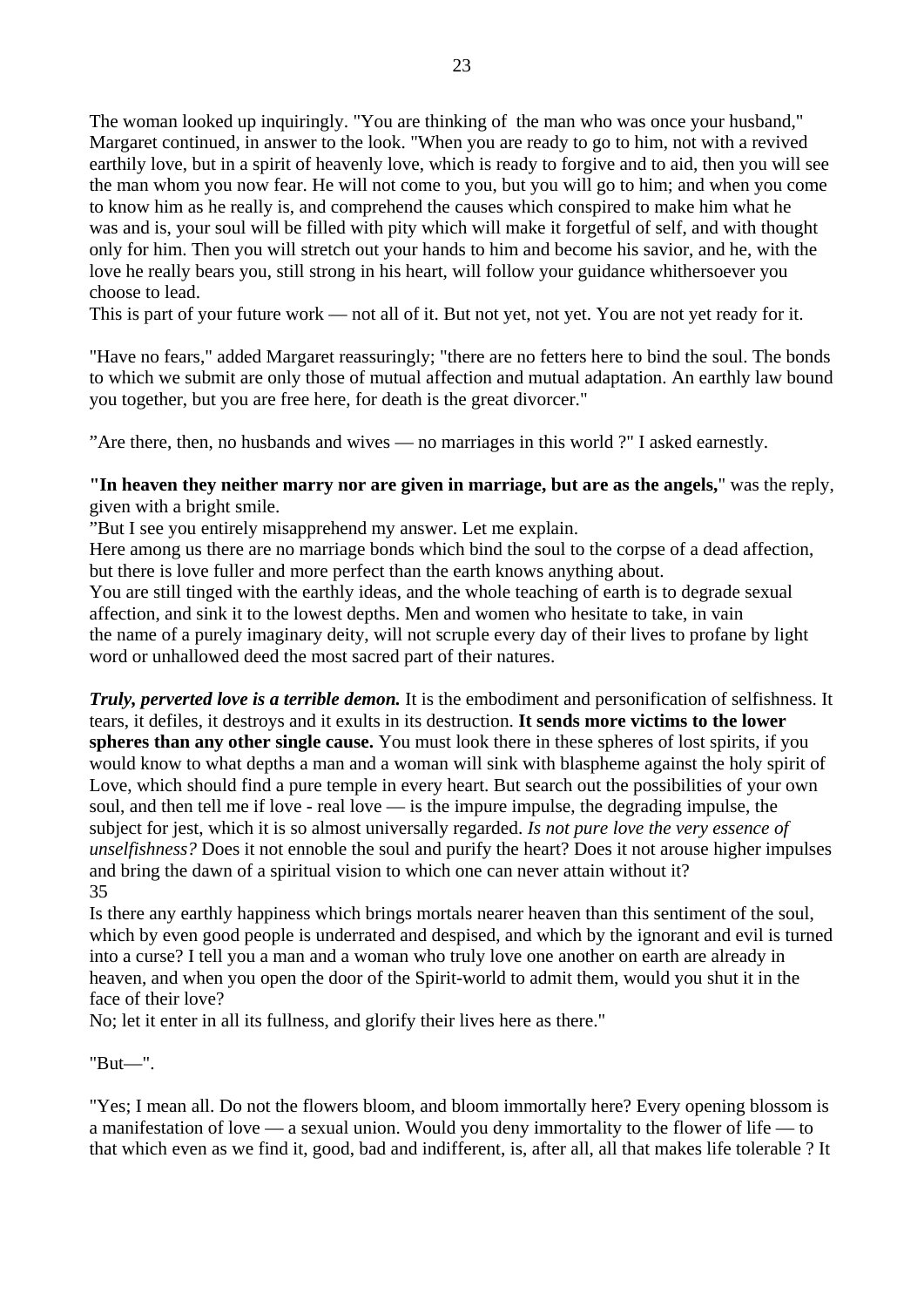is at the source of all action. It is, when unperverted, the deepest and purest impulse of every heart. It is the constant theme of your novelists, the perpetual inspiration of your poets. It has incited to the grandest and most heroic deeds, and the noblest self-sacrifice. There is no other emotion which has such power over the human heart, and which has so controlled the destiny of nations and of mankind in general. Yes, I know you have been used to a cant about spiritual love, which you have not yet forgotten, even with your present experience in the Spirit-world. You have entertained a dim, shadowy idea that spirits stand stationary like spiritual suns, sending out beams of love, thus enveloping one another; if that is not your precise idea, it is something quite as unspiritual and illusive.

But you did not leave your heart behind you with your earthly body. You have the capacity for loving intensified; and not only that you have arms with which to embrace. Would you have been satisfied if, when you first beheld your long lost children, you had stood at a distance and regarded them with your imaginary spiritual affection?

No; you instinctively stretched out your arms to them, and took them to your heart, and your kisses were on their lips, their brows, their cheeks. Is the conjugal affection less than the maternal? No; my children, we shall all some day, if we may not now, clasp to our hearts some one whom we love, and who will love us with equal ardor in return; but not until we have entirely divested ourselves of the degrading earthly ideas concerning the purest, most sacred, most spiritual sentiment of the human heart?"

"But I thought you said there were no marriages here," we both remarked.

"Nor are there. There are no mismated couples; no degrading selfishness on one side, no misery and unrecognized selfsacrifice on the other. They are as the angels. Earthly bonds are only perpetuated as the heart has sanctioned them. But love is the atmosphere of this life. You have not come to the arctic regions, but to the region where love is a pervading influence, warming all hearts. No spirit can find its most perfect development who misses from his life the experience which love can give him. If he has lived a loveless life on earth, the possibility is still reserved for him here. The certainty will come to him in the future. His being cannot be perfected without it."

"Is it possible," the new comer asked," that I shall come some day to feel this love for my husband?"

"For him who was once your husband," Margaret corrected.

" No, there is no bond of spiritual attraction between you.

You know that now. He will come to recognize it sooner or later, and though his heart is still turning to you, the time will come when he will find a more perfect happiness than he yet dreams of in the companionship of another."

"Take me to him," cried our companion.

"Not yet; you are not prepared. But you shall have the first lesson in that preparation, and you shall come with us," added Margaret, turning to me; "for I see your mind is full of questioning."

My companion turned toward me with a sweet smile, her eyes being filled with tears, and drawing my arm within her own, we followed Margaret, who led the way to a temple,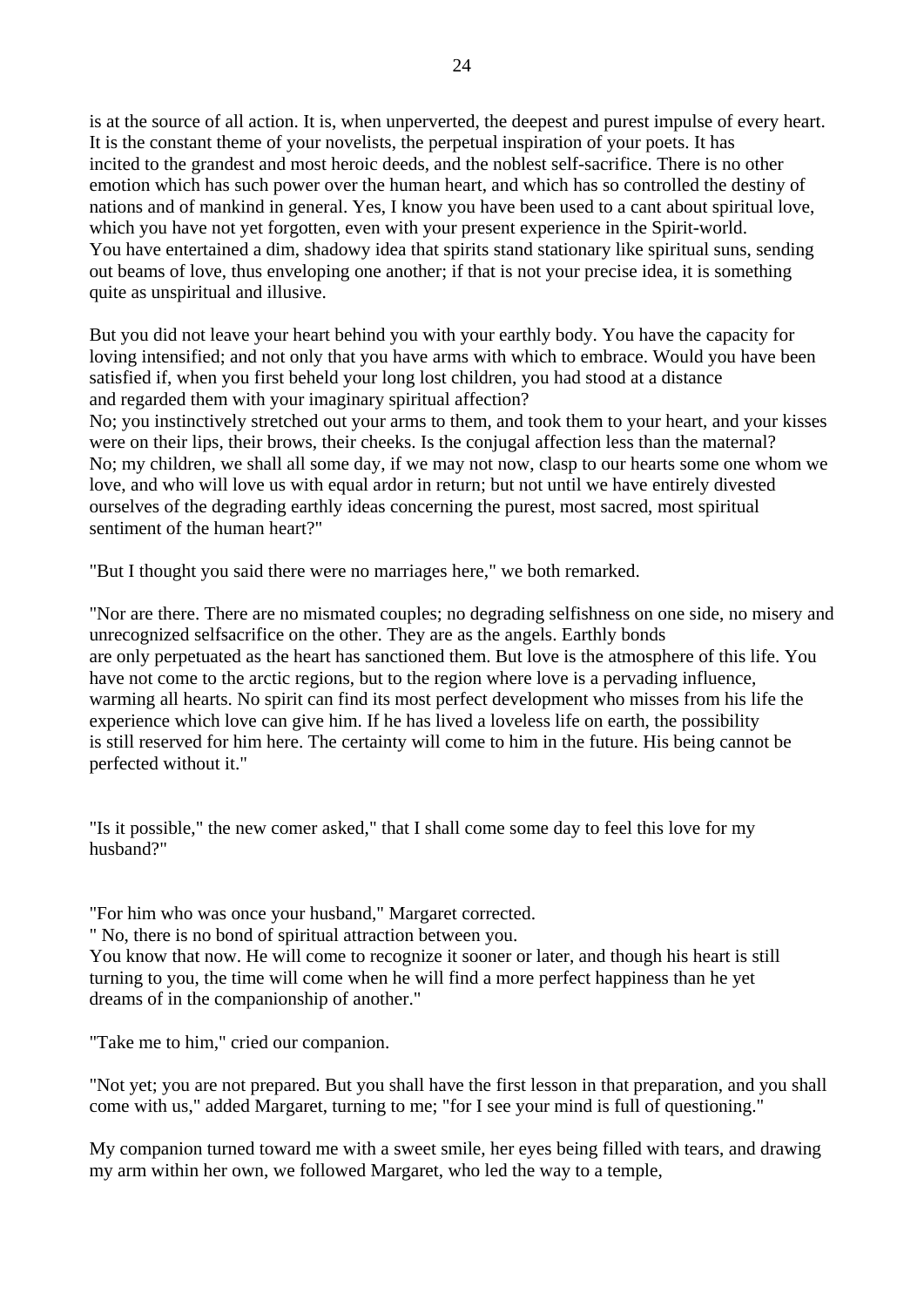which I had often noticed and wished to enter, but had restrained my impatience. Within we found, not a shrine, nor an altar of any kind, but innumerable volumes arranged on shelves which extended from floor to ceiling.

"Do they, then, have public libraries here?" I asked wonderingly.

"You mistake; this is a library of record, wherein all may read, whenever they choose, that which pertains to the lives of themselves and others. Here are the true biographies of earth, not the false, superficial affairs which pass under that name in the life from which you have come."

She opened a volume and bade us read. I read a story which filled me with wonder. It was of a man whose nature was perverted by inherited traits of an ignorant and depraved ancestry. With generous impulses, there was also an inherent weakness of character which caused him to be readily influenced and swayed for either good or evil. Added to these, were the conditions of the sensitive or medium, which through the weakness already spoken of, made him the easy and unresisting victim of evil spirits, who finding the air of even the lower heavens to which they had passed too ethereal for them, and missing those gratifications of sense which were their only conceptions of happiness, continually sought the earth-life, and manifested their evil natures in evil ways.

When we had finished reading the record, I seemed to see in my companion's heart the depth of pity which opened down for the man thus doomed even before his birth to such an inheritance of misfortune and misery! All the hardness which for years she had entertained melted away, and she sat down and wept. Yes, we sometimes weep in the Spirit-world, for we have taken with us our emotional natures, and are not yet beyond sorrow.

"Take me to him! Take me to him! " she cried. She seemed to feel that every delaying moment was a reproach until she should stand face to face with him. 38

As Margaret silently led us away from the temple I turned to leave my two companions, for I felt that in the coming interview, at least, I ought not to intrude. But Margaret beckoned me back, and the woman clasped my hand with a firmer pressure.

We followed a path which I had not before trodden.

After a time Margaret spoke.

"My child, do not reproach yourself unjustly. You performed your part nobly, and did your duty well. Your self-sacrifice was more than ought to have been required of you. If you failed in a true appreciation of the difficulties which beset his path, it was because you had no knowledge of nor means of understanding them. Blame not yourself, but rather the unjust human law and popular sentiment which refuse to allow those to separate whom God hath not joined together."

We had passed out into a barren plain, and the path was rough and stony. The sky, too, which hitherto had beamed with more than earthly light, seemed to become gradually overcast, until finally, as compared with the light we had left behind us, there was scarcely more than twilight. Looking backward, the light of the region we had left shone like an aurora borealis upon the horizon.

"Shall we go back?" Margaret asked.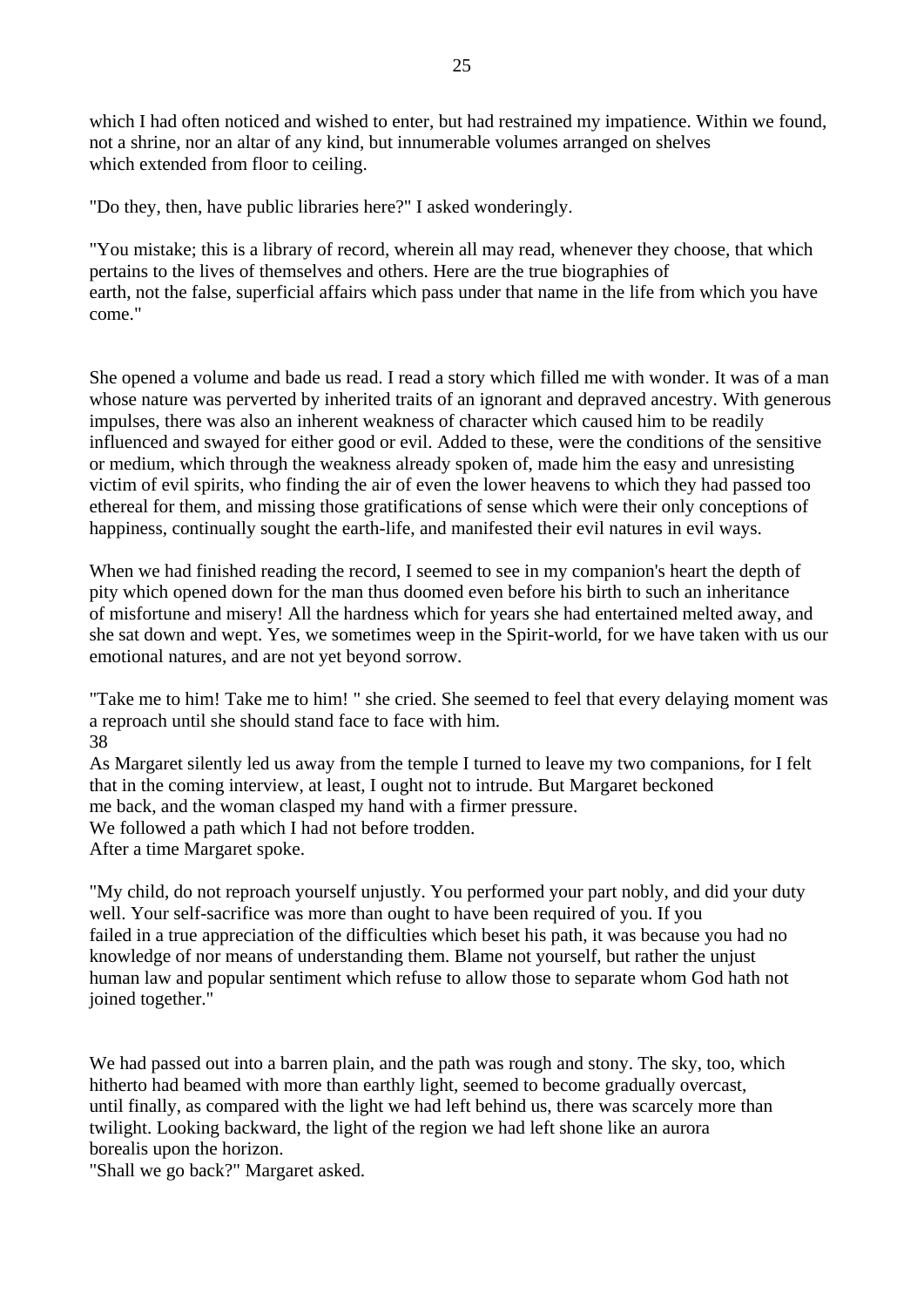" Oh, no, no! " the woman responded with fresh eagerness, and we quickened our steps.

At last we espied in the gloom a figure sitting lonely among the rocks. The woman started and then stood still for an instant. She had recognized the figure.

" Oh, I pity him, so deeply! " she exclaimed, "but there is not one throb of love for him in my heart."

The man seemed to feel our approach, for he turned and looked eagerly in our direction, as if expecting some one. Evidently his expectations were at last realized, for as he saw us he sprang up with a look of joy.

"You have come at last!" he exclaimed. "I have been waiting for you day by day ever since 39

I heard you had entered spirit-life; waiting in this solitude until I thought I should go mad; and yet you never came! You saw every one else, of course, before you thought of me!"

I recognized in his fretful and jealous complaining what must have been the earthly character of the man. The memories it awakened seemed almost more than the woman could bear; but she withheld all answer. He continued:

"You will at least stay with me now you have come?"

"No," replied Margaret; "her home is not here."

He stretched out his arms as if to embrace her, but she only took his hand and pressed it with what warmth she could.

"The same cold-hearted, cruel woman you were on earth!" he exclaimed with bitterness.

" The old repellent feelings seemed to be struggling to come back in the breast of my friend. I whispered to her:

" Remember the record. It is not himself who is speaking, but through him generations of undisciplined, selfish and wayward ancestors, and hordes of evil spirits, who, by their frequent influence and control, have perverted what little of good there was left in his nature."

She smiled sorrowfully as she pressed my hand, and then went and sat down beside him; and spoke kindly to him, trying to arouse the better feelings of his heart, not by reproof or moralizing, but by bringing happier emotions uppermost. Margaret and I turned to one side and left them alone.

Presently I felt a strange oppression in my breast, and my head began to swim as if with vertigo. "We must remain here no longer," said Margaret; "this air is poison."

She called to our companion, who immediately arose and came back to us.

"You will take me with you?" the man asked entreatingly.

" I have looked forward to this meeting all these years. You surely will not drive me away now." 40

He entreated so pitifully, that his wife seemed to know not what to say. She looked inquiringly to Margaret.

" Let him come, if he wishes," she responded, much to my surprise.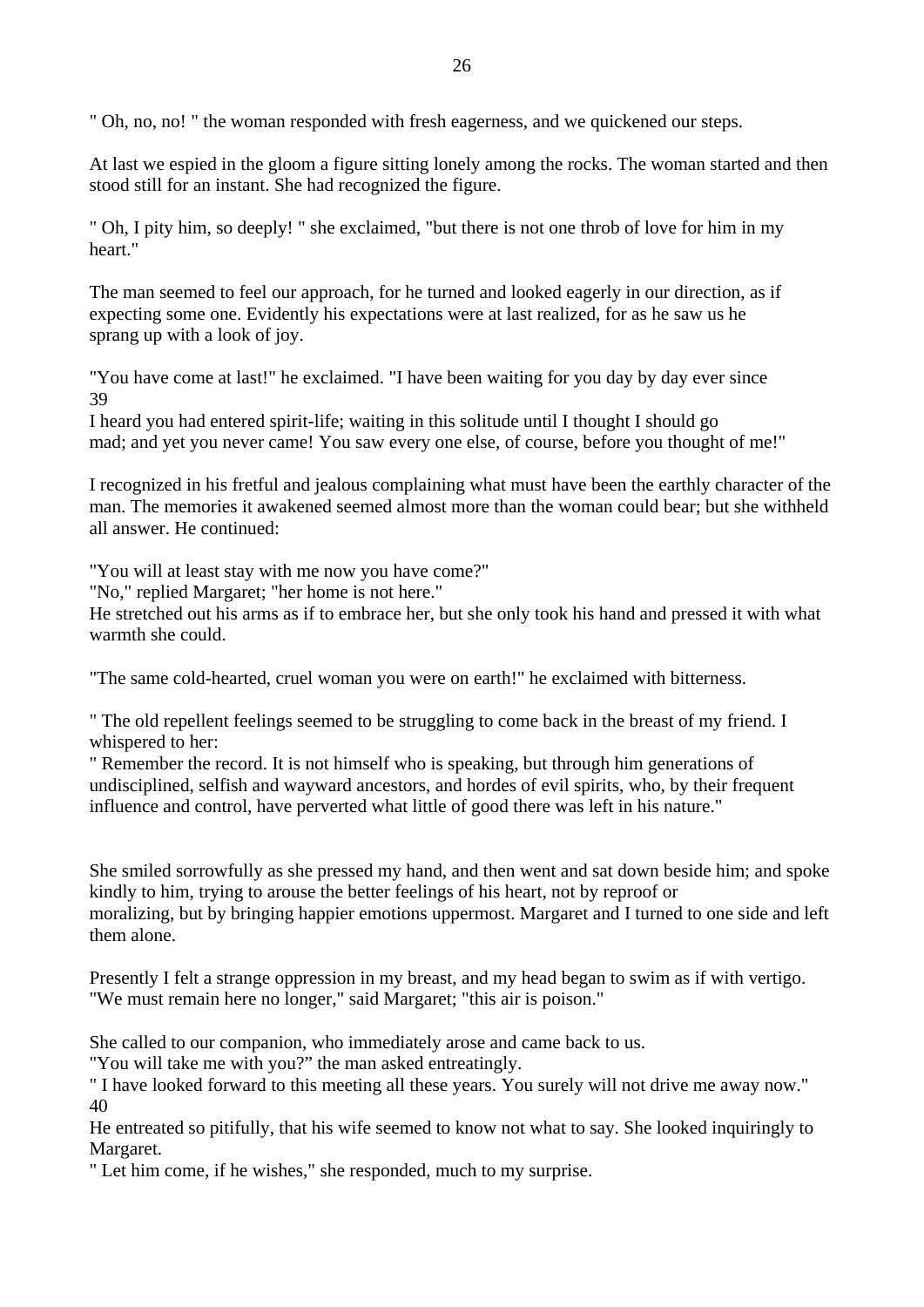So with a cheerfulness he had not yet manifested, he walked beside us, forgetting his past grievances in a flow of jubilantly happy conversation.

As we returned, the sky gradually grew brighter and the air purer until we had nearly reached our starting point. The man had hesitated more than once on the route, apparently stumbling oftener as the obstacles in the path decreased.

"I can go no further," he said at last. "We must stop here. I cannot breathe, and the light almost blinds me. We must retrace our steps a little way, for this climate is certainly not a healthy one."

"Your wife's home is further on," said Margaret.

"Her home should be where her husband is," he returned with his old querulousness.

Then Margaret turned to him, and with a severity which she had not before manifested, she said:

"You are no longer on earth. This woman is no longer your wife, but free to come and go as she chooses. Her home is waiting for her, a home which you yourself realize you cannot enter. Shame upon you, who with your selfishness still unchecked or unchanged, are not content with having blasted her mortal existence and filled it with sorrow and care, but now must seek to drag her into the semi-darkness where you find your congenial home. You may come to her when you are fitted, but she cannot go to you, except as an occasional visitor."

The man drooped in dejection. The blow seemed almost too great for him, and yet he bore it, and at last turned to her with an uncharacteristic gentleness.

"Forgive me," said he, "I will not curse you now as I have done in the past. I will not even seek to do so. I will not again ask you to come to me until I find myself more worthy. 41

I did not realize my unworthiness until now. Promise me when that time comes.'

Margaret interrupted: "She can make you no promises, and you must seek to exact none. But I will make this promise in her stead, that when you become truly worthy of the love of a good woman, the desire of your heart, whatever it may then be, shall be gratified."

He slowly retraced his steps, and we turned and went on our way. Looking back, the last glimpse we obtained of him, he was standing with face turned towards us, and with outstretched arms, as if silently entreating us.

The interview was altogether a sad one, and yet not wholly unsatisfactory. My friend's work had begun, and she felt that some little had been accomplished. What a prolonged task it promised to be! However, here we are not limited by time, but have all eternity in which to work.

After Margaret had left us, my friend embraced me silently, and then took her departure. I sat down to think it all over, and presently became lost in revery; and when at length I aroused myself from it I found myself repeating: "But are as the angels! But are as the angels!"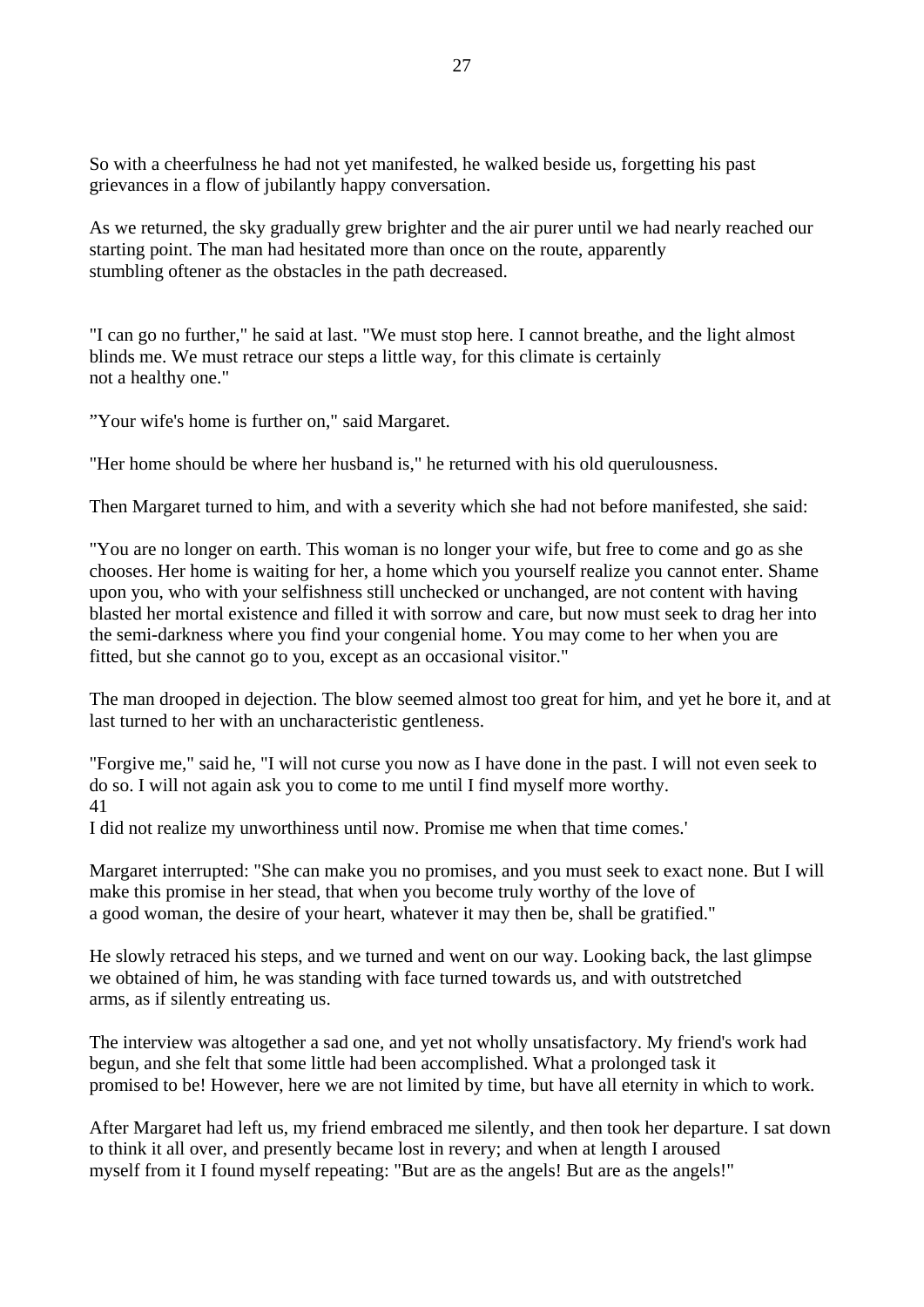### *CHAPTER V.*

43

### *INTO THE DEPTHS.*

The remembrance of that desolate, cloud-shadowed region haunted me. When next I saw Margaret I questioned her about it. Were many spirits condemned to remain in its desolation and gloom?

"My child," she replied," how little you know of the world you have entered! The place you visited is the border land between the higher and the lower spheres. It is where those spirits are compelled to stay whose virtues are merely negative ones; they are, so to speak, outside the gates; whose vices are due to weakness rather than to radical wickedness of heart. There are depths below that where the light becomes dimmer and dimmer, until at last not a ray can penetrate, and the darkened souls remain in perpetual outer darkness.'

'Is it possible to visit these places?" I asked hesitatingly.

"It is possible to visit them," was the reply," if your motive is to benefit those who are compelled to remain in them until they have progressed to a higher spiritual condition. To some the work given to do is to be continual visitants and messengers of peace and hope to these benighted souls. Only high and pure spirits are entrusted with this work. Those to whom still cling the weaknesses and superstitions of earth, have neither the wisdom nor the strength to do this work well, and are themselves in perpetual danger. If your wishes lead you in that direction, it can do no harm and may possibly benefit you, to be able to judge for yourself to what depths the spirit of man may sink. I have witnessed it but rarely, for the sight is not a pleasant one, and my work has lain in other directions. I will summon a messenger to accompany you."

In accordance with that subtile law by which spirit can communicate with spirit, though at a distance, Margaret sent her message, and in response to it, there presently appeared the most beautiful being I had yet beheld. Her garments were radiantly white, and a sort of luminous atmosphere seemed to surround her like a halo.

"Do then, indeed, women habitually visit these dreadful scenes?" I asked, as the messenger was approaching.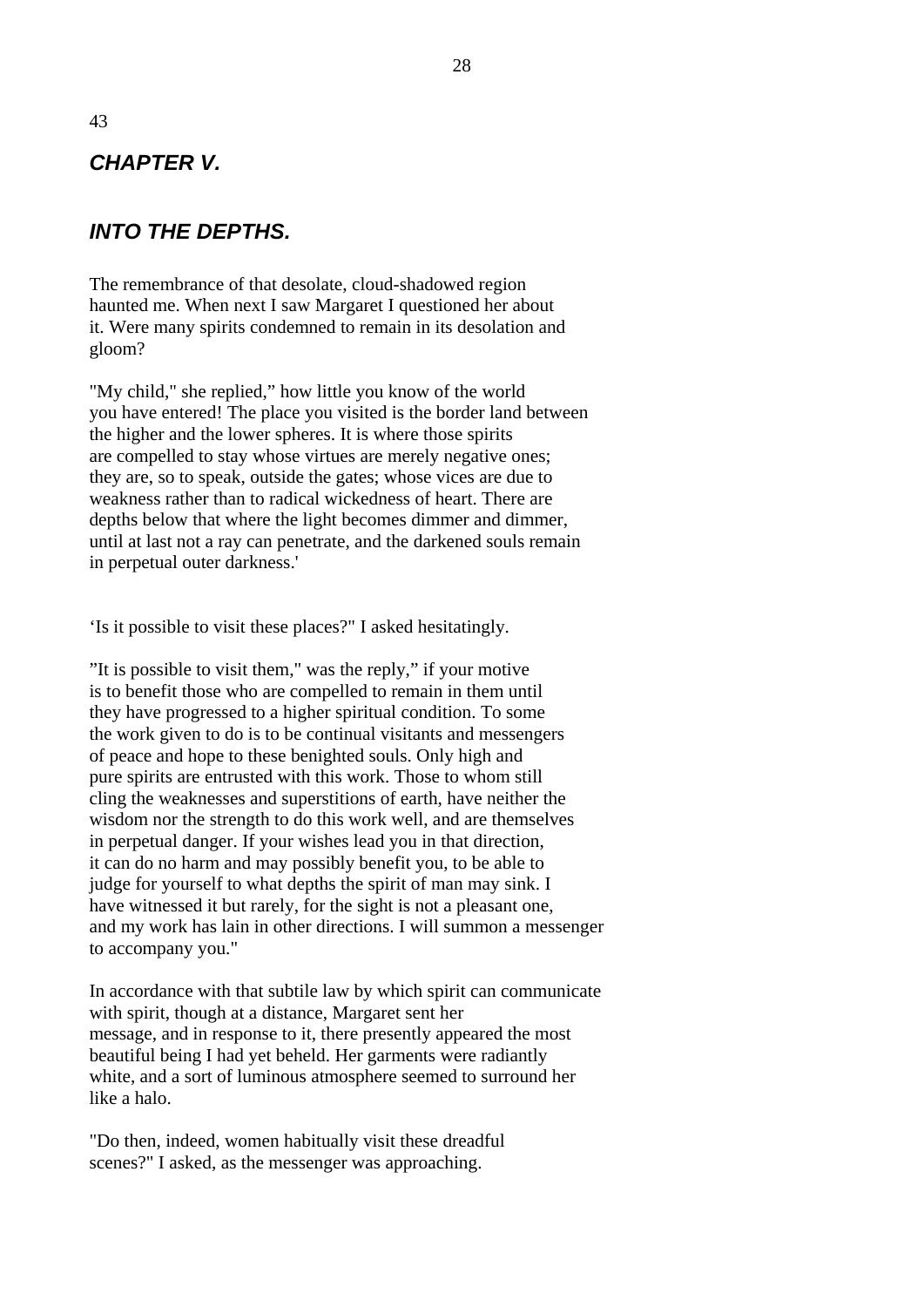"Women are better fitted for the work than men," was Margaret's reply. "They are safer from harm and more respected by the depraved of the other sex than are men. Know you not that a pure woman with a noble purpose in her heart may walk safely, though unguarded save by her own purity and nobility, anywhere, whether on earth, in heaven, or in hell?"

This beautiful woman was unknown to me. I could not enter into her thoughts or divine her nature; but she smiled sweetly upon me, and a sense of delightful companionship stole over me, and I felt at peace and rest in her presence. When she spoke, her voice was rich and mellow, and sweet as the sweetest music. Its very tones seemed to convey her meaning, so that words were almost superfluous.

We at once set out upon our journey. We seemed to descend by steep and circuitous paths. As we proceeded I perceived many spirits, all intent upon their own pursuits. The way grew darker and rougher, and the forms that we saw were more forbidding in their aspects. My companion stopped now and then to exchange a kindly greeting with some one she met, and I noticed with wonder how the grim faces lighted up with a borrowed beauty while she spoke to them, as if her very presence were a benediction. She was evidently held in veneration by all. Still we pursued our way until everything became so changed that it was as though we had entered another world; and here 44

my companion began her mission in earnest. A group of men and women were indulging in boisterous mirth and singing ribald songs. She stopped and spoke to them with a sweet seriousness which at once arrested their attention and commanded their respect. There was no seeming condescension in her manner. She spoke to them almost as though she might have been one with themselves; nor was her conversation anything of the sermonizing order. Its chief intent seemed to be to arouse the best and kindliest feelings of their hearts, and thus prepare the ground for any good seed which might be sown therein. I took note that the songs and rough jests ceased, and more than one woman drew a little one side, as if ashamed of the part she had been playing.

Being a stranger among them, my companion was questioned regarding whence she came, and she gave an earnest and minute description of the sphere from which she descended. Her auditors looked at one another in silence. One or two shook their heads as if doubtful whether the story were to be taken for anything more than a flight of the imagination. One rougher than the others in his appearance, but yet with a certain honest look about him, at last ventured to speak his thoughts.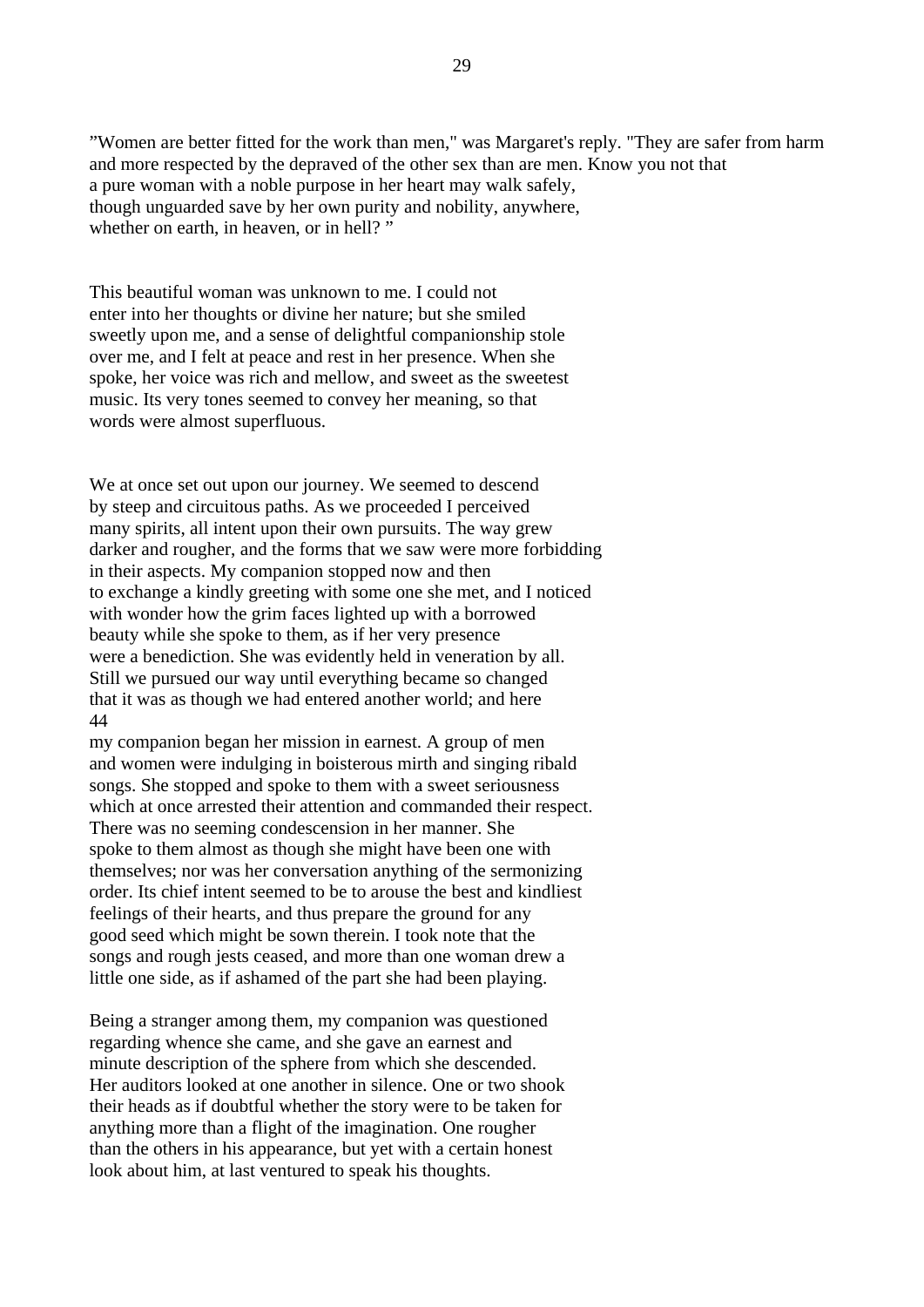"Well," said he, "I have been over on this side a good many years as they count time on earth, and I've never found any better place than this. I know there are a good deal worse ones over yonder, and so I think myself fortunate to be as well off as I am."

Another taking courage added his testimony. "I'm sure I'm happy enough here. We have pretty jolly times, don't we, boys?"

All nodded in assent.

One young woman who had been regarding the stranger intently from the moment of her first appearance, said in a low voice, audible only to ourselves:

"This is not the kind of heaven I used to picture to myself when I was in earth-life. I am not in hell, for that is over yonder;

so this must be heaven;" but it seems to me there might be a brighter, happier place, and if there is, I wish I knew the way there."

45

My companion put her arm about this young woman, and drawing her to one side, held a long conversation with her. I know not what they said, but when they returned, there was a look of inspiration which I had not before seen on the face of the one, and tears in the eyes of the other. As we passed on I saw that the latter had left her companions, and was sitting by herself, apparently lost in deep thought.

"Are these people really as contented and happy as they seem?" -I asked.

'Yes," my companion replied; "they are as happy as their natures will permit them to be. They have no perception of any higher or better life, and so feel no longings to attain to such a life. As soon as they are made to realize that there is a possibility of progress, an unwonted restlessness will seize them, and they will not long remain here. That young woman will presently find herself stifled by her present surroundings, and will be forced to seek a purer atmosphere."

"What class of people in earth-life contribute to people this sphere?"

"Those whose hearts are not inherently bad, but whose spiritual natures have not been developed; those who have lived selfish lives, finding in the gratification of the animal instincts and propensities their greatest, in fact their only pleasure. They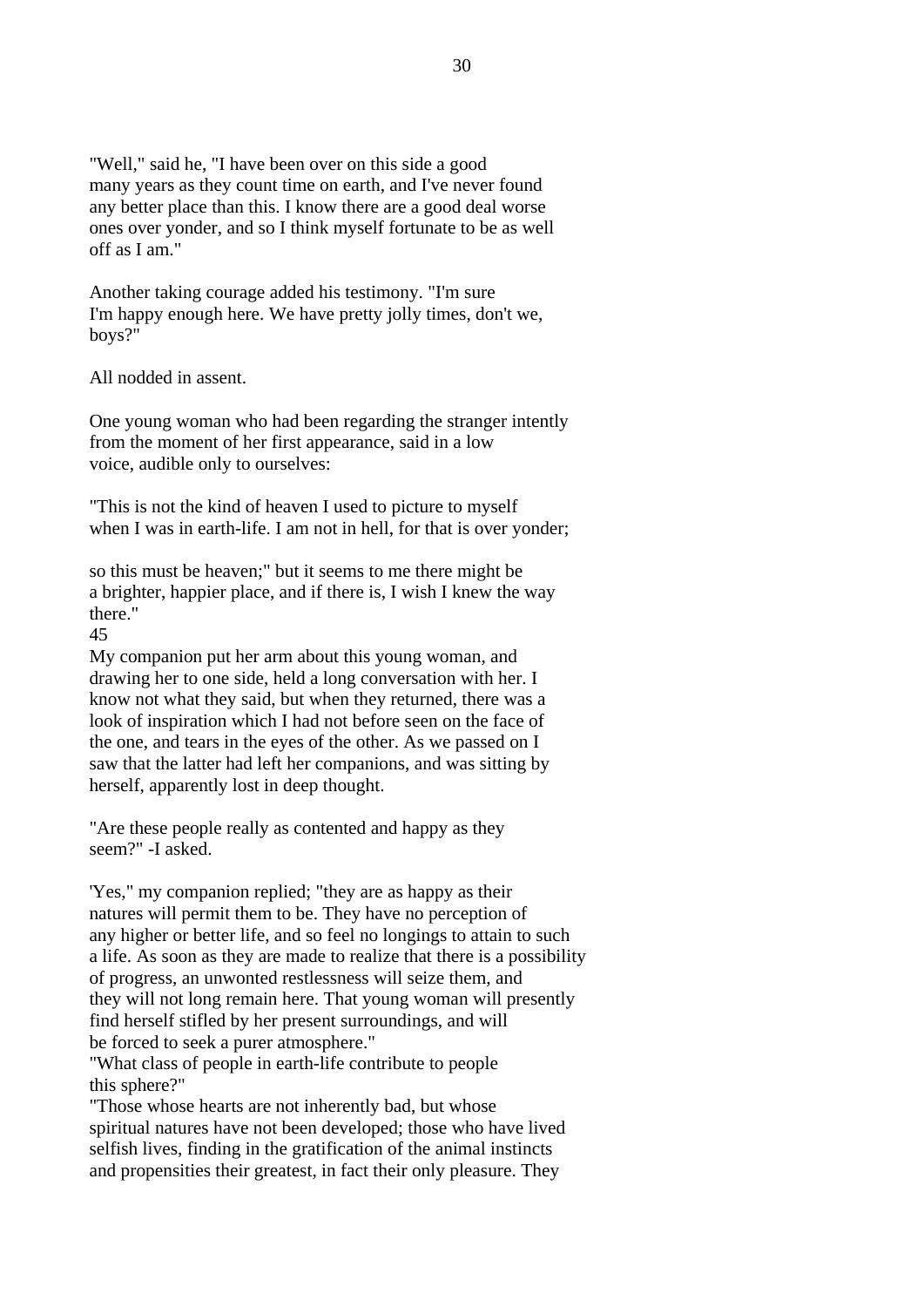are incredulous as to even the existence of a higher sphere than their own, because their spiritual perceptions have not yet been awakened."

"What is their manner of living?"

"Very similar to that to which they were accustomed on earth. Good and evil impulses alike sway them by turns. *They know no pleasures beyond those of the senses, and selfishness is the dominant feeling.* They have their discords and contentions, their misunderstandings and their feuds, the same as on earth; and yet they will tell you, as they have done, that they are contented and happy.

46

It is this class of spirits that mortals have most to fear. Unscrupulous and almost conscienceless they care not what trick they impose upon the credulous, what the consequences of their evil impulses. There is a constant effort on their part to gain the control of mediums for a gratification of propensities which is denied them in their present life.

*Oh, earthly mediums can not be too careful to surround themselves with an atmosphere of personal purity, in order to render themselves unapproachable by the influence and control of such spirits as these."* 

Still we descended. It became so dark that we had almost to grope our way, but here and there there seemed to be beacon fires, which lit up the scene with a lurid glare. At last we reached a plain. The path seemed to lie narrow and uncertain between morasses on either hand. Here and there ditches, halffilled with slime, were revealed in the fitful light of the fires. Forms as of strange, hideous creatures crouched here and there, and glared at us with flaming eyes and hungry faces. I shuddered and cowered, and drew closer to my companion, who walked confidently and fearlessly along the path, her radiant atmosphere gleaming out in the semi-darkness. The path seemed to stretch far ahead through a landscape whose dreary monotony was almost unbearable. Low clouds hung over our heads, and they, too, were lit up with fiery touches by the fires. Great bats flapped their wings and circled round and round overhead, and once the melancholy call of an owl fell upon my ear. Presently

other strange cries and wails reached me, causing my blood to run cold with horror.

Involuntarily I exclaimed:

"Listen to the wails of lost souls!"

"Truly, yes," responded my companion; "souls to whom were given the light of truth and the guide of conscience, and the knowledge of the spirit, but who willfully turned their backs upon them all, and thus forfeited heaven and happiness. Their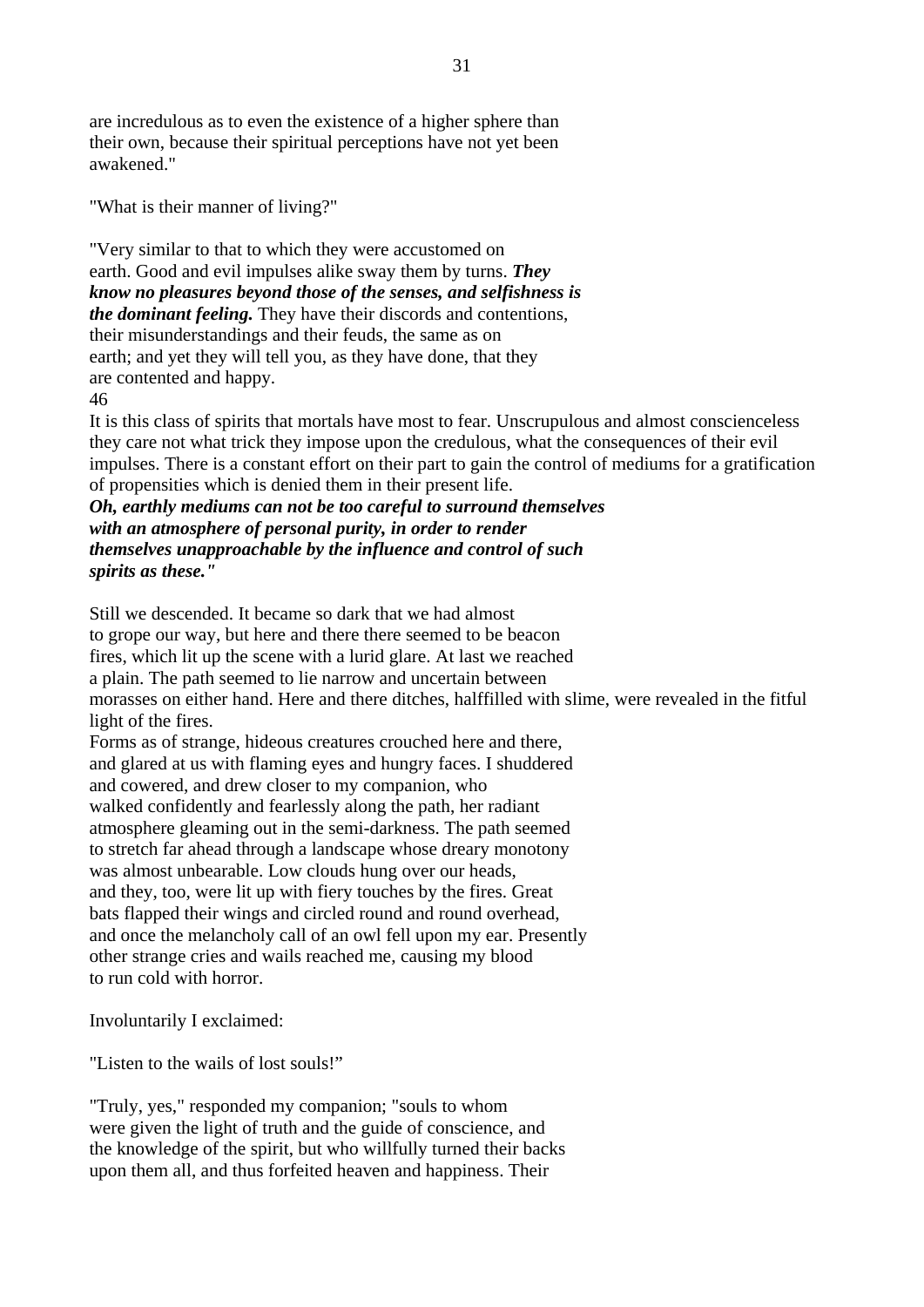souls are lost in this morass, while the darkness which envelops them prevents their finding the path again without great difficulty. 47

Here they must wander and struggle and wail and despair, until they willingly open their hearts to the truth, and reach out their hands for that help which will surely be given them when they sincerely desire it."

Here and there were rudely constructed huts which seemed to serve the purposes of shelter for the wretched inhabitants of this sphere. In front of one of these sat a woman with disheveled hair and distorted countenance, wringing her hands, and now and then uttering fierce cries.

My companion paused to speak with her.

" Will you tell me the cause of your distress? " she asked.

At first the only reply was inarticulate raving; but presently the maniac, for so she seemed, became calmer, and with a confidence inspired by the sweet, pure face of the questioner, she wailed out:

" I murdered my unborn babes one after another. I had not the excuse of shame which I wished to conceal. I was a fashionable woman, and I wanted my time to devote to society and my own amusement, and children would be in the way; so I murdered them, poor helpless things murdered by the one who should rather have sacrificed her life to protect them. Oh, I am a murderess!" she fairly shrieked. "Sometimes their little innocent faces look down reproachfully out of the clouds, and then I go mad — mad — mad!" and indeed she did, manifesting all the symptoms of the most violent form of insanity.

" Do you not comprehend one of the causes which peoples the lunatic asylums in the earth? It is sometimes a relief for these mad spirits to control a human form, and give way to their paroxysms through that organism. As humanity is elevated and made to recognize and obey the higher laws of its being, this sphere will have fewer inhabitants, and this form of insanity among humans become more rare. When they learn the sin of forcing an unwilling motherhood upon a woman who is neither spiritually nor affection ally prepared for the responsibility and the privilege, then will the cause of sin such as this woman has committed, be removed. No woman should become a mother until her desires go forth to meet and to welcome the duties and joys which belong to motherhood." 48

"Do you ever call for your injured children to come to you?" my companion asked the wretched woman.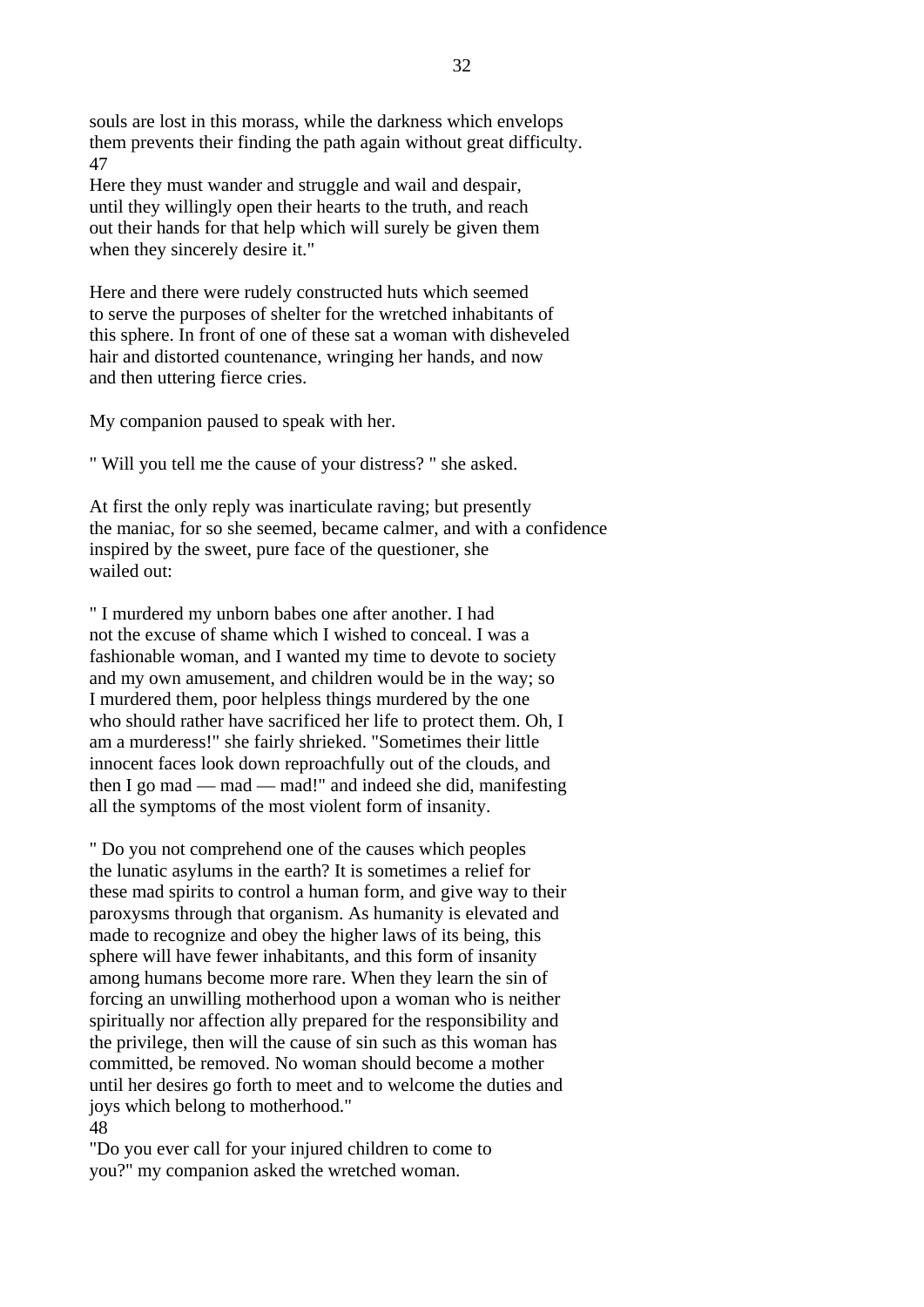"Call for them! How should I dare to do so? They would curse me!"

"No, they would come to love and bless and help you."

"Oh, if I only thought so! If I only dared!" and for a moment her ravings ceased in thoughtful silence.

" Learn to forget yourself and your own misery, and think of these little ones whom you might have loved and cherished. Learn to love them, and love will work wonders for you."

A gleam of hope came into the despairing eyes, and we passed on, leaving her with that new-born hope to comfort her heart.

"When she calls for them in love, then those little ones will be brought to her, and will help to lead her out of this terrible place," was what my companion said to me.

" You leave a word of comfort with every one," I remarked.

"That is my mission," she returned.

Then other sounds fell upon my ears, and in the weird light we saw a man apparently beside himself with terror. His hand was outstretched as if to ward away something which menaced him, and though his face was half averted, his eyes seemed held as if by a spell, by the cause of his terror. Presently I distinguished what it was. A huge serpent lay coiled at his feet, as if about to spring upon him, its tongue protruding and its fiery eyes gleaming upon him and holding him in spite of his will. Lizards crawled over his feet, and rats and all sorts of noisome creatures ran or crept hither and thither about him; but these lesser annoyances were for the instant forgotten in the greater fear which paralyzed him.

49

After a time the serpent, as if its purpose had changed, slowly uncoiled itself and crept away, and then these inarticulate utterances which had at first attracted our attention took the form of words, and the man prayed and cursed almost in the same breath. At one moment he defied the hideous creatures which surrounded him, and bid them do their worst; at the next he begged to be delivered from them.

"This is the drunkard's hell," said my companion; "a hell which begins even upon earth. This man gave himself up to the slavery of drink; he destroyed his own prospects in life; begat children upon whom the curse is perpetuated; impoverished his family; seduced his friends to a like destruction; broke his wife's heart; and at last died of delirium tremens. He has brought himself to his present condition, and here he must remain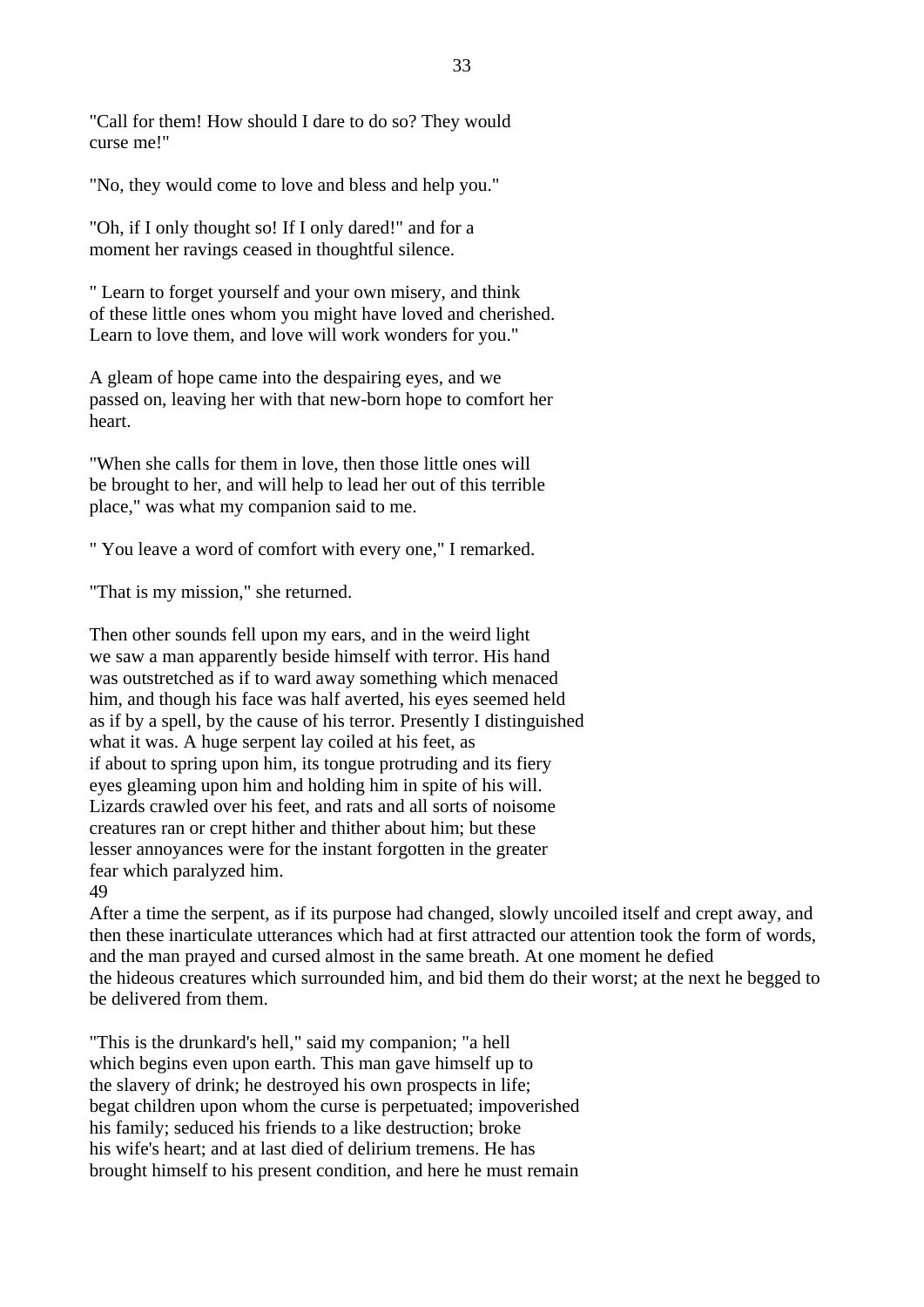until he feels remorse, not for the consequences of his sins, but for the sins themselves."

Presently we came to another man sitting silent and bent, and with his hands pressed to his breast.

"Behold," said my companion," a victim of remorse. It burns in his bosom night and day like a perpetual fire, and yet it does not help to lift him out of his present condition, because he will not even admit to his heart a full sense of his guilt, but is continually justifying and finding excuses for himself"

"What was this man's sin?" I queried.

"He won the love of an innocent girl, and through that love, which was yielded entirely and confidingly to him, he dragged her down to her destruction, even glorying in the shame he brought upon her. She in her turn became desperate, and sank to as great a depth of degradation as he, revenging herself upon his sex by luring as many as possible to their destruction. But her sins fall in great measure upon him, and he still refuses to recognize that."

With head still bowed he had not yet perceived our presence. Presently he exclaimed, as if the words were wrung from him by inward agony:

"Oh, it burns! it burns! it is burning my heart out! "Will this inward fire never cease? My God! how can I endure it longer? 50 Yet I am sure I was no worse than the rest. If they

were justified, why was not I?"

Then my companion spoke:

" Because to you were given greater and clearer powers of spiritual discernment, but you scorned the gifts and made no use of them."

Then something happened which filled me with wonder. The man looked up as the words fell upon his ear and a strange terror seized him, and he shrank back and cowered as if in fear.

"Who are you?" he at length found voice to ask. "Mary, is it truly you, or has my punishment taken on a new form, and is this strange illusion to haunt me in the future, to be a perpetual reminder of that which I would forget? "

"Robert, it is I," was the reply given in the lowest and sweetest of accents. "It is false! " he shrieked, springing to his feet. "It is only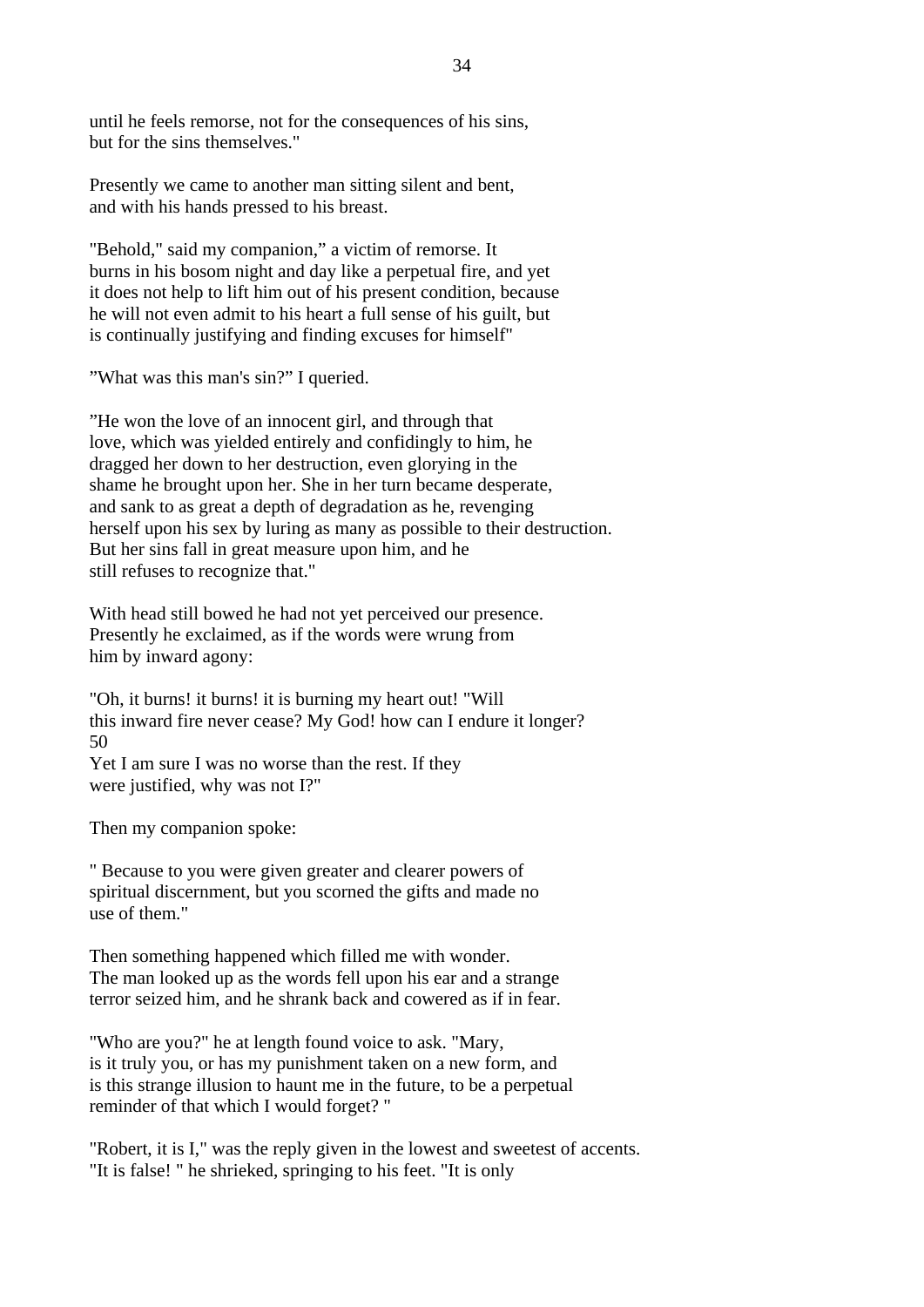an illusion from which I will escape. Mary is here somewhere in this valley of the shadow of death. Why should she not be when I am here? A wicked woman is worse and more degraded than a wicked man — all know that; and I once saw her here when I first came, when she came to reproach me for her misery, and to taunt me with my own."

"Robert, it is indeed I," again replied the sweet low voice. "I was here, but I am here no longer. I have found a better way, a better place. Robert, I loved you once, I love you still; let the past be blotted out between us, and let me lead you up to the light."

She held out her arms to him, and the man sinking to his knees, clung to her skirts and sobbed like a child. For the first time in all his earthly and spiritual life his heart was touched and softened; and then I saw a strange thing occur. I seemed to see the fire within his bosom, and his tears descend and extinguish it; and encircled by the arms of the woman he had so grievously wronged, he felt peace and rest. 51

"Will you come with me?" the white-robed ministering angel said to this man who was stained with foulness from his vile dwelling place, and though she clasped him in her arms, her garments received no stain.

"Not yet, oh, Mary, not yet. I am not worthy. But I will make myself worthy."

I turned away and left them alone, unwilling to profane the sacredness of their interviews by my presence. The kiss she imprinted upon his forehead when at last she found it necessary to leave him, he seemed to receive as a benediction.

" Robert, remember we belong to one another! " were her parting words.

I would not break the spell which seemed to be upon my companion by any words of idle questioning, as eager as was my curiosity. After a time she herself spoke. As she turned her face towards me it seemed transfigured with a celestial light. There was a radiant smile upon her lips, though tears stood in her eyes.

" You do not understand it? "

" No; it is all a mystery."

" It is true. I am the woman whom that poor wretch betrayed. I once found an abiding place in his death and terrorshadowed valley, and have progressed to my present position only by terrible and prolonged selfconflicts. You wonder why I am sent back as a messenger. A guide in such a land as this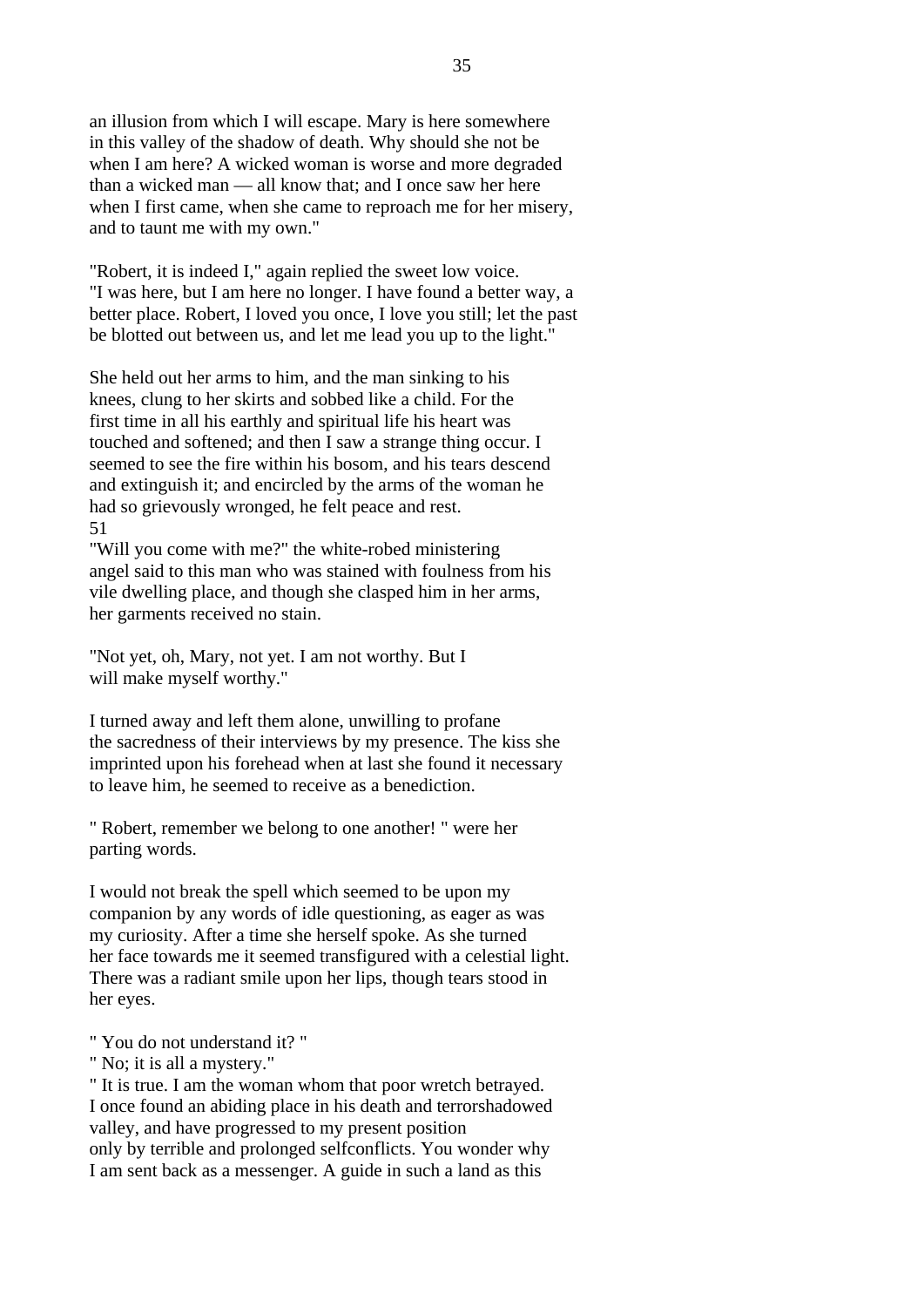should know it well; and I do know it, alas! too well. I know the outward terrors of these wretched people, and their inward sufferings and struggles; and I know the path which leads out of their present condition, because I myself have traveled it. It is part of the atonement I must make for the sins committed in the past. The obligation to come here will be removed only when I have helped to undo as much evil as I helped to create in the world. Oh! no one can measure the consequences of his evil acts until he enters the Spirit-world. My garments were once as foul and stained as any of these; but see, thy are white now!" she exclaimed joyously. As I looked at her, the luminous atmosphere which still surrounded her seemed to dart out rays of living light.

"Does it not make you very wretched? " I asked, "to come here so continually and witness so much misery?"

"It did at first," was the reply, "but now I feel that no more. The sight of it all only calls forth my fullest sympathies, and gives me power and will to work. Now I can look beyond, and see all these lost souls redeemed and purified, and walking in the light of perfect day. In a little while they shall sing a new song, and this knowledge takes away the pain. My mission for to-day is ended," she continued; " but I have one more place to show you."

Presently we came to a sort of parapet, from which we looked down into what at first seemed unknown and unfathomable depths, so impenetrable was the darkness which overshadowed it; but after a time my vision became strengthened so that I began dimly to perceive what was before or rather beneath us. I saw here and there a figure walking about with a sort of uncertain movement, as one might walk in a dream or in utter darkness. Some of them stumbled, others stretched out their hands as if to feel their way. But far more than were walking were sitting or crouching immovable, as though they were hewn of stone. There was no sound of voices, no shrieks, no wails, no curses. The silence was profound and oppressive, and was only broken by an occasional sigh or moan, as one sometimes moans in sleep, which low as it was, smote on the ear with terrible distinctness.

#### What did it mean?

My companion divined my inward questioning, and replied: " These are in a spirit lethargy — a soul sleep, which has bound many of them for years, and which may bind them for years to come. Their spiritual natures are wholly dormant, and being taken from the material world, where alone their energies found activity, they have necessarily fallen into their present state. These souls are, so to speak, yet in embryo, and have not been born into spirit-life."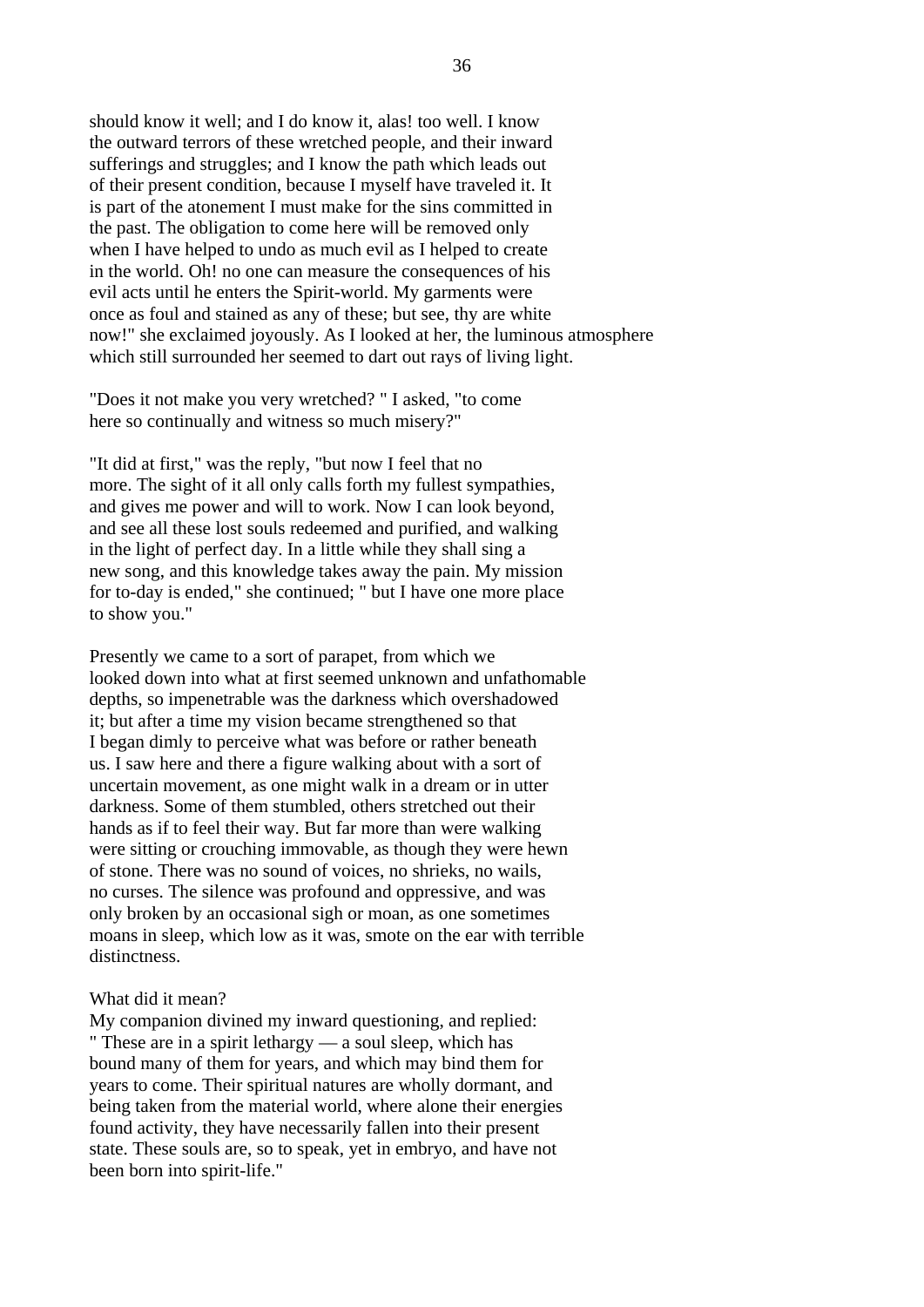"From What classes of mortals come these inhabitants of this land of sleep and death? "

" Those who know nothing whatever of spiritual life while on earth. Those in whose hearts were no high aspirations, no sense of purity and goodness, and who mocked at the very words. Those who by vicious lives have murdered the spirituality within them. Those who allowed their souls and their intellects to the fettered by superstitions, and followed blindly the leading of others. Those who lived wholly for self, refusing to recognize the grander meanings and purposes of life. In the sphere we have just left, the spiritual perceptions were not killed, only perverted or put aside. Here they have either never been developed, or else have been so nearly destroyed that only the germ remains. That can never perish, and will some day, perhaps in the far future, be developed into active life."

"Why do we not descend and seek to awaken them to a sense of their needs, and the methods to attain to spiritual growth and development?"

" We can not go to them. They are shut off from all communication from those above them. As they have wholly missed the lesson which the earth-life had for them, they must go back

to the earth to get their first glimmering-s of light and knowledge. Those whom you see moving about are beginning to feel the awakening of the faint spiritual life. They Mill be attracted, without knowing how or why themselves, back to earth, and will then painfully and laboriously learn that which they failed to learn before."

"But if they were to look upward could they not see us? Could we not beckon to them, and so awaken them to a knowledge of something better than their present condition, and to a desire to attain to it?"

" No; as their spiritual senses are dulled, their eyes are blinded to all things spiritual. They can not see us. They could not hear our voices.

54

53

We can only communicate with them by the

means of earthly organisms. Sometimes at the stances held on earth, one of these benighted spirits finds his way thither, and by listening to words uttered through mediums, for the first time becomes conscious of the existence of a higher spiritual life. From that hour dates his spiritual progress. But, oh! his way is a long and weary one! If mortals could only realize it, how anxious they would be to avoid traveling it themselves, how zealous to help others! "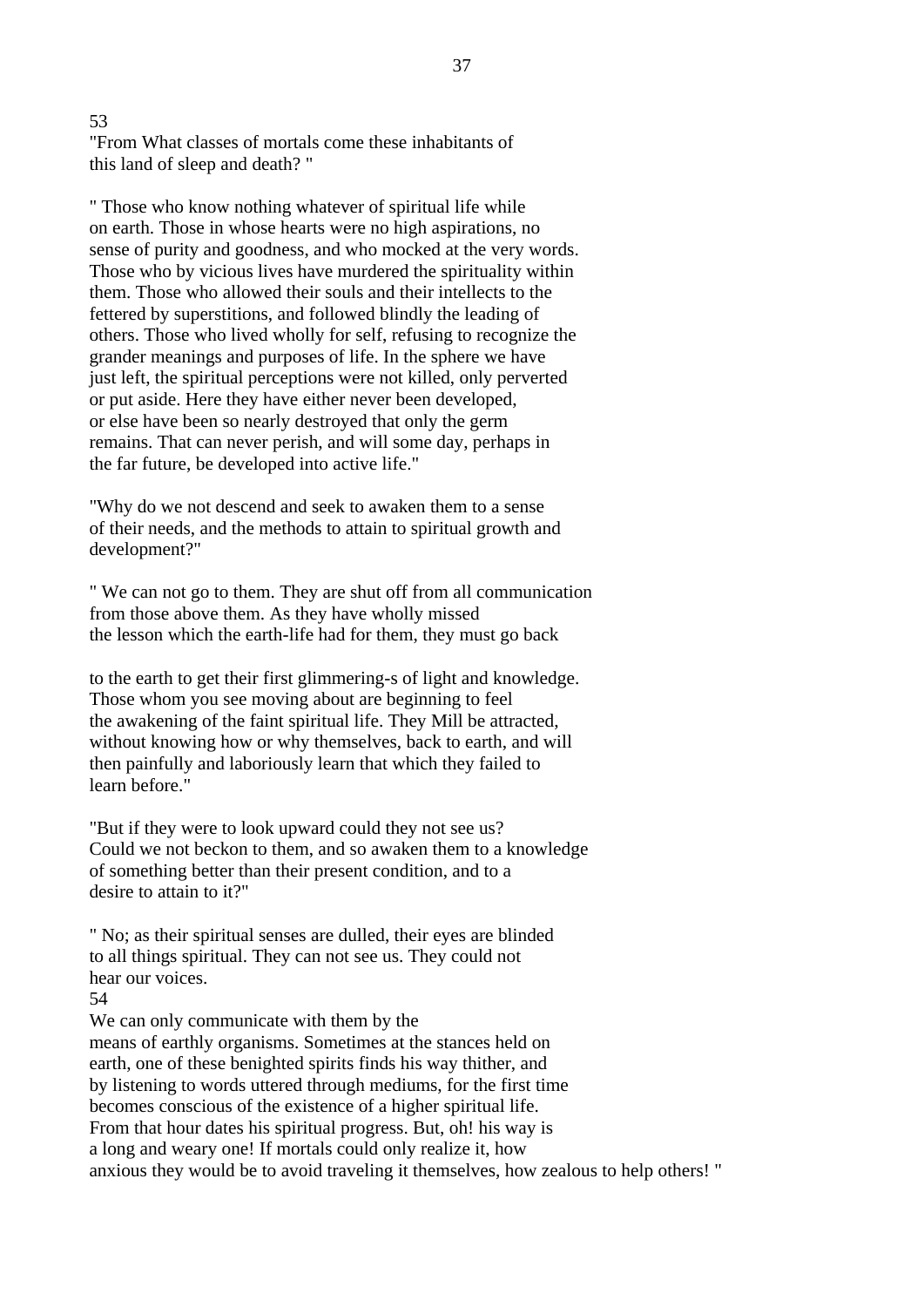" Sadly we retraced our steps to the brighter world above, the experiences of the day being yet all too much for me to fully comprehend. Again I exclaimed, "How much there is to learn!"

"Yes; eternity leads us along a path of perpetual knowledge. When we have reached the end, we shall stand on an equality with God."

My companion at parting said to me:

"There is yet one sphere which we have not visited; but you have surely seen enough for to-day. I perceive that in the near future you will be conducted thither without my companionship. My work does not call me there.'

" Is it not a still lower sphere? " I asked in consternation.

" No; it ranges above those we have visited. It stands almost on an equality with this, only this is the summer land, and that is the domain of winter."

55

# *CHAPTER VI.*

# *WORK, DEVICE, KNOWLEDGE AND WISDOM.*

What a sense of freedom had come into my life! There were no petty, binding cares to keep me in bondage; there were as yet no duties to hold me in their inflexible grasp. I was free to go whither I would, and free and eager to learn. Although I had been permitted a visit to the nether spheres, and had acquired some knowledge of their inhabitants and their spiritual conditions, I felt that I had yet everything to learn about my own. I had met many spirits, and they were so kind and cordial that already a genuine friendship was beginning to dawn in my heart for more than one — a friendship which was not to be limited or modified by the vicissitudes and limitations of time, but which was to go on strengthening to all eternity.

One fact impressed itself upon me: while none seemed in haste, all were busy. There was no restlessness, no hurry; but each gave the impression of having definite duties which were not onerous but pleasurable. Hitherto I had been for the most part so occupied with myself and my own personal happenings, that I had hardly found place in my mind for other than a merely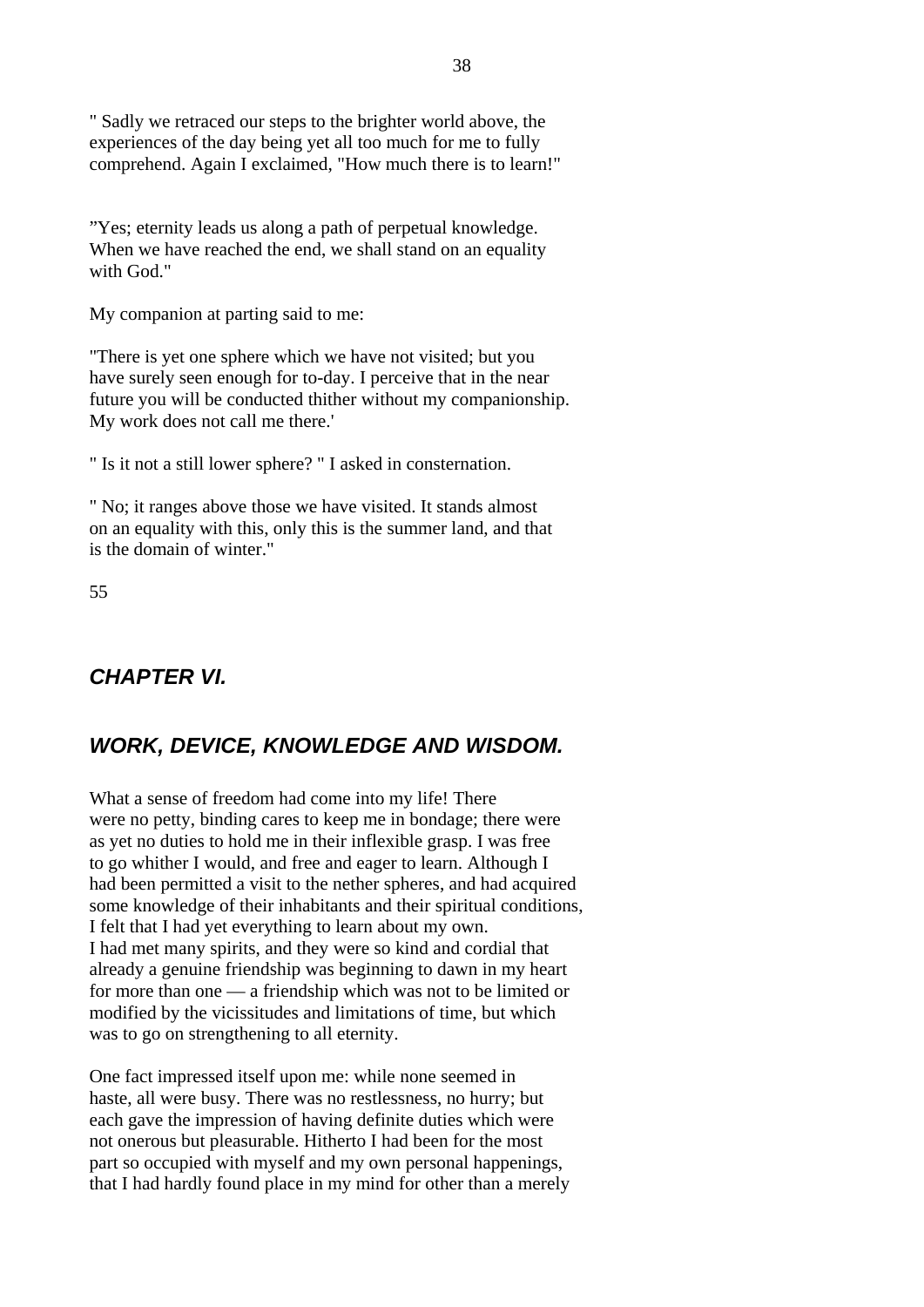superficial curiosity. But now the question began to come home to me, as something which it was not only my right but my duty to ask, so that I might be preparing myself to make my own choice of work when this sweet hour of rest had ended, and I had become sufficiently strong in spirit to find labor a pleasure instead of a task.

### 56

My two boys who shared my home — our home — were my almost constant companions, and often my instructors. How strange, and yet how natural it seemed to turn to their sweet, innocent faces and gather from their lips the heavenly wisdom which they had been garnering for years, while I was still troubled about things of earth!

Margaret, too, was my frequent visitor, but she had duties which called her away from me at times, and I the more willingly departed from her because I knew that a portion of these duties at least lay with the loved ones I had left behind. Sometimes my boys and I visited the old familiar place, but there was quite as much sadness as pleasure in the visit, for not yet could I make my presence felt; not yet communicate with those I loved.

"Mother," said my boys to me, we will take you now to show you what our neighbors are doing."

Then we set out. Our first visit was to a studio where an artist sat at work upon a masterpiece. How the colors glowed beneath his touch! How, as they were blended, they took the form almost of reality, and the picture, the creation of his genius, seemed, not a combination of canvas and pigments, but an actuality. I had the artist soul within me, but the circumstances of my life had denied it expression. Amid the manifold duties of my earthly existence there had been no time nor opportunity for artistic effort; but every one can cultivate his or her taste. I had done this until I knew and could appreciate a good picture, and find in it a rare spiritual delight; but how crude all earthly efforts seemed when I looked upon the wonder before me. I stood spellbound, reveling in an enjoyment which I had never known before. The artist did not interrupt me for a time, but permitted me to enjoy my transports in silence.

At last he spoke: "You are seeing but half. Would you like to see the other half?"

## 57

I looked at him in wonder. What was there to see more? At that moment the present scene faded instantaneously away, and I could look into an earthly studio, and into the mind and soul of the artist occupant. A strange thing I saw there. I saw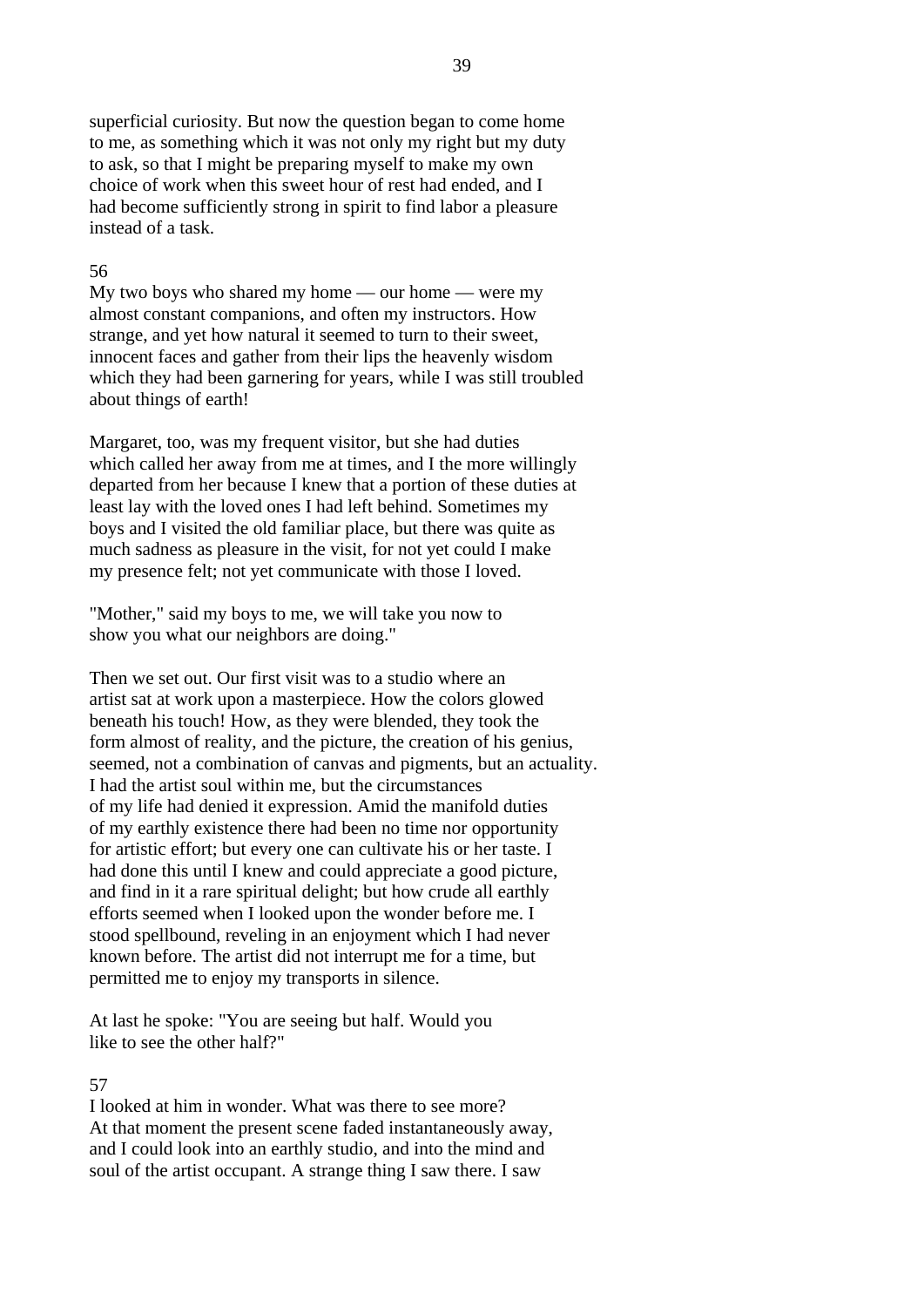that he had caught a spiritual vision of the beautiful picture which I had just examined, and this vision so enchanted him that he needs must himself try to paint it. So with unwonted haste and fervor he was tracing the outlines upon the canvas before him.

"What does it mean?" I asked,

"It means," replied the artist, "that every picture of genuine merit on earth is the faint copy of a spiritual reality. The artist sees the picture before he paints it, and if you question him he will tell you that his own achievement falls far short of the excellences which were presented to his spiritual vision. They call this gift genius on earth," he added with a smile.

At our next visit we found a poet busy with his pen. On earth he had made himself a name, but his spirit utterances were far grander, far more sublime. Then his inspiration came from the sphere nearest the earth; now it descended from the spheres above. The page seemed to glow with the luminousness of his thought. Again the earth-vision opened up to me, and again I beheld the earthly shadows of the spiritual reality. A woman was busy at some womanly task, and as she worked, fragmentary lines of poetry came into her mind. At first she disregarded them; but they seemed to insist upon being recorded; and so finally, almost sighing at the trouble they gave her, she Wrote them down. Then other lines followed, and these, too, she penned in accordance with the resistless impulse which controlled her; and so she wrote on from time to time, not knowing wherefore or what she was writing, until at last a poem began to shape itself, and she perceived its meaning. When the poem was nearly completed, the inspiration left her, and she was compelled to finish it, and by means of her own dulled intellect supply the missing lines. The poem was not the same as that produced by the spirit writer, but identical in idea and sentiment; though having been filtered, as it were, through the medium of her weaker, more earthly intelligence, it was feebler in character, and lacked the loftier expression and purer sentiment.

### 58

"Is this the way our poets write?" I asked in wonder.

"All true poetry is an inspiration from the higher spheres," was the reply.

Passing on, we paused where an author sat in the midst of a group to whom he was reading a tale he had just written. It was grand in conception and noble in execution, narrating the trials and disciplines of the spirit. As he read the listeners were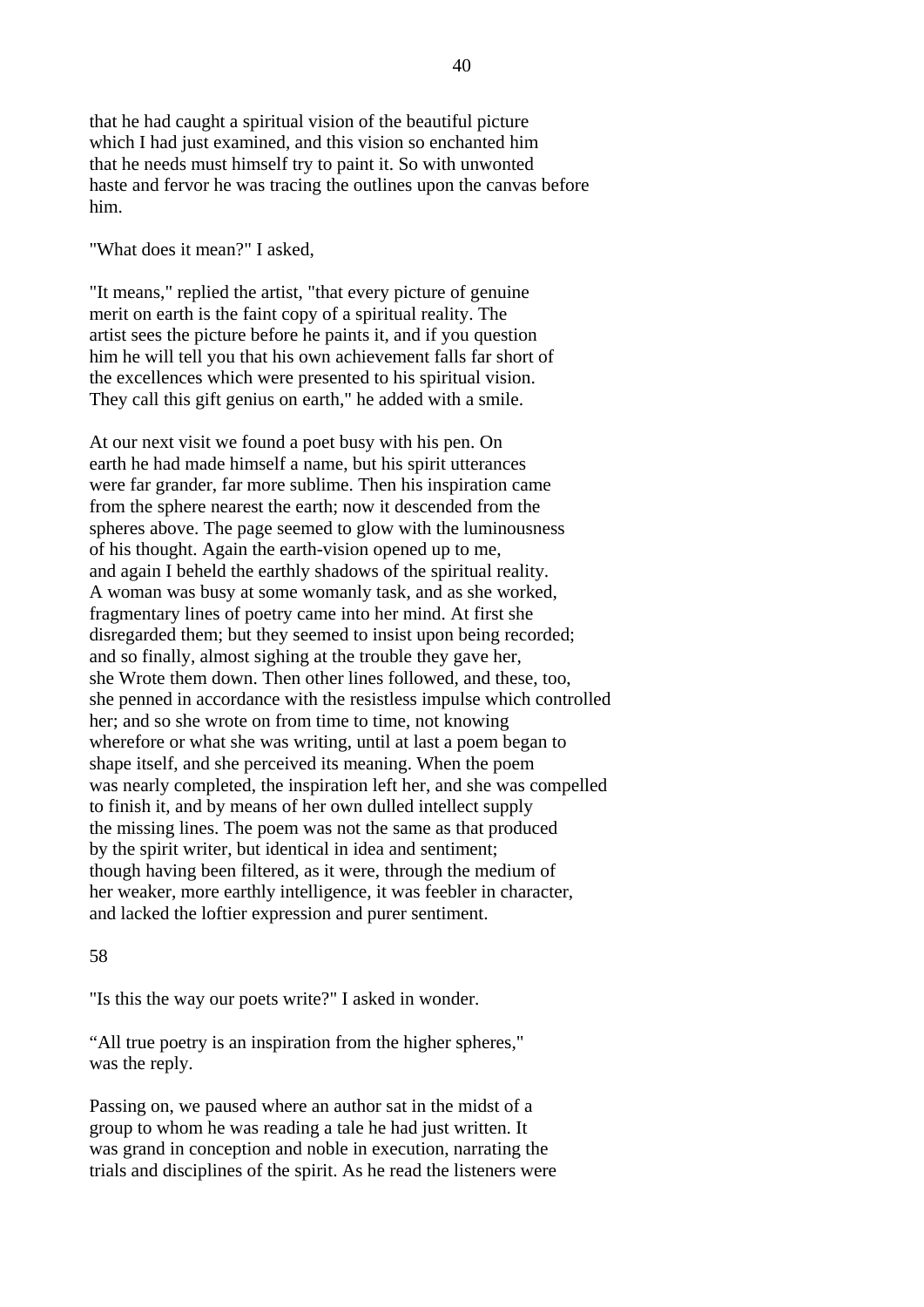thrilled, and catching the inspiration of the writer, felt themselves uplifted to a higher spiritual plane. Again my attention was directed to earth, and to my surprise I found there were listeners there also; listeners whose spiritual ears, dulled by the interposition of the material veil, caught not the details of the story, nor even its full beauties, but only a faint impression of its grandeur and truth. They did not know that they were listening, but thought it was the spirit within them moved to this wondrous play of fancy; and forthwith they sat down to write, and each produced a tale, colored and shaped by his or her own experiences, impressions, prejudices and capabilities, yet all bearing the same faint resemblance to the wonderful spirit story, the spiritual lessons of the one being transferred into earthly lessons by the many.

"Truly this is wonderful, said I, addressing one of the group, for here we have no need to wait for introductions, but soul recognizes soul, and may freely interchange thought without those safeguards of guarantees by mutual acquaintances, which are found necessary on earth.

" Is there, then, no such thing as originality among mortals?"

## *"No," was the reply. "Earth is only the reflex of the Spirit-world."*

We passed on and came to a place where spirits of high intelligence, who had interested themselves with science on earth, and who were there eager to wrest from nature her deepest secrets, even still true to these instincts, and with enhanced opportunities, were acquainting themselves with the operations of material and spiritual laws, and experimenting with the results. 59

Now, behold again the earthly shadow! Many men felt their influence as it descended to earth, and the minds of many were turned in like directions; and I was impressed with the knowledge that speedily there would be the announcement of a new discovery or invention upon the earth, and that more than one man would claim the credit of it. Do not such things happen often?

I found others, men and women, whose minds were less of a scientific and more of a philanthropic cast, conferring together how best they could help mortals and spirits in the lower spheres, and their work did not stop with themselves, but its influence extended to the earth, and was the motive power of many good endeavors, and many of seeming good to those who were engaged in them, but which, when viewed from the standpoint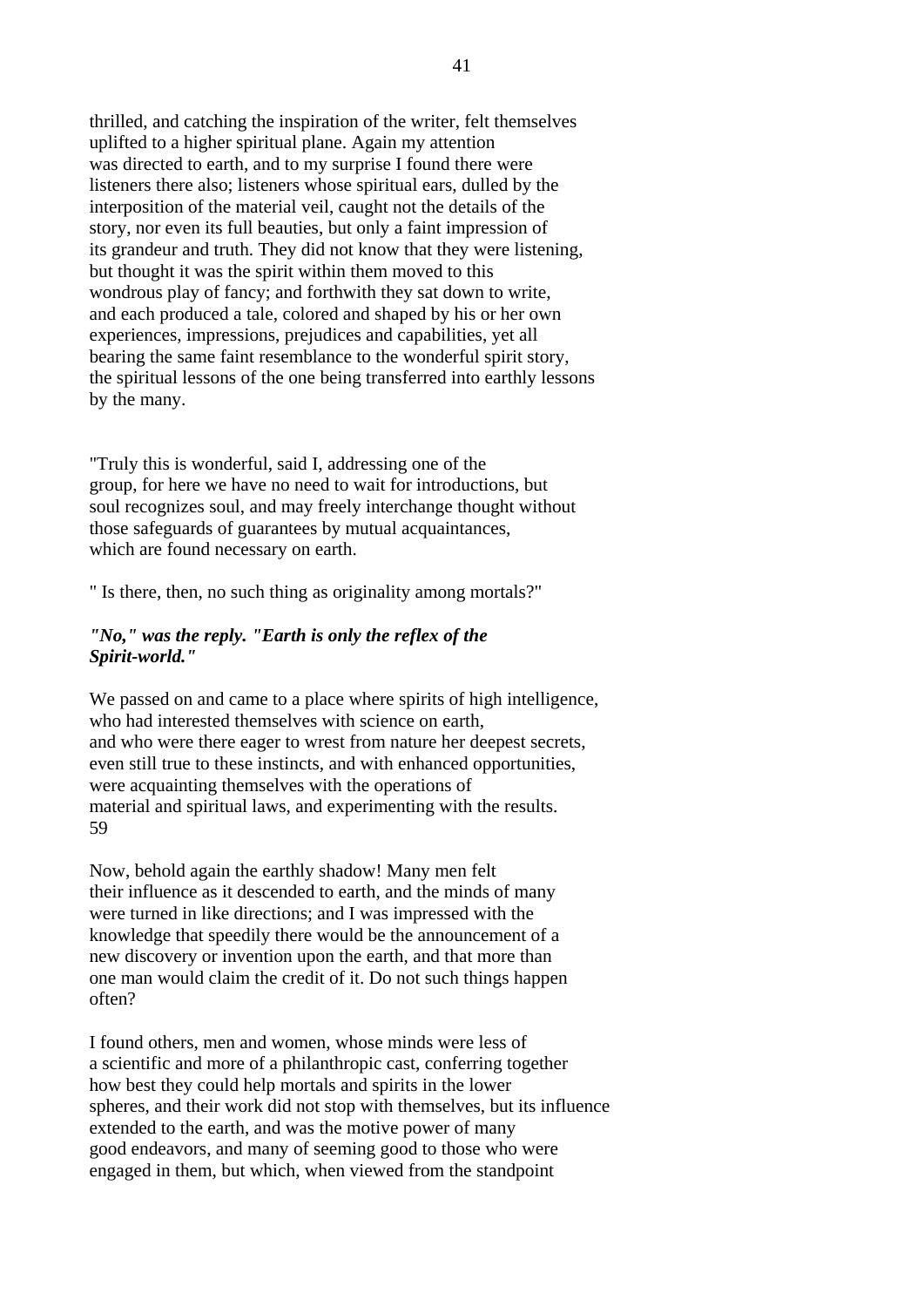of the Spirit-world, were perceived to be utterly valueless; for the spirits can only perform through mortals that work which the latter are capable of doing. If they are ignorant, and with distorted senses of right and wrong, then the spirit influence, which might result in so much good, is seemingly wasted, for their efforts will be turned in useless or wrong channels.

Would you see still more of this subtle spirit influence which is exerted over mankind?

I assented, and was taken to earth where an orator was holding an audience spellbound by the eloquence of his words. But I, with my spiritual vision, beheld behind him the inspirer of his utterances — a spirit who seemed to hold him in his control, and not only whispered the words to his mind, but held his whole being as it under a spell. When he had concluded, and his spirit influence had left him, he found himself strangely fatigued, as well he might be after such an unwonted effort, which had called into play this highest intellectual and spiritual flowers, and the audience, in commenting upon his address, said: "He talked as if he were inspired!"

Little did they realize the meaning and truth of their own words. 60

Returning to the spirit spheres, I found everywhere each one at work the same as upon earth, and at as great a variety of, and similar, employments; only there was this difference: There was no manifestation of corroding care, no complaint of weariness, no apparent desire to shirk their appointed tasks. Each

worked as though it were not only a duty but a pleasure to be thus employed; and as I questioned the different ones, I came to understand that, unlike the manners of earth, where circumstances or misjudgment of others force many into employments entirely uncongenial to them, and in which they can take neither pleasure nor hope to excel because of their want of taste and adaptability, in the new life with which I was trying to familiarize myself, the work of each was that best suited to his or her tastes and abilities, and for that reason was an enjoyment and not a task. Labor was no longer a bondage enthralling body and soul, and dwarfing the intellect, but a delight which aided the faculties to expand and develop themselves in healthful ways.

All professions, all occupations, seemed represented. There were teachers, preachers and physicians. Though the Spiritworld is on earth represented as a place where there is no illness, it is a misrepresentation, for there are sick souls who need the care of those who know how to minister to a mind diseased. **Their ailments are moral and spiritual ones, and require like remedies; thus the pharmacopeia of the earthly druggist is unknown here.** *Another class of physicians devoted themselves*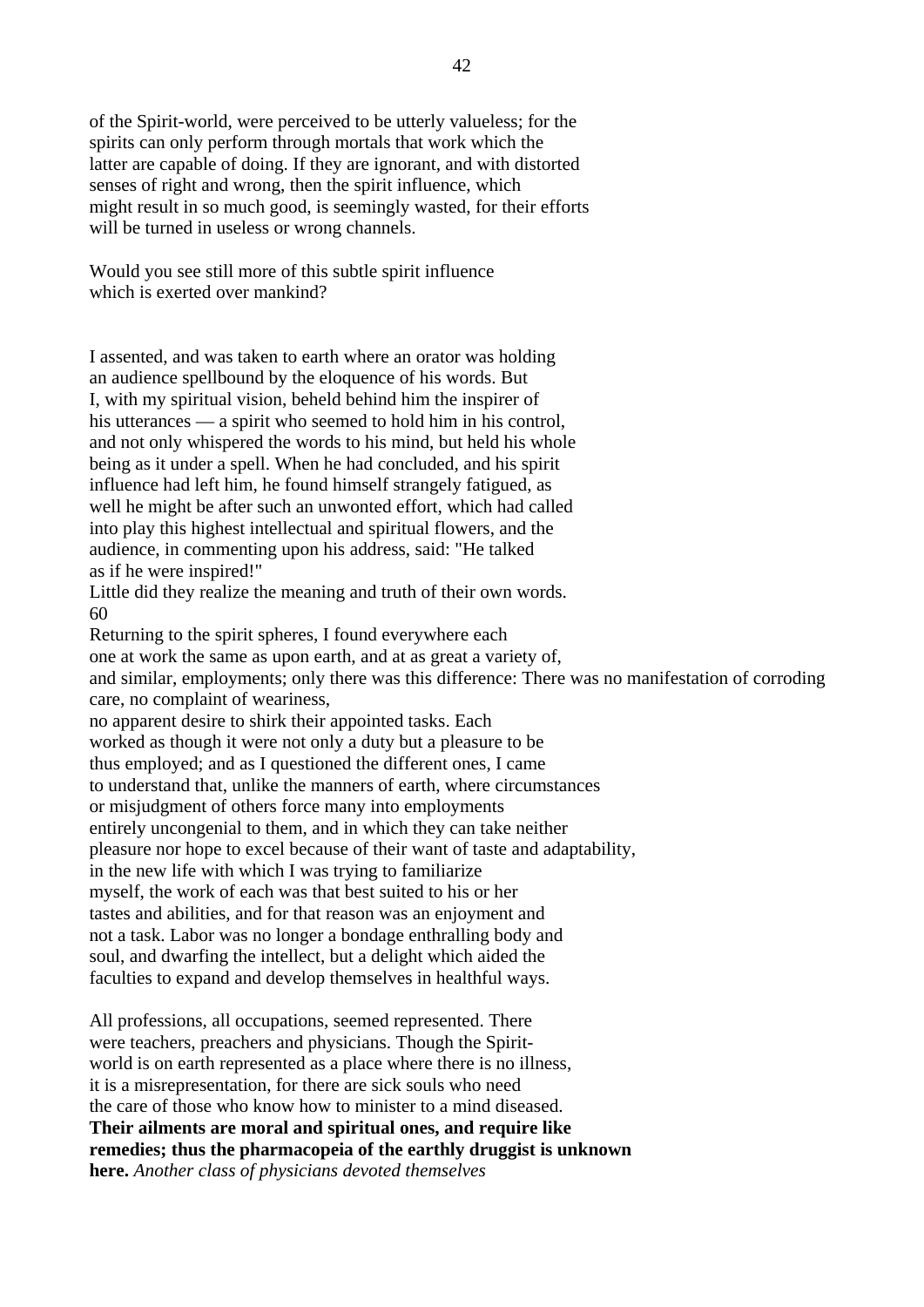*wholly to the healing of mortals, using both material and spiritual methods in accomplishing their cures* — sometimes effecting them directly, at other times through the interposition of mediums.

It has been remarked by one who thought he was saying a witty thing, that there are no lawyers in heaven. True, there are no lawyers as you understand the term on earth; but there are spirits here who make the natural and spiritual laws of the universe their especial study, and whose business it is to explain to such as have not the time or the taste for thorough investigation, those laws which most directly concern their being. Their business is not to mystify and evade the laws, as their namesakes do on earth, but to elucidate them, and as far as possible secure their obedience.

61

Everywhere, pervading everything, I was permitted to perceive a subtle magnetic bond which connected the spiritual and material worlds so that the reality of the former was shadowed forth more or less distinctly in the latter. In their transmission from the higher to the lower plane of life, there was always more or less lost. The spiritual thought became materialized; the divine truth lost its perfect luster; the all-pervading love, which actuates the good works of the Spirit-world, when its beams had penetrated through the clouds — and must I say it? the moral and intellectual miasma of earth, took on tinges of selfishness and phases of wrongly directed effort. The divine ideal became humanized and consequently defective.

The picture lost much of its brilliancy; the poem its spirituality; the story, instead of being the record of spiritual experiences, told of earthly woes, and recognized only earthly ideals of happiness. The invention was never quite complete; the discovery still left something undiscovered. Everything bore the mark of the finite — of the limited intelligence, the imperfect nature of humanity; nevertheless the link was there and bound the two worlds together, making them, in a certain sense, inter-dependent, the one upon the other — certainly the lower upon the higher life. If these invisible bonds were severed, the earth would be left in spiritual darkness, and moral chaos would be the result. There would be no hope for the future — no means for progress, and retrogression would become the law of humanity. If these bonds were severed, on the other hand, the Spirit-world would find itself without a motive for much of its present work, and would in time also fall into spiritual darkness, as it became peopled with degraded and darkened spirits from earth-life.

## 63

All this I did not perceive of my own wisdom, but it was kindly and patiently explained to me by those who had a broader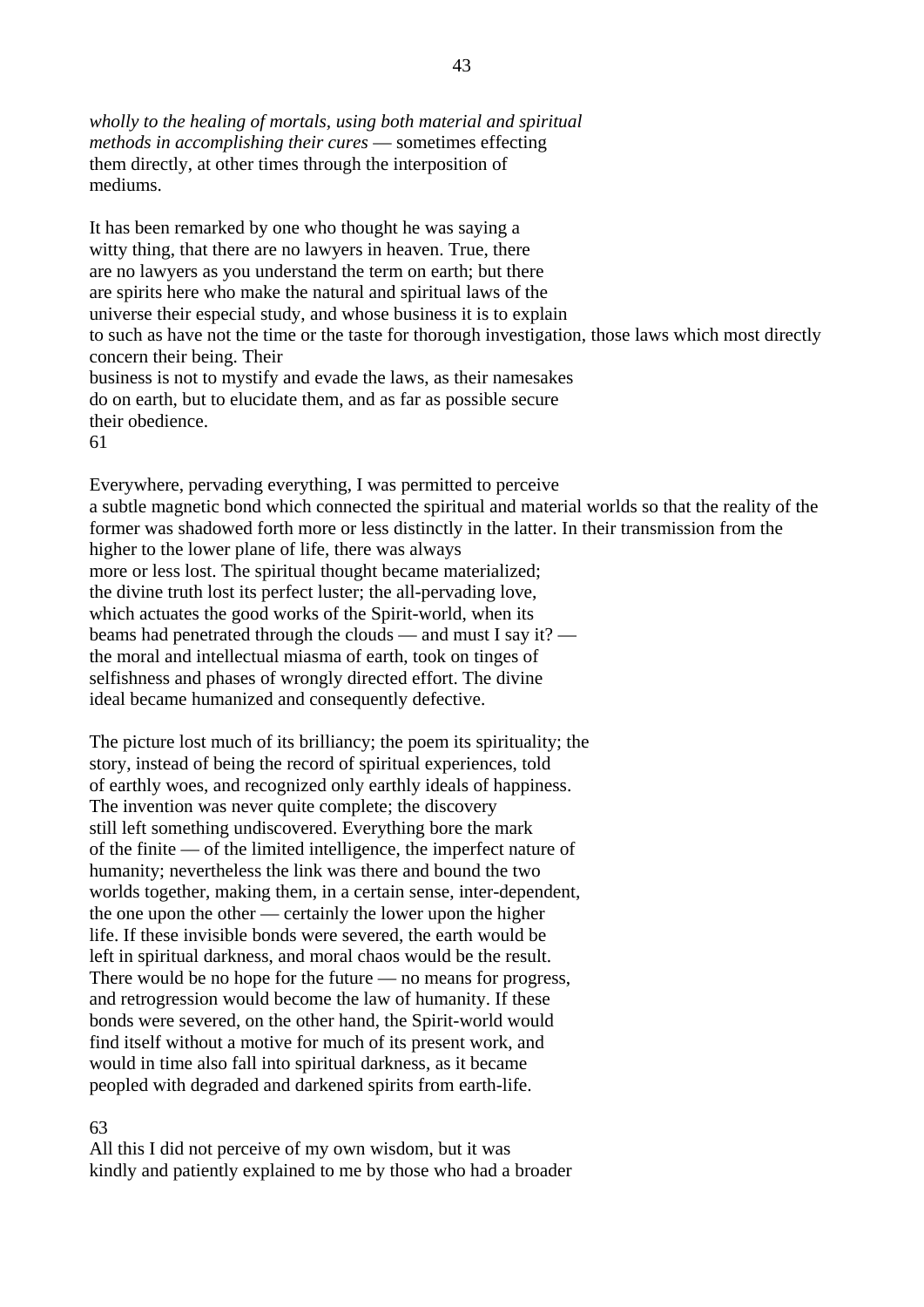experience and fuller knowledge than I; and as I gradually came to comprehend the truth, how many things it made clear which had been mysterious to me while on earth. It revealed that there was an ordering of, and a purpose in, all things, and that the word "chance" had no longer any place in the language, except as a name for something which existed not.

There was a rare privilege accorded me. Again I find myself at a loss how to describe to you my experience, since there is nothing in earth-life which parallels it. I have to resort to the inadequate phraseology of the senses in order to convey to your mind a comprehension of results. It seemed as though I saw, or heard, or felt I knew not which, or how — no, I can not tell you. I will only say that It was revealed to me in a way I can not describe because I can not make you understand, that strong but invisible bonds, the same in character as those which connect the earth to the Spirit-world, connect the lower spheres of the latter world with the higher ones, and on these Spiritual wires, if I may so call them, descend truths from these higher spheres which enlighten those beneath them.

The poet who, while on earth wrote his rare poems through inspiration from above, had not, in passing through the gateway of death, acquired a faculty of original thought and expression. While still on earth he inspired many lesser poets by the beauty, vigor and truth of his productions. Passing onward, when he was freed from the limitations of the body ho was enabled to exercise this faculty of inspiring others in far greater degree, so that many earthly poets sang faint echoes of his spiritual songs. But he in his turn was receiving grander inspiration from poets who had ascended to greater spiritual heights, and was himself probably echoing faintly the more glorious and perfect measures of the celestial spheres. Can it be that all truth, all beauty, all love, all wisdom, are sent off from the great central source like rays of light from your earthly sun, permeating all matter and all intelligence ? Should we not, then, both mortals and spirits, so fit ourselves that the divine beams may penetrate our souls? (63).

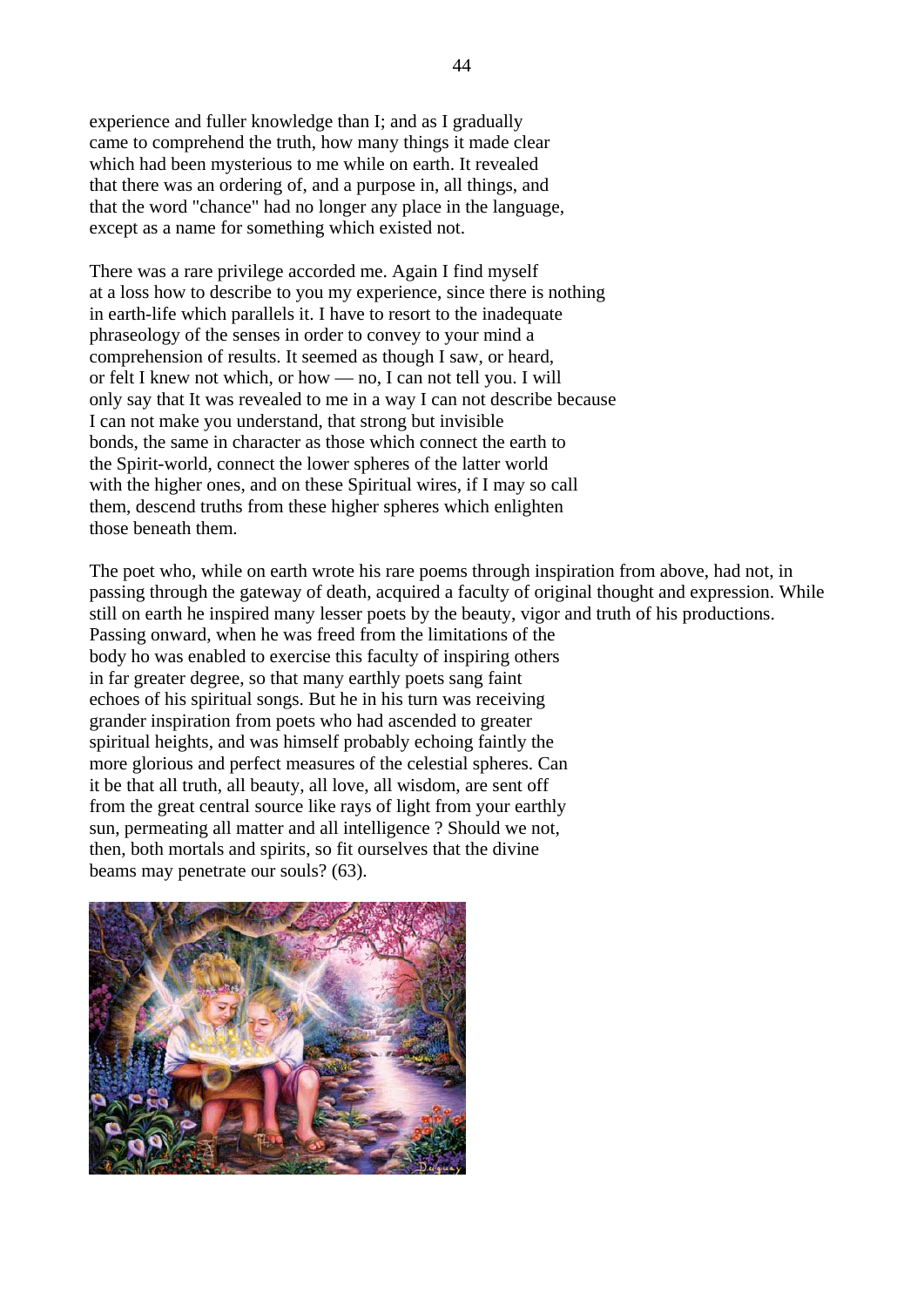## *CHAPTER VII.*

# *BLESSED ARE THE PURE IN HEART.*

I can not tell how long it was after this, but probably not long, that Margaret came and said a new lesson was prepared for me if I was ready to receive it. Thirsting for knowledge, I eagerly assented. A mortal was just crossing to the hither side of the River of Death, and it should be my privilege to be one of those who should welcome her, and give her the first instructions concerning the spirit land. It was a task which I longed, yet dreaded to accept. I thought it must be rarely sweet to help dispel the terrors with which most mortals, trained in an erroneous theology, are sometimes beset, upon their first entrance into the life unknown; but I myself felt so ignorant, so inadequate to what seemed required of me, Margaret reassured me, and told me the needs of the moment would suggest what I should say and do. Moreover I was not to go alone. Others would accompany me, and a large band of spirits would wait to welcome the pilgrim as she reached the spirit sphere.

I had but one companion, a man apparently in the prime of life, whose countenance bore the traces of a noble nature. We found the dead — the newly born — still in the deep unconsciousness which, in the case of many, accompanies the passage of one life to the other. She was a woman well advanced in years, but even in the sleep of death, with all the traces of the cares and sorrows and the sins of life (for who are there without sin?), and in spite of the gray hair, furrowed cheek and brow, there was a look of divine peace upon her face — a look which seemed so habitual that it had softened the lines and wrinkles, and rested in the curve of the lips. 64

Surely this was a saint upon earth!" I exclaimed reverently as we stood beside her.

"You speak truly," was my companion's response; and as I glanced at him when he uttered these words, I detected a resemblance between the two, therefore I was not surprised when, bending over the sleeping form, he uttered the word, "Mother."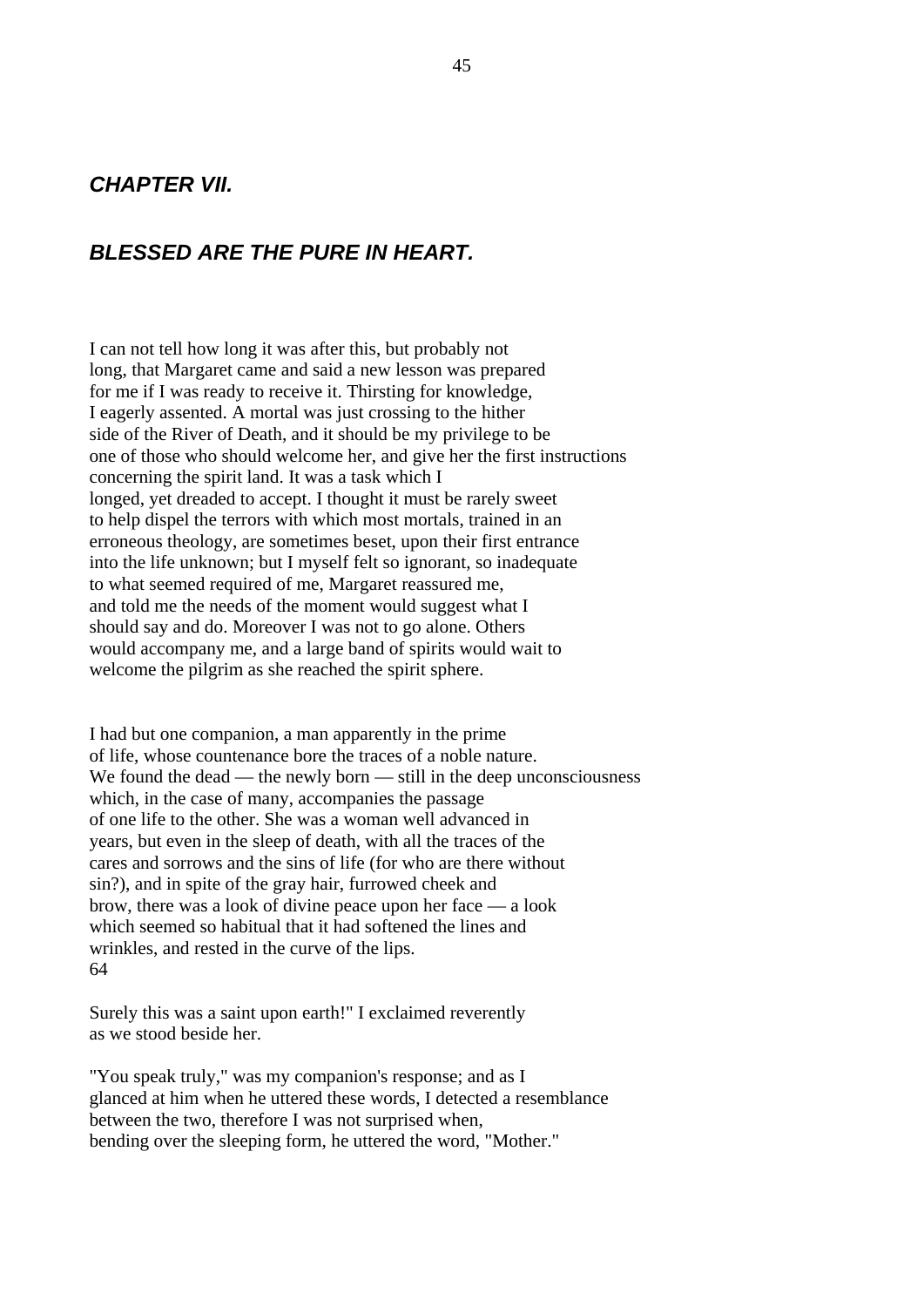The sleeper opened her eyes, and a joyful light shone in them as they fell upon her son. She stretched out her arms exclaiming, "At last! at last!"

I turned aside and left mother and son to this their first interview, after having been severed, and then united, by death. Then when they needed me I retuned, and by kind words and necessary explanations sought to make the woman understand that she was at last really free from the earthly bondage. Then we half lead, half bore her away from earth, and as we approached the spirit land, lo! a great throng came out to meet us, and gathering around, they welcomed her with terms of love and gratitude, as one would welcome a friend and savior. Each had some story to tell of a kindness done, of a word spoken in season, of sympathy accorded when most needed, of faults gently reproved — in brief, of work which an angel might do and be proud of, but which had been done by a weak, an erring woman (for are we not all weak and erring in the earth-life?).

I felt my heart go out in a sudden gush of affection towards this woman, and I fancied that one of the greatest privileges the Spirit-world could bestow, would be to give me her sincere friendship. She seemed one among a thousand, and instead of teaching her I might learn from her.

"You shall not lose sight of her," said Margaret, to whom I expressed this wish. "But I have something to tell you regarding her. If these very ones who have so eagerly welcomed her here to-day, and who have so gratefully acknowledged the benefits she has conferred upon them, had, while still in their mortal existence, known her true history, they would have turned from her as from a woman accursed." 65

"Would they have been just in so doing?" I asked in wonder.

"Oh, earthly vision is one thing, and spiritual vision is another. Does her face bear the stamp of the blessing or the curse of heaven?"

" Its blessing, assuredly."

"Then let not what I have told you lead you to prejudge and misjudge. Wait until you know her full history, which shall presently be revealed to you, and then we shall be able to measure your spiritual progress by the judgment which you accord this woman. Meantime there is one place within your reach which you have not visited. Will you do so now? " The direction that we took I remember not, nor the time occupied in reaching our destination. The air grew chilly, and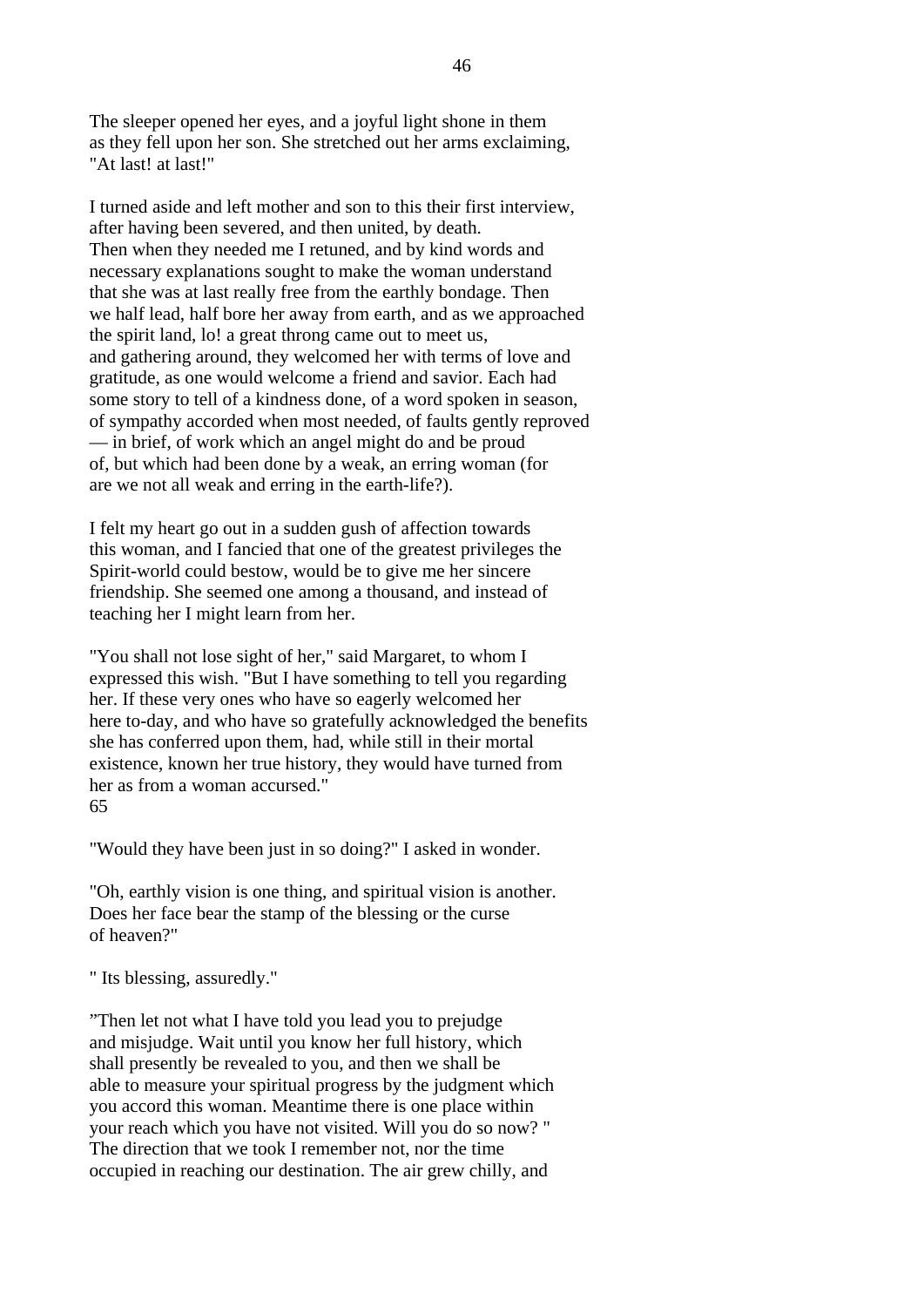the sky took a steely blue. The light was dazzling, and the scene one of rare beauty, but so cold, oh, so cold! I shivered as the breath of winter fell upon me. I then recalled what Mary, the ministering angel, had said about the domain of winter. In the distance snow-crowned mountains gleamed and glittered in the sunlight, and giant icebergs, carved in a thousand beautiful and fantastic shapes, reflected all the colors of the prism. Rivers of ice wound their way through the landscape, dazzling in the light, but currentless. The trees were cased in crystals, reflecting the light from a thousand points, while the flowers and shrubbery were seemingly of congealed vapor, as fantastically beautiful as the frost-tracery upon earthly windows. Silver and crystal everywhere — pearls and diamonds; but no warmth of color, no warmth of light — beautiful and cold. The very houses were ice palaces or ice cottages, more radiant than marble.

I saw many people who seemed for the most part perfectly content with their climate, as though they had never wished for or perhaps known any other; only I noticed that now and then one shivered slightly, as if unconsciously. 66

A strange object met my view here. As strange as was everything about me, this object, being found anywhere in the Spirit-world, seemed out of place. It was a man who wore only the scantiest of rags, and carried upon his back a sort of sack. He was seeking here and there for rubbish of any and every sort, which, when found, he gathered up and put in his bag with an eagerness that amounted almost to a greed. He shivered continually, and now and then muttered to himself: "I am so cold! Will I never be warm again? " When he met a passer-by he held out his hand as if asking alms.

"Are there then beggars and tramps in the Spirit-world?"

"Yes, many," was the reply of my companion. "They are found principally in this and the lower spheres, though they occasionally wander even into higher ones. They belong nowhere, as they have no home. You are astonished and want an explanation. Well, I will tell you what this man was, which will account for what he is:

"In earth-life there was once a merchant prince whose name was a power in the financial world. Rising from poverty and obscurity, he reached the topmost round of the financial ladder. He was strictly honest as the world counts honesty. He told no business lies. He met all his obligations promptly and fully; but he was selfish to his heart's core. He oppressed the poor. He paid his employes the lowest wages for which he could get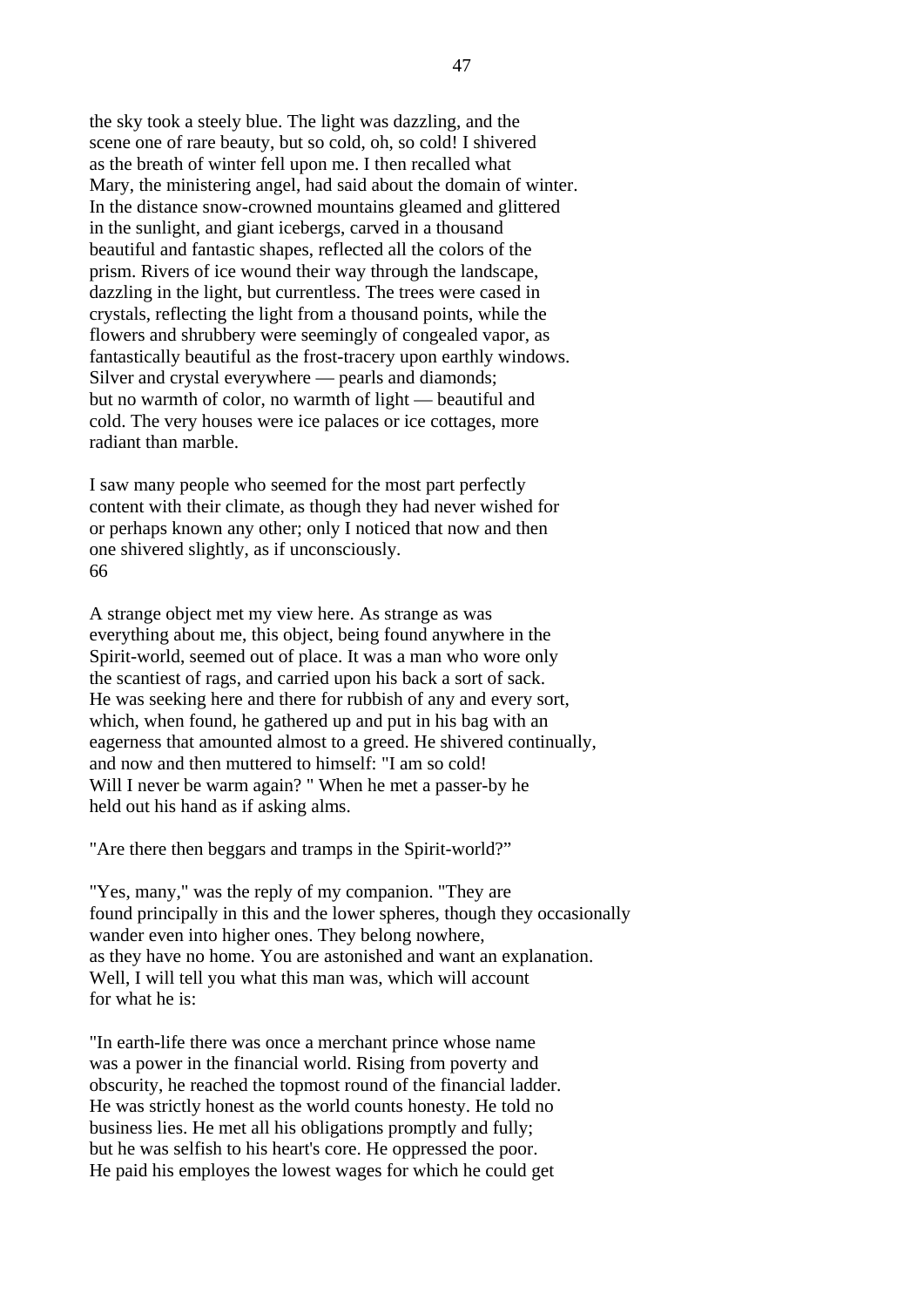men and women to work, and when old age overtook them, he turned them off to linger on and finally to die in destitution, and put younger ones in their places. If he ever gave to charity, he did it blowing a trumpet before him, so that he might reap a sevenfold advantage in his business. There was not one man or woman in all the world, outside his own family, who could say that they had ever known him to speak a genuinely kind word or do an unselfish act. In his veins seemed to flow ice instead of blood. At last he passed away, and not one human being was the better for his having lived, save those who inherited his money.

#### 67

He had heaped up wealth on earth, but he could not take a penny of it with him; and, though he belonged to an aristocratic and exclusive church, he had utterly neglected to lay up treasures in heaven. He had not even builded himself a house. Therefore you behold him homeless, friendless, destitute, begging of those whom he once oppressed. It Is the old story of Dives and Lazarus revised. True to the instinct of greed which governed him on earth, he must accumulate something, and as his accumulations there were utterly worthless when gauged by the standard of eternity, so he goes on gathering worthless rubbish."

This story gave me much to think about; but I put it aside for the present, in the more absorbing interest which the scene awakens.

"But what strange place is this," I asked, "where winter seems to reign perpetually? "

"This," Margaret responded, \*'is the realm of pure intellect and of self. Truth sheds its light here, but the beams of love which lighten and vivify the sphere from which we came, never descend, never melt the perpetual ice and snow of this fairy-like scene; never warm human hearts. Here those who lived purely intellectual lives find their congenial home — men who were given up wholly to scientific and business pursuits, and never cultivated the affections; men who were honest and upright from pride or instinct, but who never knew the meaning of the word charity; men who sought to be just but not merciful; men who were never stirred by kindly or affectionate impulses toward their own sex, and who knew not the higher meaning of the word love in their association with each other. Here some of the so-called wisest men and the brightest geniuses of earth have found themselves upon their first entrance to the Spiritworld. But as truth may and does enter here, it furnishes an open door through which they may pass, if they will, to the warmer spheres beyond."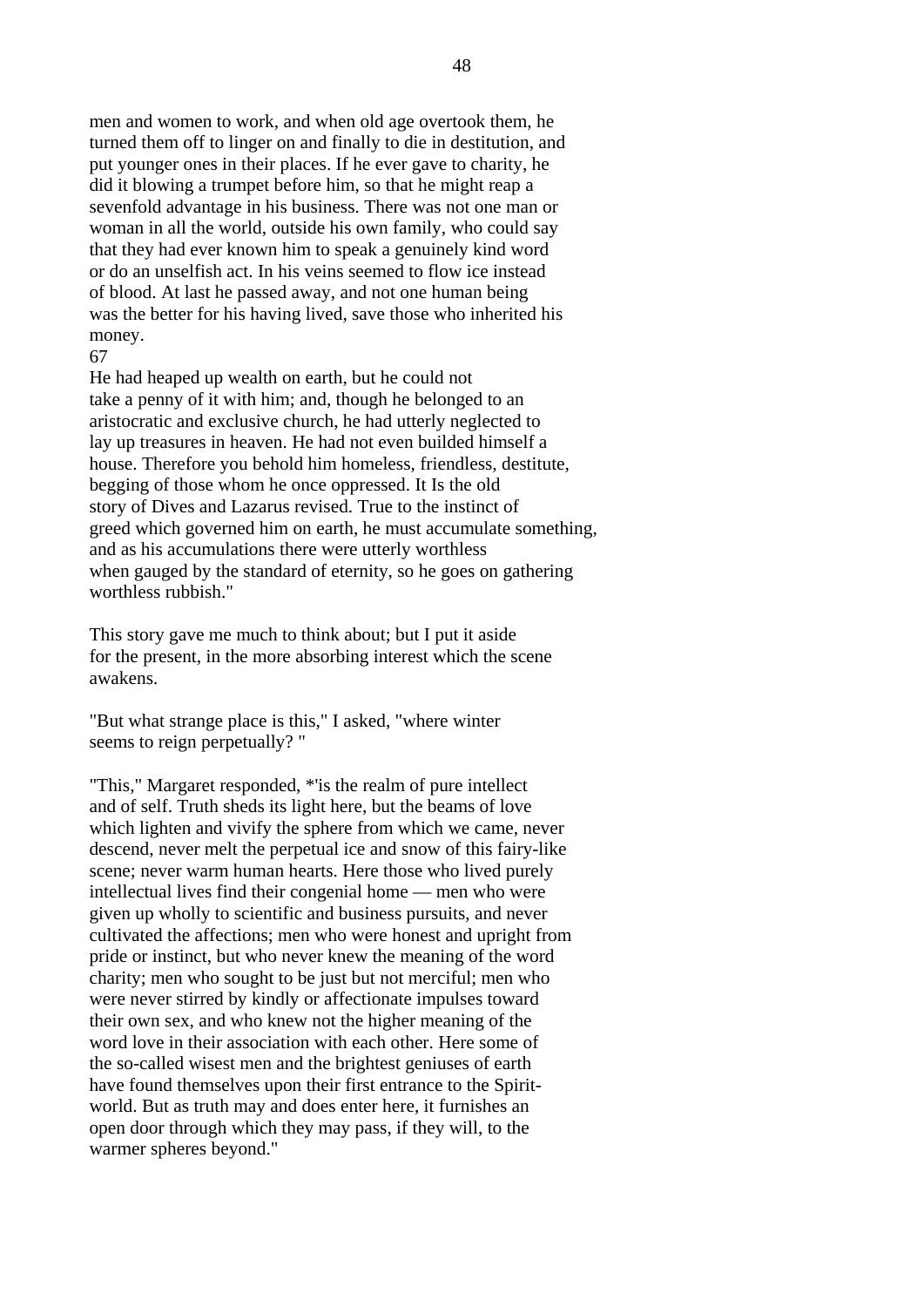68 It was a very curious scene to me. I watched its inhabitants one after another as they were busy at their world, for they, too, were all busy. Margaret at last directed my attention towards one man, and told me to study him well, I did so, and this was the story that was gradually revealed to my intelligence:

I seemed to see a young boy possessing a warring nature, irreconcilable with itself, growing up in poverty and obscurity, and compelled to fight the battle of life against heavy odds. He was a strange boy, not silent but uncommunicative, and nobody understood him; and as he grew up) and peculiar inherited traits developed themselves, he became a strange man, and people understood him still less, — though few ever realized the fact.

Surrounded in all the years from early youth up to the prime of manhood by adverse circumstances of diverse character, beset by temptations to which he yielded, and giving way to weaknesses of character that seemed to continually clog his progress, there was some subtile power which guided and protected him, and which, while he constantly struggled with the circumstances of his life and his own inherent weaknesses, — and almost as constantly failed, and thus seemed to be continually descending, — yet constantly urged him upward and onward in a moral and intellectual progress, which he himself comprehended quite as little as any one else; yet this progress seemed almost wholly objective, and only stamped the outside of his nature, not entering into it deeply. By all precedents given his character, prenatal antecedents, and the surroundings of his life, with its temptations, and its absence of opportunities for development in right directions, he should have descended until he found his level with the ignorant and the degraded.

But his subjective development was purely intellectual. He seemed a man almost without moral perceptions when judged inwardly, though his outward character had won the respect of all. He was a sort of faun, if we may imagine that the progress of intelligence and civilization for two thousand years should destroy in that mythical creature something of its old simple spontaneity, and put intellect in its place, while he still retained his close sympathy and association with nature. 69

In the truest meaning of the term he was a selfish man. That is, as a philosopher, his views of life were centered in self. He believed that self was all that existence held for any one. Springing out of this selfish philosophy were terrible consequences to others. Outwardly cold in his demeanor, and passing in the estimation of his acquaintances as incapable of emotion, at times there surged through his being tidal waves of passion which swept him of his feet, and when they receded, left on each occasion a fresh victim wrecked and stranded on the beach. I will do him the justice to say that he struggled against these almost periodical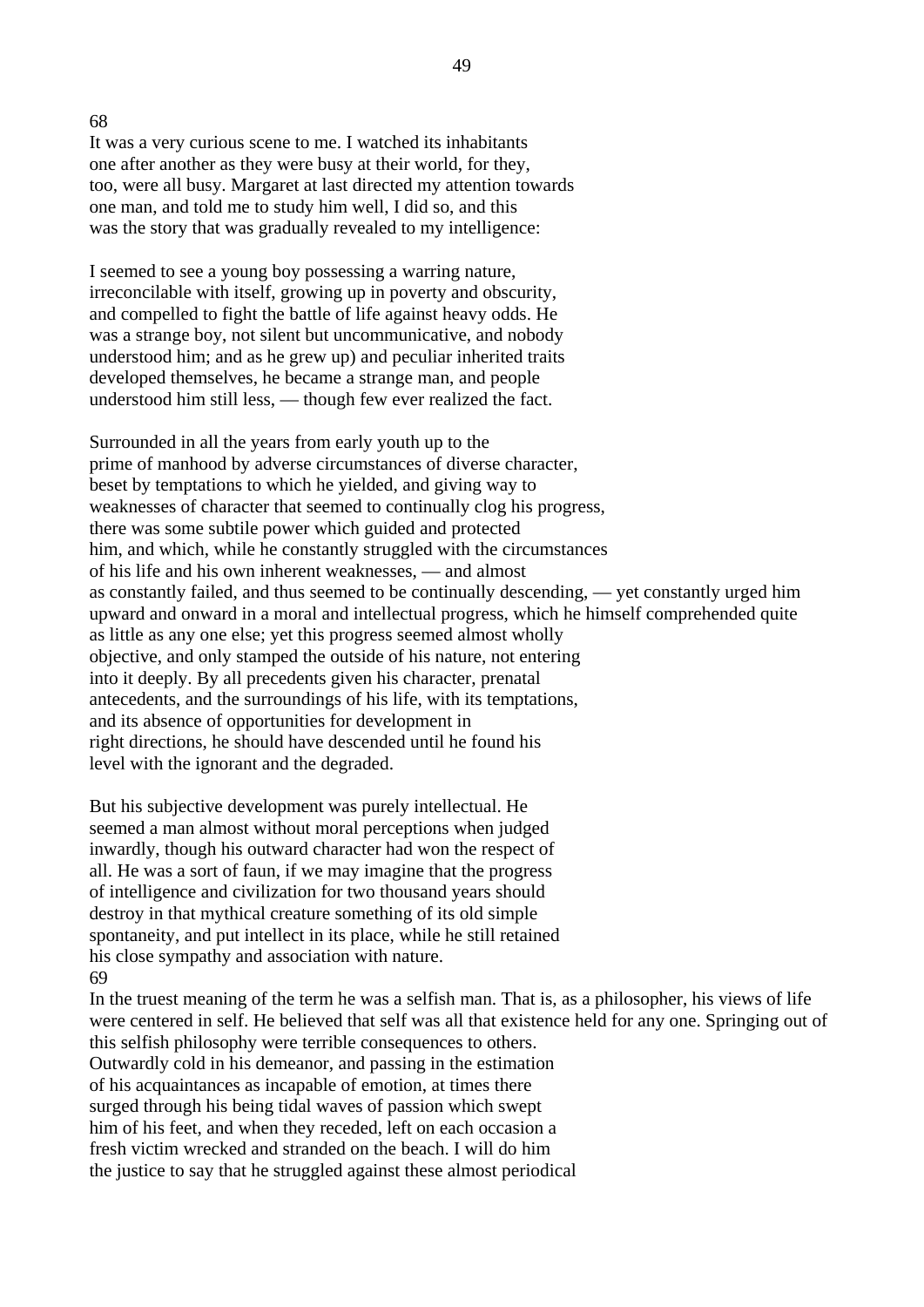tides — struggled as few men ever struggle; but they seemed as resistless as the ocean tides, and at last he came to regard resistance as useless, and saying, It is fate, yielded himself up to them. When they had passed, humiliated, he would flee from the society of men, and especially from that of women, leading the life of a recluse, no one but himself knowing the thoughts and feelings of his heart. For his victims he felt a sort of tender, romantic pity, — nothing more; and as time wore on and took them further and further away from his presence, all the pain of the pity died out, and the remembrance came to be pleasurable. It was impossible that his feelings should reach out so far from self as to enter into their shame, their agony, their remorse, possibly their degradation.

He had won himself a name before the world, for he was gifted with a marvellous imagination. Whether in describing scenes, narrating events or depicting passion, he displayed the master hand, and men read and admired; women read and worshiped. The love of such a man was something to be sought, and to be proud of when attained. Therefore unusual temptations beset him — temptations from which he fled in his wiser moments, to which he succumbed in his weaker ones.

At last, when he had readied middle life, he met a woman toward whom he was for some reason attracted. She was no longer in the flush of youth, and her beauty had faded. To her innocent woman's nature, totally ignorant of his character, this man's friendship seemed something to be prized. It was the old story of Francesco de Rimini and Paolo. They read together some tale of wild and passionate romance, until at last " their lips all trembling kissed."

" The book and writer both were love's purveyors. In its leaves that day they read no more."

And now the scene changed, and I seemed to see the woman's story, and it was this:

Marrying early and unfortunately, she had suffered untold agonies in her married life. Though she was a mother, and her maternal instincts had been stirred to their depths, she knew nothing of that conjugal devotion which recognizes maternity as its highest manifestation. Her life had been barren and cold, and when the heel of this man's passion came suddenly upon her, it took her unawares, and with all the innocence of an undeveloped nature she did not at first understand it. When at length its meaning dawned upon her, she realized at the same time that he had become very dear to her; but she did not yield without a struggle. She passed sleepless nights and fasting days. You will say that there ought to have been no doubt, no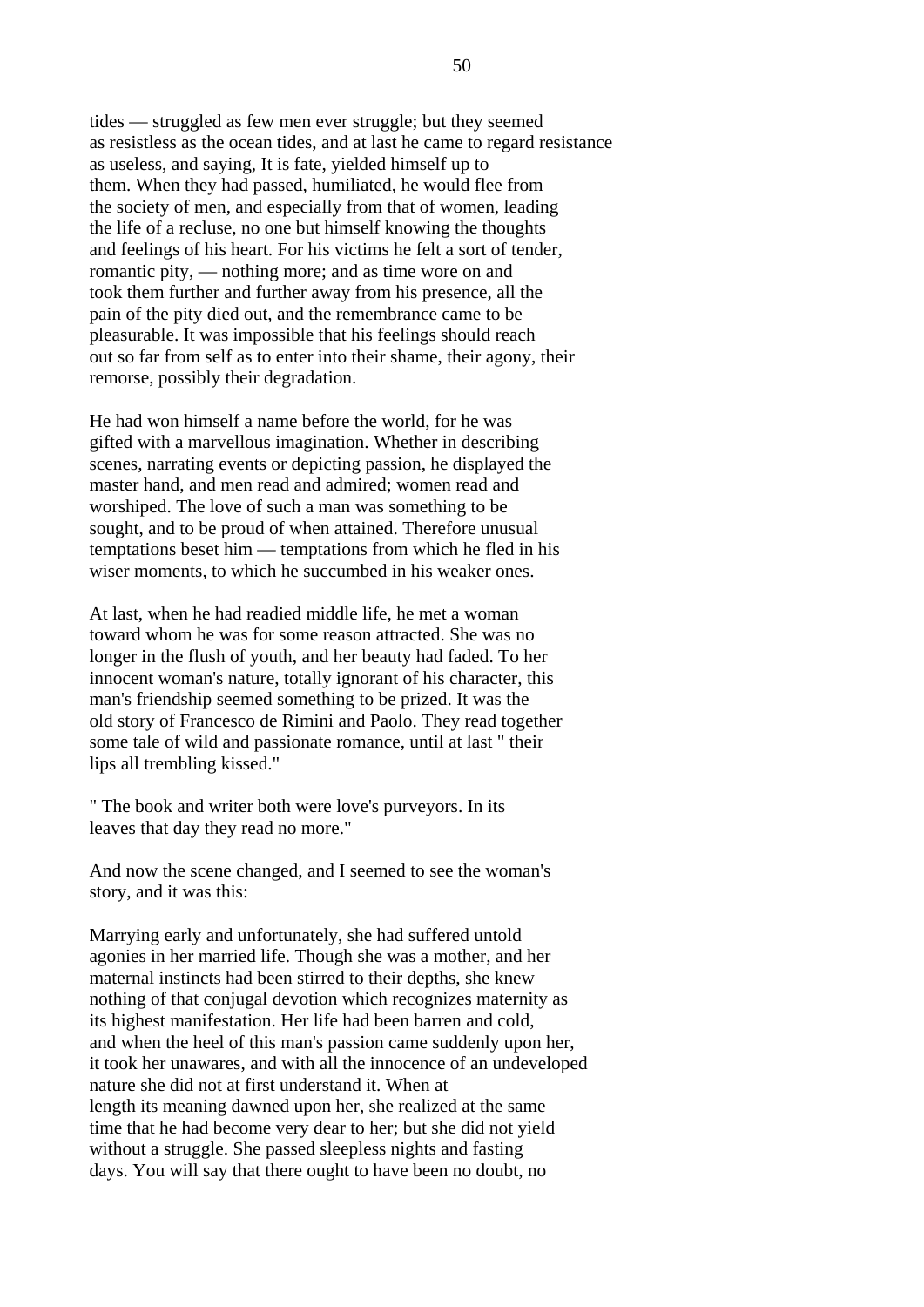hesitation in her mind — that the way of right doing was very clear. But you know not, no, no one of you, what your own conduct might be under like circumstances, a like trial. It is possible you might yield without a struggle.

As suddenly as he came to her, did her lover desert her. The gust of passion was past, and he had never known the spiritual phase of love. When he came to himself, he felt the old humiliation at his weakness, the old remorse, not for the sin, but that he had not better mastered himself; and penning her a brief note, in which he expressed this humiliation and remorse, and telling her his only safety was in flight, he bade her farewell forever. She was stunned. The blow was so sudden and so severe, it seemed more than she could bear; but when the first poignancy had passed, its effect was to cause her to idolize her lover still more than she had done in the past. He had surely loved her, but had sacrificed that love to his sense of right and duty. Was he not to be revered? 71

And thus she told herself that she ought to feel glad that he had sacrificed her and retrieved his sin. Coming to a consciousness of her great error, and humbled in spirit, she resolved that her whole future life should become an atonement, and thus that became to her a sacrament which was to him a sin. She had wandered unwittingly

from the beaten path, and retracing her steps, she went on to the end of her life-journey, finding herself, through her very mistake, stronger and wiser, and better prepared to help others. Thus she secretly wore the scarlet letter within her soul, but it became to her, as it was to Hester Prynne, the badge of her higher mission, the reminder of her duty to others, the talisman of spiritual vision; and heaven's peace entered her heart, and wrote itself on her features, so that it was still traced upon her soul after it had quitted the body, as I myself had witnessed. Oh! my dear friends, there are many modern Saint Mary Magdalene's, of whom the world has no knowledge!

Now this was my saint, whose very garments I had in my ignorance felt like touching reverently! Where was I? What was I to think? I seemed to be losing all my old bearings.

" Well, what is your judgment? " at last Margaret asked.

"I know not," I replied. 'I need your help."

" Then answer me: Was this woman blessed or cursed by this unlawful love? "

"Surely she seemed to be blessed," was my hesitating reply. "Were others blessed or cursed because of it through her? "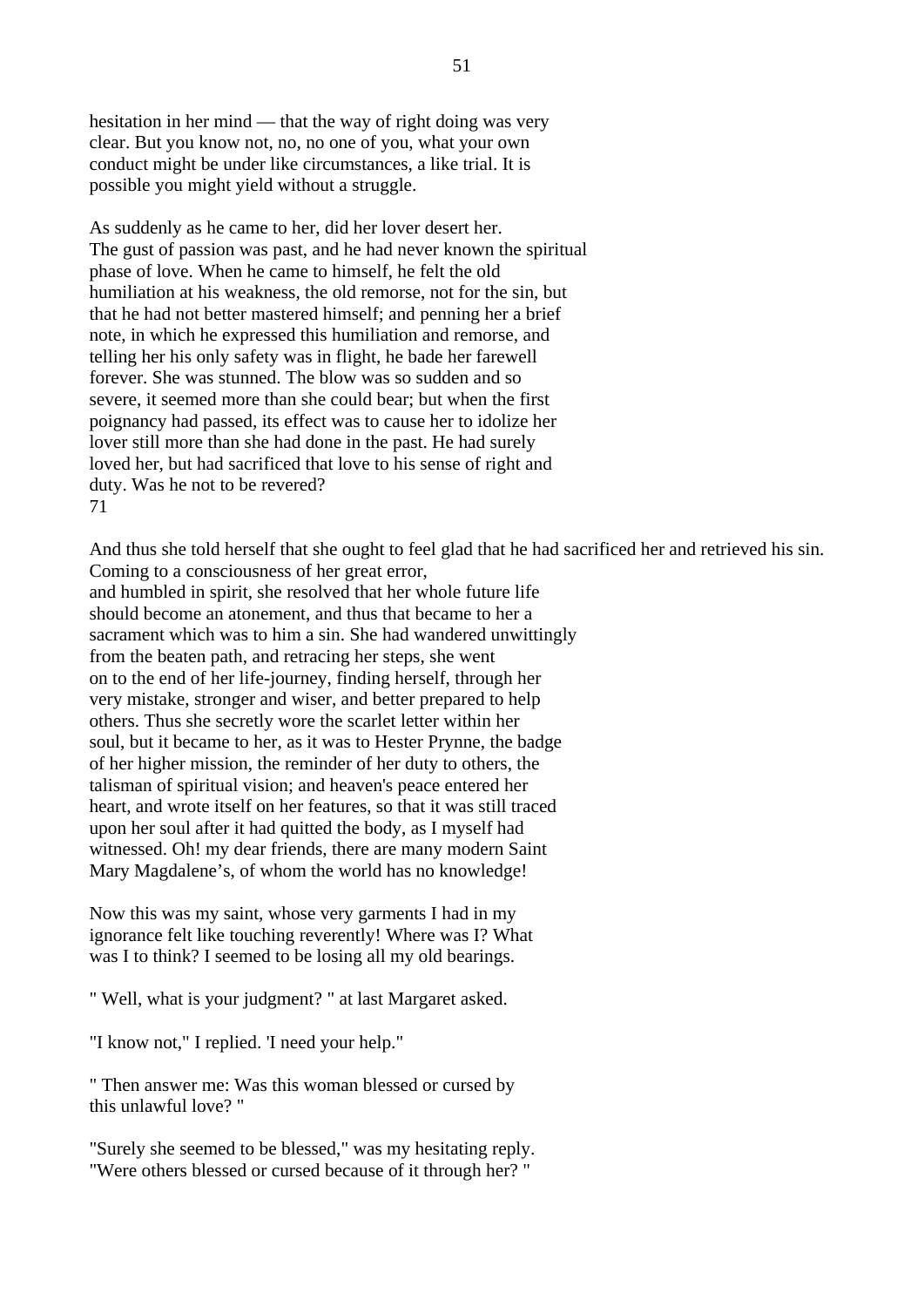" Undoubtedly they were blessed, for did I not see the almost innumerable multitude who came to welcome her, and who bore testimony to her good deeds?" 72

"I draw no conclusions for you," returned Margaret. "You must draw them for yourself. But when will mortals realize their own short-sightedness, and learn to suspend their judgment concerning the conduct of others! They can not look into one another's souls and perceive actuating motives; and in judging superficially they often judge unjustly. They do not realize that sometimes our very sins may become stepping-stones to a higher spiritual life, and bring us nearer heaven."

"But did this woman never learn the real cause of her lover's desertion?"

"No; she has idealized him until this day, and even now she is holding the hope she has cherished for years of meeting and being united with him in this world where it will be no sin. He came to the Spirit-world years ago. His fierce passions and his mental struggles burnt out his life, and he died prematurely. This woman was his last victim, and he, who never knew what real love is, nor believed in it, but who lived a purely intellectual life, save when scorched by a brief simoon of passion, has found his home in this winter land, where he must remain until the last of his victims has progressed out of the degradation for which he is responsible. See, he shivers.

Some of the inhabitants are impervious to cold, but he is not. During all the years since his death he has not been permitted to gain a trace of this woman, and he knows not whether the consequences of his action upon her life have been evil or otherwise. He is dreading the results to himself for he has not yet learned to think of her — of others; nor has he yet been willing to hasten the day of his deliverance by descending to the darker spheres and helping to lead out those whom his own weaknesses and sins have helped to degrade."

"But why is it that he himself is not-condemned to those darker spheres, like that wretch whom I saw in the Valley of the Shadow of Death?"

73

"Because there are extenuating circumstances. Because, In fact he has fought the battle of life against heavy odds; and though he continually failed in many ways, his failures count for him more than many another man's successes, because he struggled more than most. His sentence is to wait loveless and alone until the consequences of his past errors are undone, and he has learned the existence, and come to feel the need of that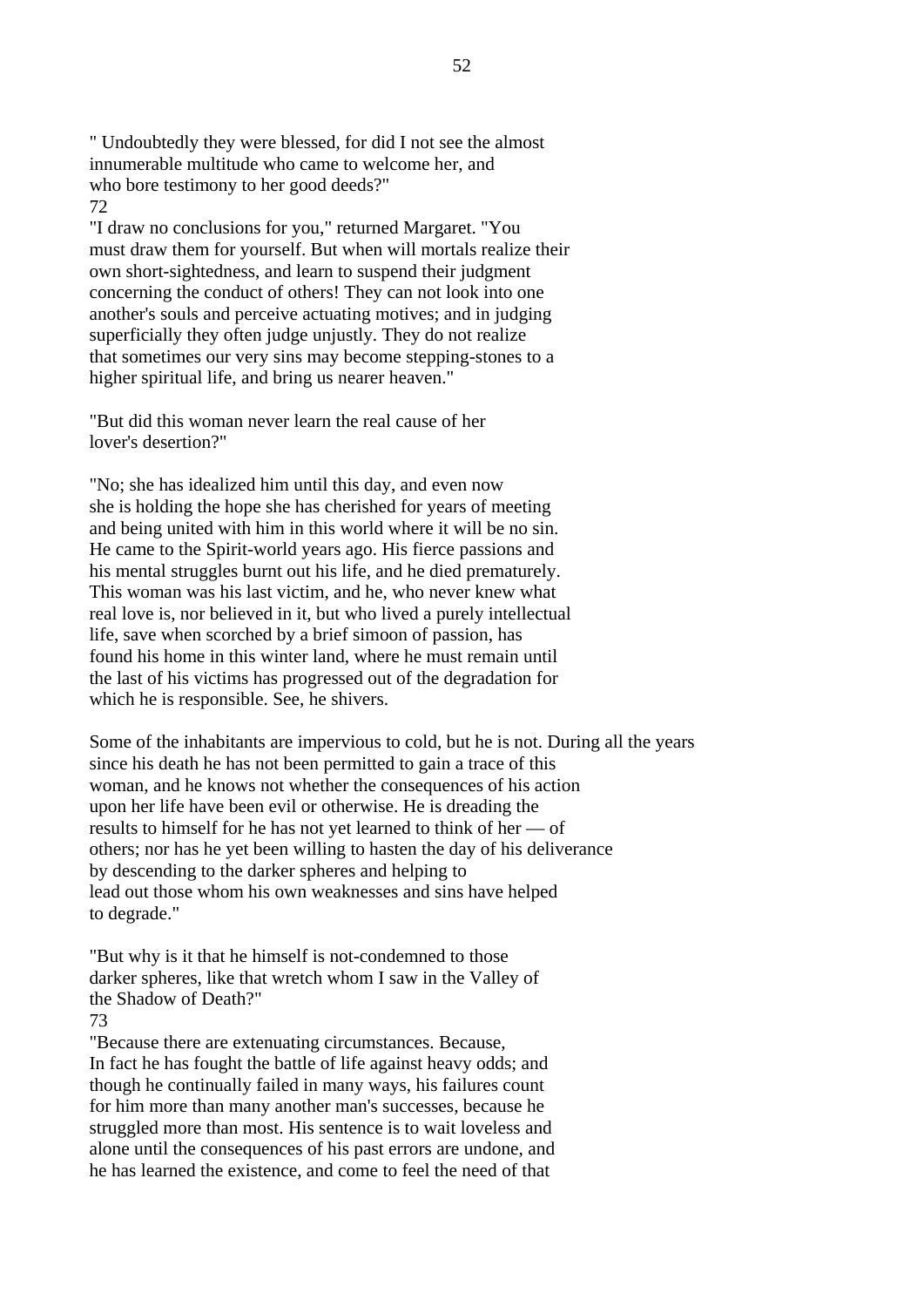love which is as far above that passion by which he blasted so many lives, as the higher spheres are above the spheres of darkness and terror, and of oblivion. In brief, he must learn to forget self in the thought of other selves, before he will be free from the fetters of ice which now enchain his soul.'\*

"But the woman who loves him — who has loved him so faithfully all these years, and who looks forward to meeting with him — will not the disappointment crush her?"

"It might if it came upon her too suddenly. But the knowledge will not come as a disappointment when she is properly prepared to receive it. Their souls are not mates, and she will presently realize that fact, and will be reconciled."

In my eagerness to fully master the subject which had been presented to my mind by the experiences just narrated, I talked with others who were endowed with greater wisdom than I, and the following is the substance of what they said to me:

In most other matters which concern human welfare, whether political, social or religious, the world has seen many changes. Human thought has been revolutionized many times. Old orders of things have been overturned and annihilated, in spite of the croakings of that large class of conservatives which has existed in all ages, and which always turns its eyes admiringly towards the past, deplores the present, and predicts evil for the future. Chaos has sometimes seemed to result, yet in the end each succeeding condition has shown itself an improvement upon its predecessor. But in the relations of the sexes there has been little inherent change. The forms and ceremonies of marriage have varied with different nations and different races; sometimes a wife was stolen, sometimes purchased, sometimes assumed the relation by her own free consent; but the idea of wifehood in the mind of the husband to-day is substantially the same as that in the comprehension of the tent dwellers who first rudely organized society; that is, that a wife is some thing which a husband owns or possesses. 74

More than that, the idea of the conjugal union, conceived when man was wholly on a material plane, and knew nothing whatever of his spiritual nature, and founded on the fiercest instinct of humanity, and the most debasing when it is not held in check by reason and modified by spiritual development, — is still entertained by the multitude. Still further, the world does not yet comprehend that it is love, not law, that creates true marriage. Law recognizes it but does not and can not make it. It is right that it should be recognized and regulated by law for the good of society, the preservation of homes, the protection of wives, and the maintenance of the rights of children. Love without marriage is to be condemned for many reasons, but marriage without love is equally accursed.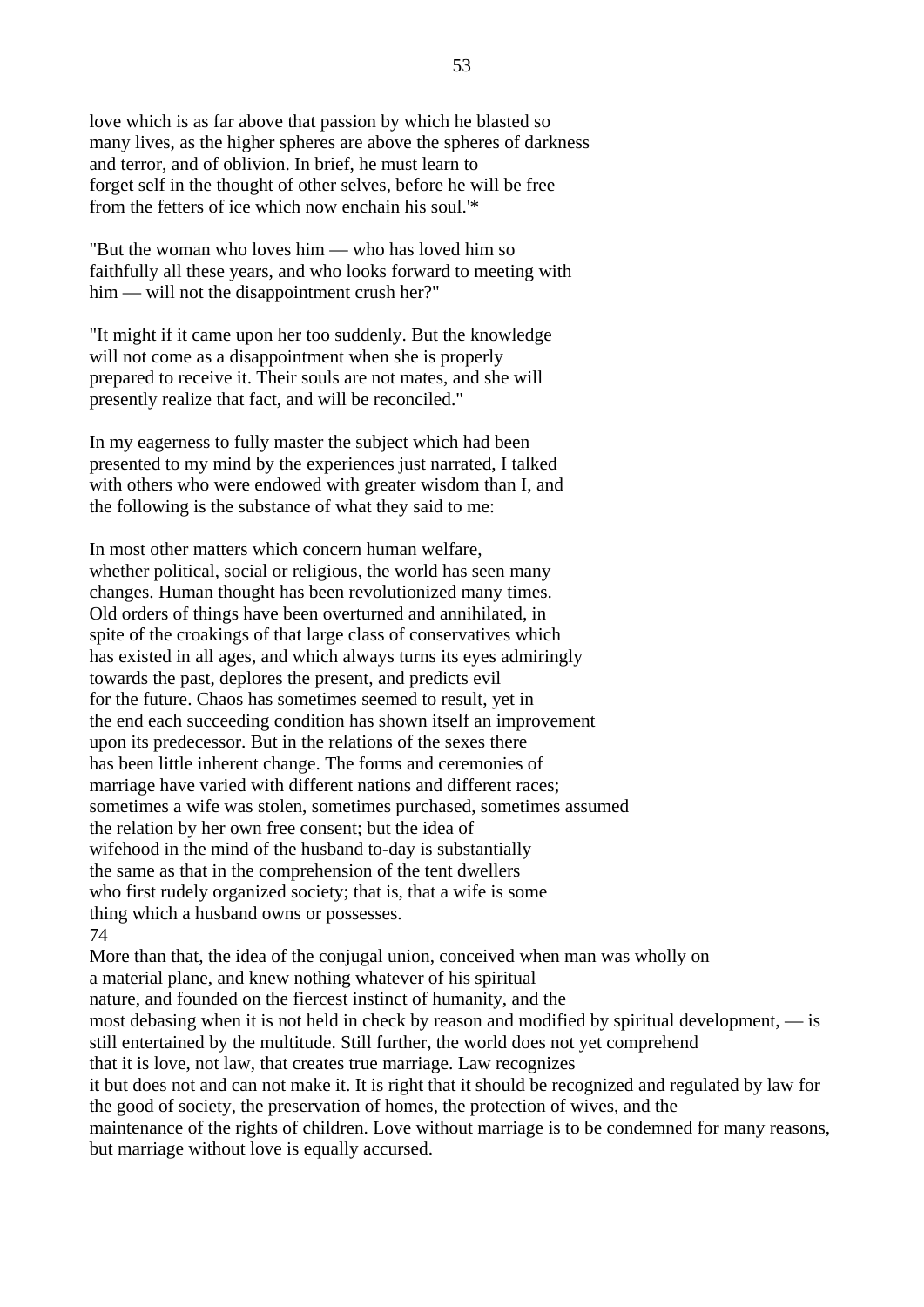To those whose hearts are pure, love, even under the most unfortunate circumstances, may become a blessing and a sacrament; they will cast off the evil and retain only the good; but to those in whose hearts impurity dwells, though ten thousand priests should solemnize the bonds, and ten thousand legal documents ratify them, marriage can bring only sin and degradation.

If there is a paradise on earth, it is a home where husband and wife truly love each other, and seek through their marriage a development of their spiritual natures; nor are such marriages impossible, or even infrequent. Happy homes are the bulwarks of a nation's prosperity.

Men and women can not belong to one another, save as they have freely bestowed and freely received their mutual affections. No man or woman can stand between wife or husband and heaven, acting as mediator or mentor. Each must be responsible directly to God and his or her own conscience; and as a broader knowledge concerning humanity will lead us to dictate less to others what they shall do, and judge more rarely what they have done, so the same knowledge will recognize the need of greater freedom for husbands and wives; greater confidence and less unworthy suspicion; and as a sure result, a greater sense of personal responsibility on the part of each. 75

There is much more I wish I might say to you on this subject, but I have already sermonized too long, and it may be I have already said too much, for so few of you have ever dared think upon this subject, the most important to humanity, that it may be possible you have entirely misapprehended me. A majority of you entertain the same horror of free thought and fearless investigation in regard to social matters, that before the advent of modern Spiritualism was entertained toward the same liberality of thought and investigation in regard to theology. But I lived upon earth long enough to see the terrible prejudice against the epithet "free thinker " die away and be almost forgotten save in the most bigoted minds. Indeed who are there of you who does not now pride himself upon being a "freethinker" on religious matters in the truest and best sense of that noble term? Some of you will, I hope, live to see the same desirable freedom of thought exercised in regard to social matters. But whether you have understood me or not, I do not think I have spoken in vain. What I have said will lead you to think, in spite of yourselves, and some day you may, perhaps, repeat your reading with a clearer comprehension. In truth I do not know that I myself quite understand all its bearings; but I have sought faithfully to repeat in substance what was said to me. The lesson, so far as I can understand it, is this: That unselfish love may of itself eliminate the evil which may pertain to it, and be blessed of heaven; while a selfish, sensual love, though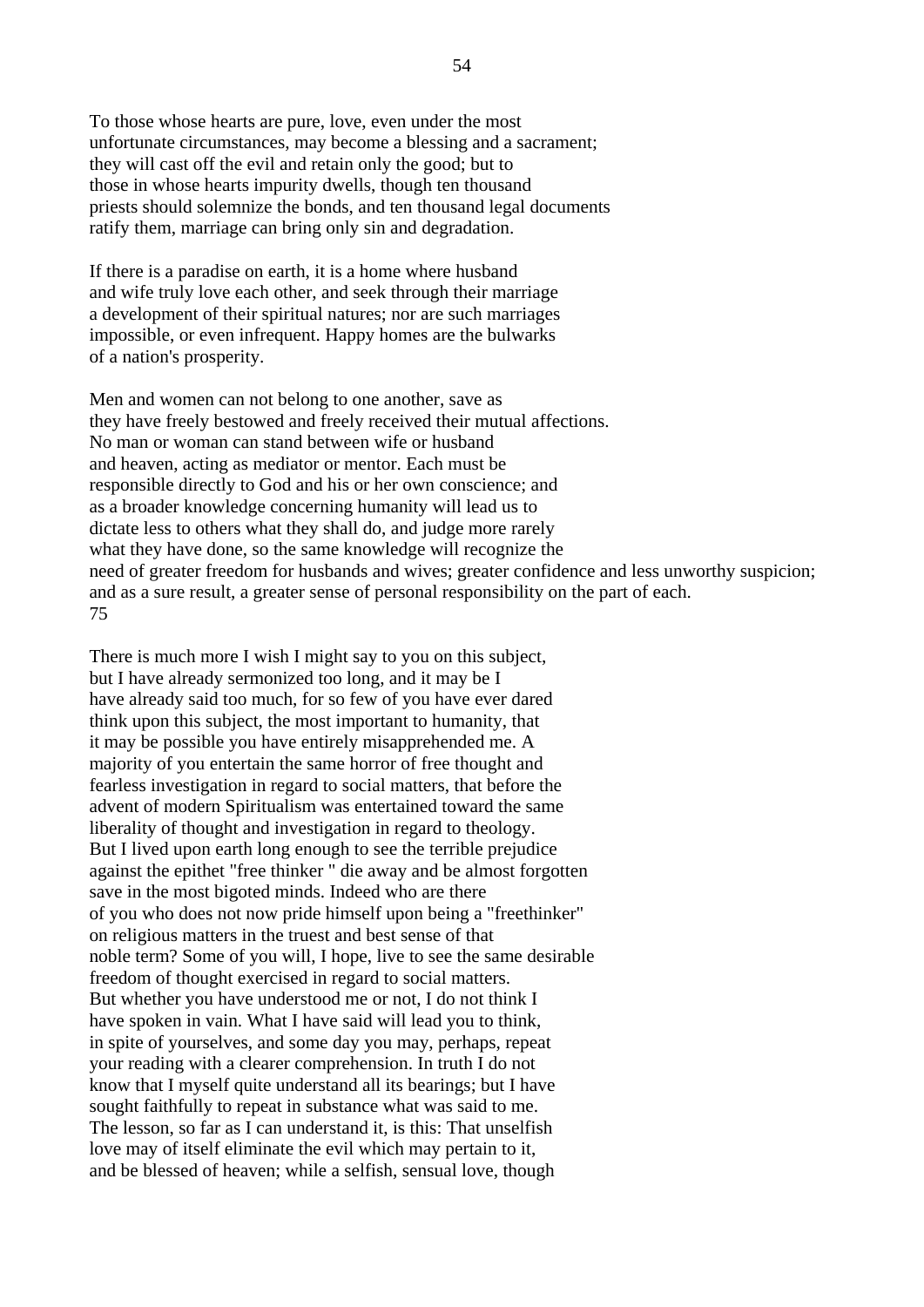the sanction of church and state rest upon it, carries with it only a curse, and retards the progress of the spirit.

When next I saw the heroine of the romance I have narrated, I remarked a wonderful change in her appearance. She was no longer old and worn, bearing the traces of her weary and sorrowful mortal years; but youth had come back to her — youth and beauty. The peace of heaven still set its seal upon her brow, but the wrinkles and lines of grief and care were obliterated. Radiant as she was with spiritual beauty, I felt more strongly attracted towards her than ever, and feeling that the privilege that had been accorded me in being the second to greet her on the shore of immortality, gave me a certain right. I did not scruple to seek her acquaintance. I found her character a singularly sweet one. She had partaken of the Tree of Life, and her eyes had been opened to the knowledge of good and evil; but an atmosphere of moral purity pervaded her presence, and all the evil thoughts seemed to hide themselves abashed. Oh, love! how little mortals understand it! What sins are committed in its name! How it is bound, strangled and outraged ! and yet how it forgives, and blossoms into beauty and blessing wherever it can find an abiding place in a human soul! How cold would be the earth, how cold would be human hearts without it! and who shall dare to say that this angelic visitant, when it knocks for admittance, is not heaven-sent? Let angels in the higher spheres alone be the judges. One who has been revered as a teacher and worshiped as a Savior of humanity, lo! these eighteen hundred years, said . "Neither do I condemn thee!" and again, "Much shall be forgiven because she hath loved much." The loving was not the sin but the saving grace. 77

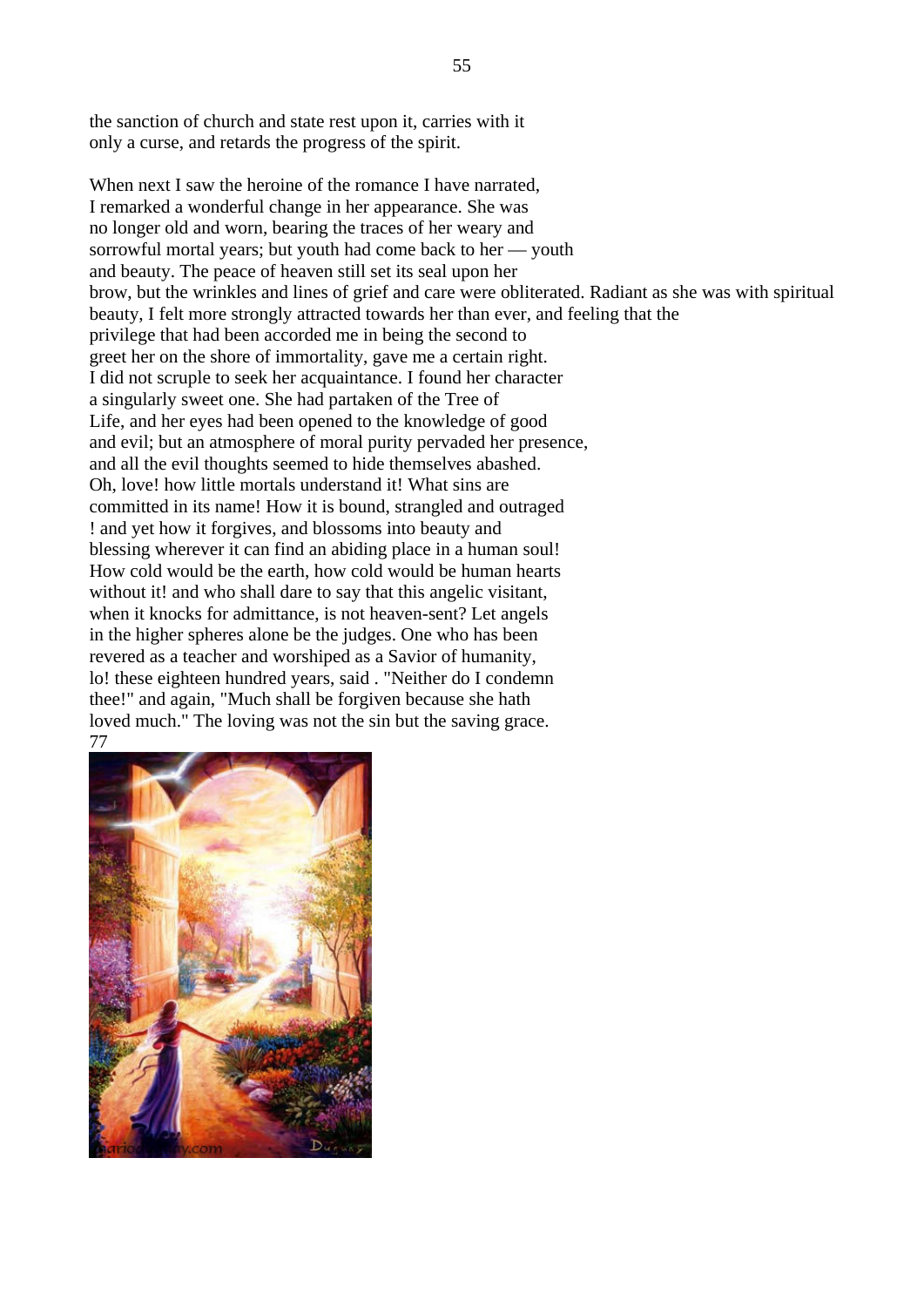# *CHAPTER VIII. LO! A GREAT MULTITUDE.*

The tide of immigration sets steadily from your land to ours. There is no emigration back to earth. All faces are turned toward the Spirit-world; all feet are hastening hitherward, and all must come at last face to face with death, and standing on the shores of the mystic river, must bid an eternal farewell to earthly life, and venture with hesitation and fear, or with courage and faith, into the unknown and mysterious realm beyond.

These pilgrims are coming, coming, coming, leaving behind them all that possessed material value on earth, and bringing only — themselves. If they have cultivated their spiritual natures and held themselves above the level of materiality, then they are rich indeed; but if earth and its cares engrossed all their attention, and they had neither time nor thought for that "better part" for which Mary was commended, then no beggar on earth could be poorer or more destitute than these souls when they enter the life immortal. Nor do intellectual enlightenment, moral regeneration and spiritual illumination wait upon them to be put on like an outward garment as soon as they have reached the spirit sphere. They are the true riches which must be acquired by laborious effort. As a man was upon earth, so does he find himself when he first enters here. He who is ignorant, is ignorant still; he who is filthy, is filthy still; superstition still holds those spirits in its thrall who were its victims upon earth. 78

It would seem to you that all must become Spiritualists when they reach here, and the avenues of knowledge are thrown open to them; and I will surprise you when I say that there are Methodists, Baptists, Presbyterians and Quakers here, and all the different sects of religious beliefs, just as among you. There are those who bow to the supremacy of a spiritual pope, and who yet find auricular confession and the observance of rites and ceremonies, necessities to their religious life. True, they encounter much to surprise them When they enter here. **Heaven is altogether different from what they pictured it**; but their beliefs and prejudices are stronger than the facts which come under their observation (is not this also the rule in the earth life?), and so they merely readjust themselves, still clinging as far as possible to their old tenets. But the time comes, sooner or later, when they grow out of these superstitions, and, getting at first faint glimpses of the truth, these glimpses become brighter and clearer as they seek for them.

There is no more interesting study than to watch the arrival of these immigrants — these pilgrims, and to note their first impressions,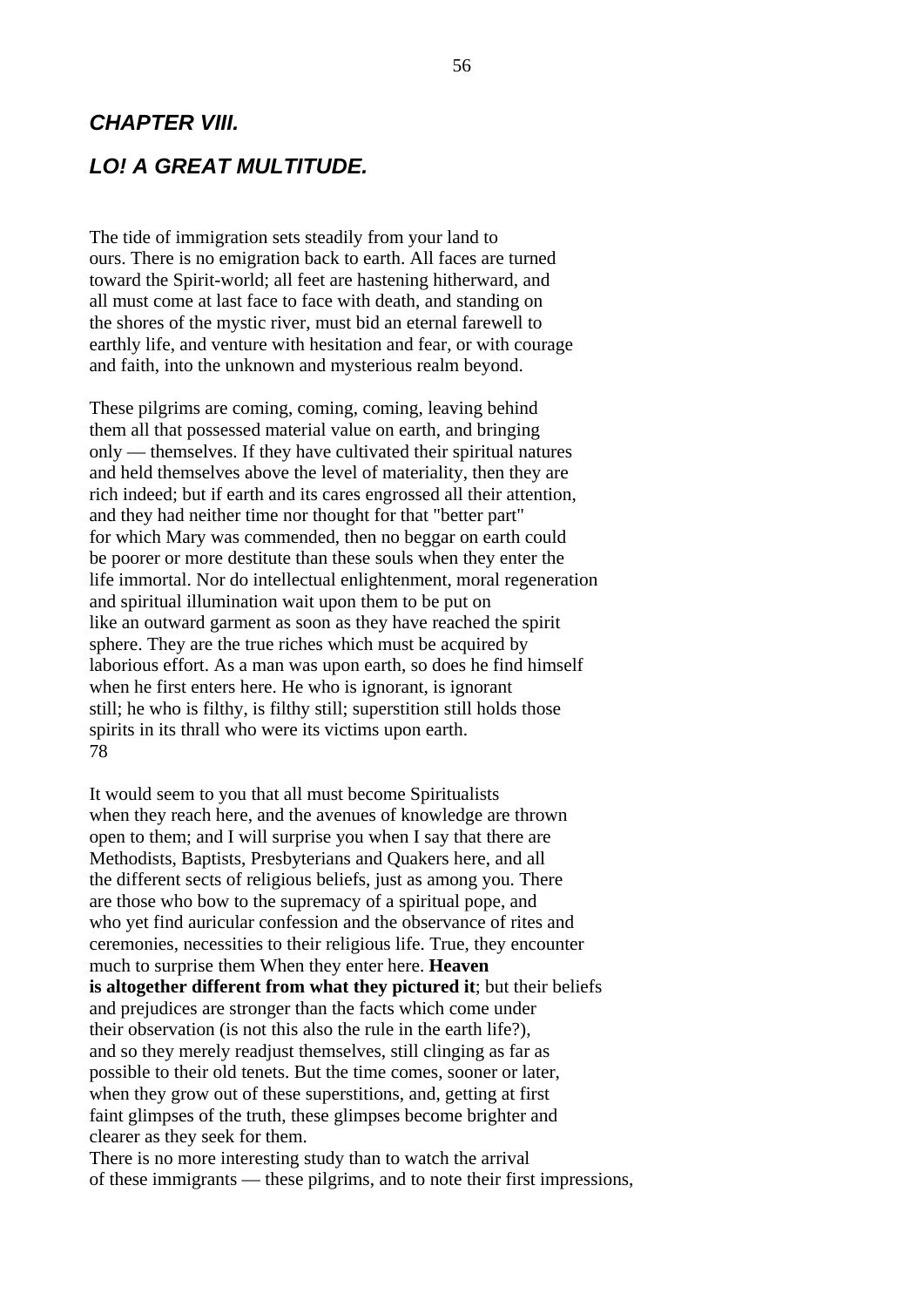experiences, surprises and disappointments. It is also sad to stand beside the bed of death, as it is often our privilege and our duty to do, and witness the terror with which theology has invested the passing from death unto life. Is it true that the Christian knows how to die? He may meet death serenely if he be a man of strong character, hopeful disposition, and with nerves not easily shaken; but with such a character, he would meet it no less bravely, were he a rejecter of all religious faiths. If he be timid and weak, given to apprehension, and shrinking from danger, not all the consolations and hopes which religion can afford mil save him from becoming terror-stricken when the last dread hour approaches. There is something appalling even to the stoutest heart, in going out to meet the unknown, and that is what all, save Spiritualists, must do. To them, and to them only, is the Spirit-world revealed. To them it is given to know that they are passing from darkness unto light; from death unto life; from mortality to immortality. How strange that this glorious truth, which should be indeed the corner-stone of existence, is rejected by so many earthly builders!

### 79

A woman was dying — one whom I knew upon earth. We were merely casual acquaintances, not friends, because she was a rigid churchwoman, and I was not. As the sheep were to be separated from the goats in that final terrible day, so it seemed to her meet, that as far as practicable the same separation should be affected in earth life. This appeared a very similar matter. All members of the church — her church — were going to heaven; all who were members of no church were destined for the other place; while she took to herself great credit for charity in suspending her judgment in regard to members of churches other than her own. She was most sincere in her religion. It tinged all her actions, and was, indeed, her very life. At last her hour had come. Her pastor was summoned. She felt that there was no security for her future, unless he should, by his presence at her deathbed, furnish her a sort of credentials — give her a letter of introduction, as it were — to that heaven of winch she so often spoke. He encouraged and composed her, allaying her fears, and assuring her that she had only to lean on her Savior, and when she opened her eyes in spirit life she would find herself in his arms. As she passed from earth with the name of Jesus on her tongue, and her whole thoughts centered on him, so she was born to spirit life with the same intense feeling clinging to her; the same utterances upon her lips.

"Jesus, oh! my Savior, help me! " she exclaimed. Then as her newly acquired spiritual vision discerned the many forms standing around her, she reached out her arms imploringly, crying: "Who are you? Are you angels? Which one of you is Jesus? Surely my Savior will be here to welcome and receive me!"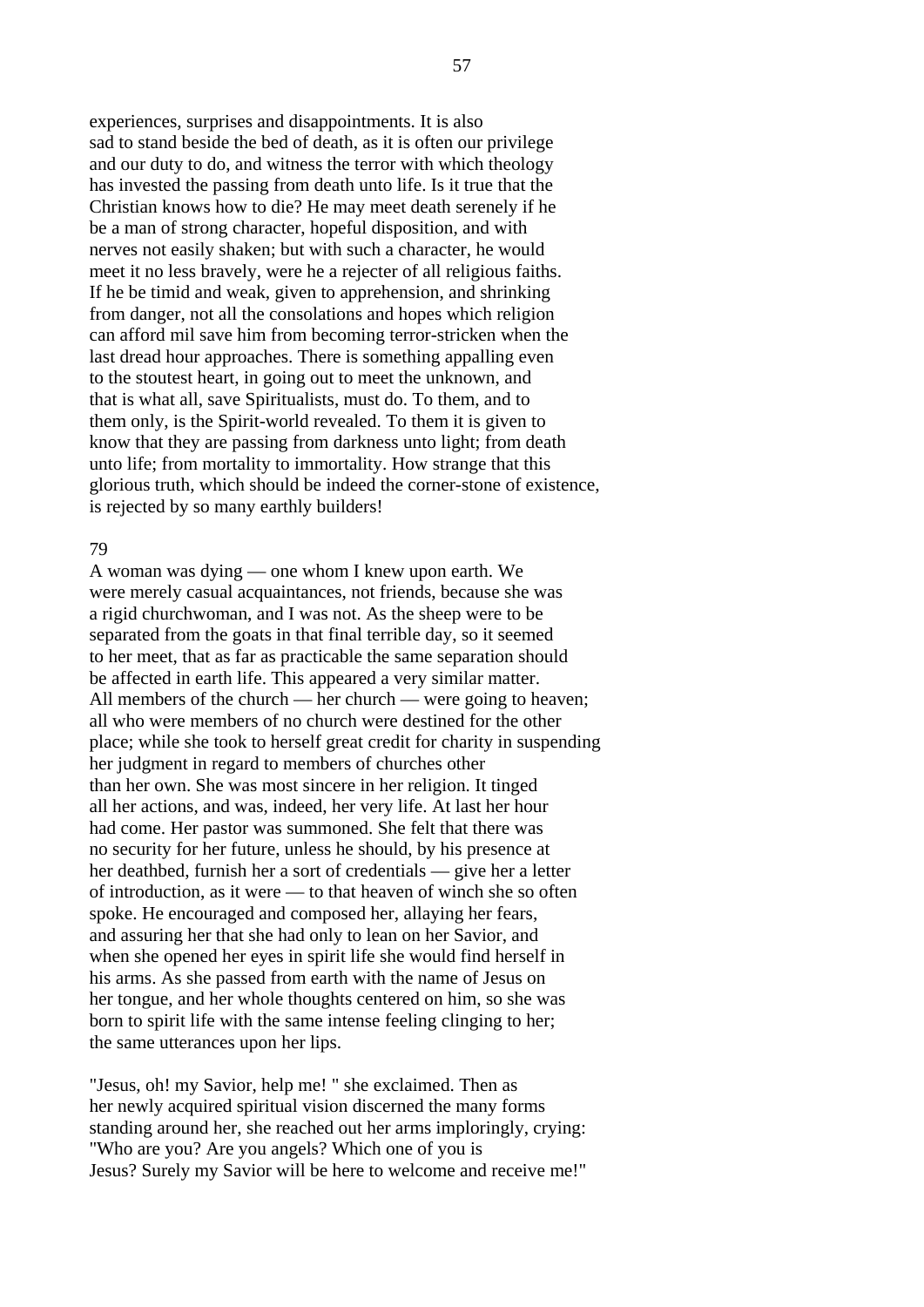"Jesus is here," was the reply given her; "but we have come to welcome you! "

" Then take me to him! Let me behold him and be assured of his love and forgiveness!" 80

At that moment her eyes fell upon me, and with a start of terror she added:

"You here! Then where am I? In mercy tell me where I am! If you are here then I must be".

She stopped short, the horror of the situation paralyzing speech. If she, a professing Christian, who had cast all her sins upon Jesus, and believed she had received his forgiveness and assurance of eternal happiness, found herself, after all, on the threshold of the future life, face to face with one doomed to perdition, then her conversion must have been a delusion, her hopes a snare; and no wonder she could not voice her apprehensions.

"Oh, take me to Jesus! Will not some one show me the way to my Savior?" were her agonized entreaties. But when I stepped forward, wishing to reassure her, she recoiled, and covering her face with her hands, endured the agony of a despair which has no parallel on earth.

But those whom she recognized as friends gathered around and encircled her, and took her in their arms and bore her away from earth, while the rest, myself among them, followed at a little distance, eager to see the first awakening of this soul to a comprehension of the realities of spirit-life. They laid her tenderly down in a bower where immortal flowers gladdened the vision, and lent a sweet perfume to the air, where the melody of murmuring brooks fell restfully on the wearied ear, and of all that would delight, charm and soothe, nothing seemed lacking. But her eyes were blind, her ears deaf to the sights and sounds of heaven. She was disappointed beyond measure that she had not entered the celestial city of the apocalypse, with golden streets bordering a sea of jasper. She felt that this city must exist somewhere, and that she had been excluded because somehow the vicarious atonement had proved a failure in her case.

"Where is the great white throne?" I heard her ask. "Shall I not see that? Shall I not stand before that and adore God forever?" 81 And again the negative answer troubled and perplexed her beyond measure. Once more she asked: "Am I to have no golden harp?"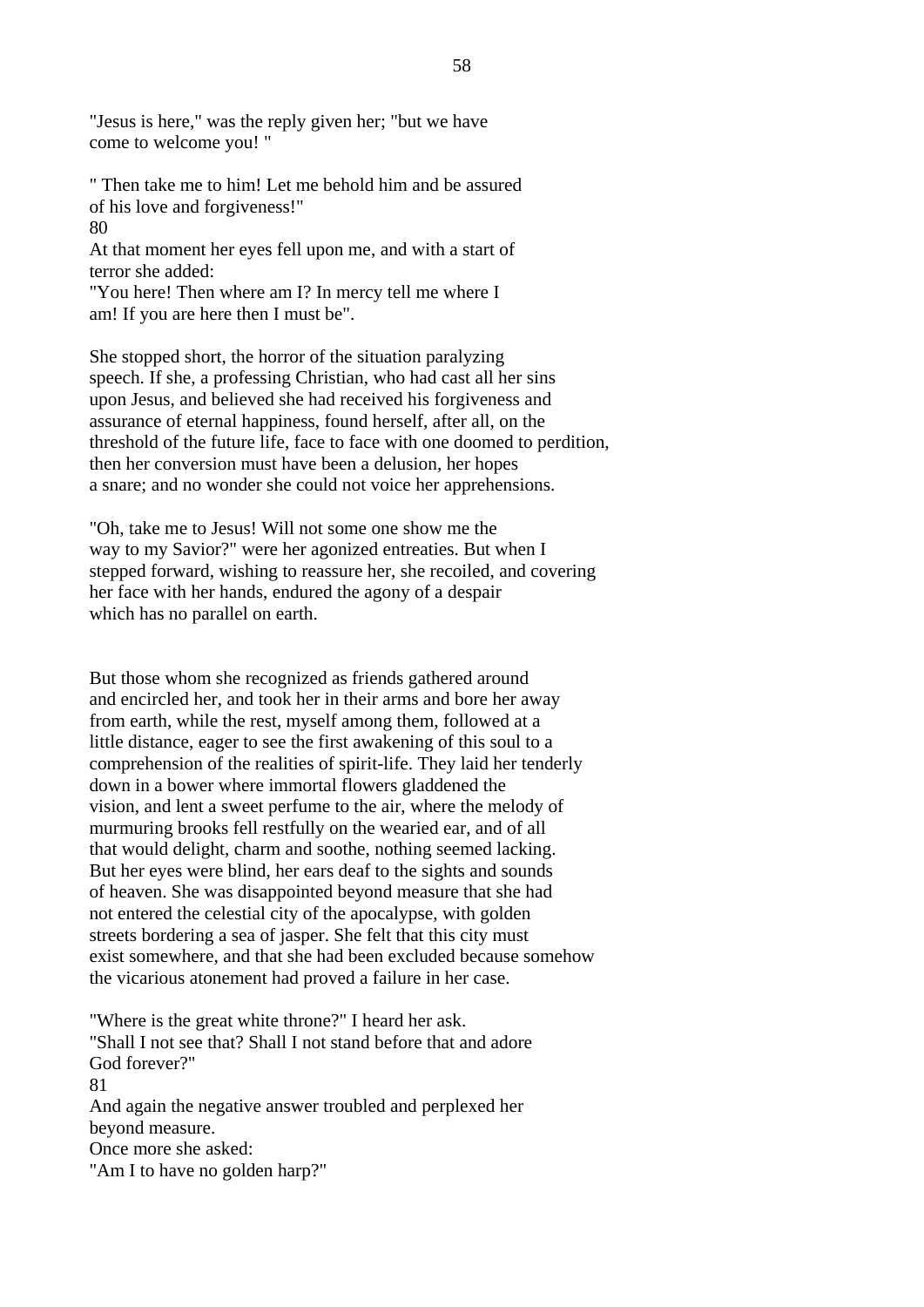A golden harp was placed in her hand.

"Why, I can not play," she exclaimed in surprise, after a futile attempt to make music upon what was to her a new instrument.

"No," was the response; "not until you have learned."

"Do we then have to learn here? I thought we were done with that when we were done with earth, and that I should play the harp as readily as I should sing."

A smile and a shake of the head gave answer.

"Where is my crown? Surely I was promised a crown if I bore the cross faithfully on earth."

Some one wove a wreath of golden flowers and placed it upon her head — a coronet of whose beauty angels might be proud. But she removed it disdainfully; and then, glancing around her, she seemed to notice for the first time that her friends were crownless and harpless.

"Am I in heaven?" she asked as if completely bewildered. "Where am I? Where are your crowns and harps?"

"You are in the land of spirits," they assured her, "and we neither wear crowns nor carry harps, because we have no need of them."

"Oh! I can not understand it. If my pastor was only here to explain it to me! Oh! if I could only find Jesus! Jesus promised to be my friend, but he has forsaken me." She bowed her head and wept in utter hopelessness.

Then those whom she had loved before death divided them, gathered around her, and recalling her to her own personal affairs, caused her to temporarily forget her theological terror and doubt in the delight which this reunion afforded her — delight which had been at first entirely overlooked in the overruling feeling of the hour.

After a time I again ventured to draw near her, and found that she received me, not cordially, but without her first manifestation of dismay. I tried to tell her something of the new life into which she had entered, but she shook her head, saying:

'I can not understand it, that you and I should both be in the same place, when I thought my sins were forgiven and heaven secured to me by the blood of Jesus, while you — you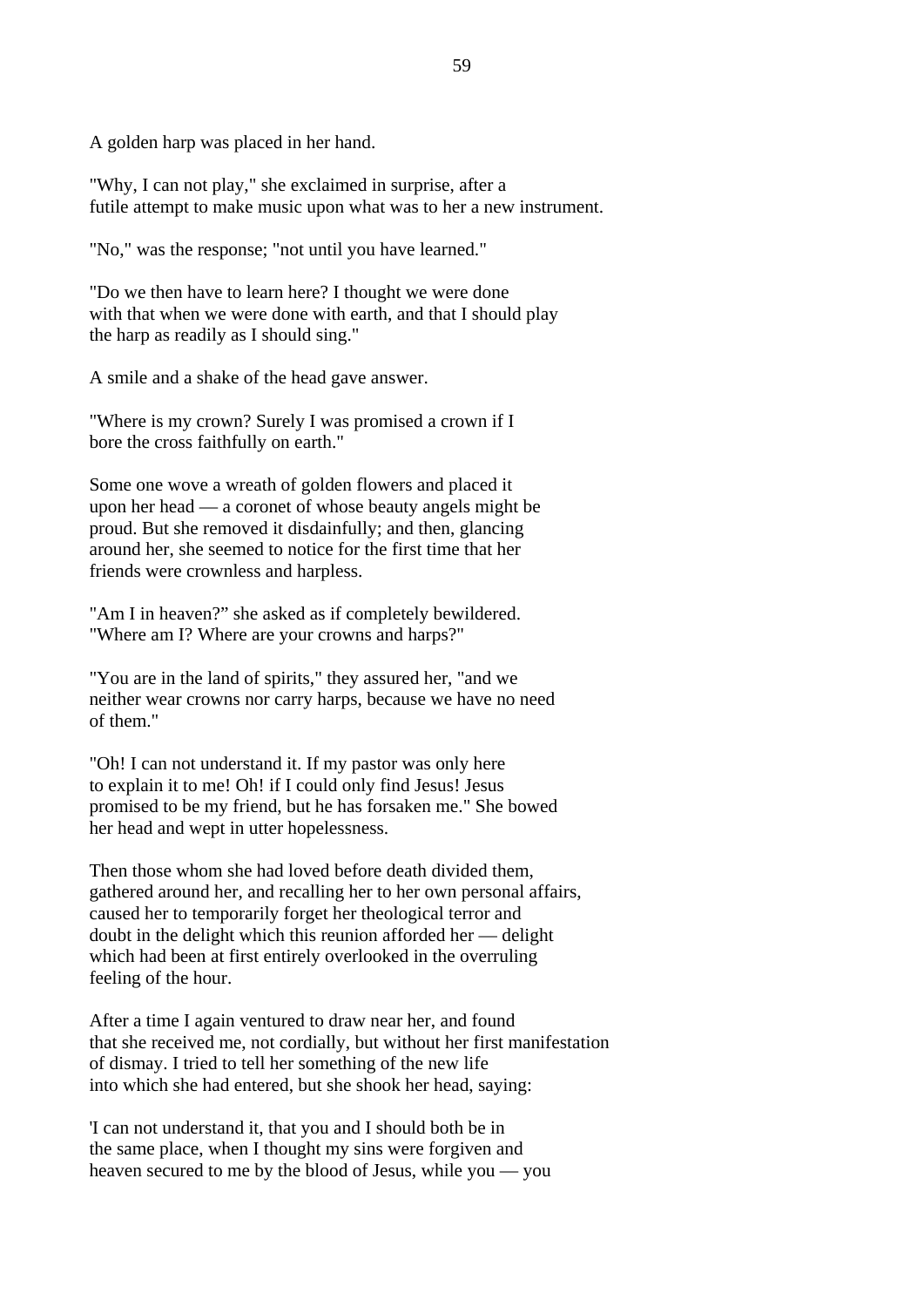were a Spiritualist! " This in a tone as though that word necessarily embodied the worst that could be said of any one.

"But if my pastor were only here to explain it to me, or if I could find my Savior?"

Poor, halt and blind soul, that can not walk save as it leans upon another, and can not see save through the perceptions or understanding of another! It has a weary way before it ere it comes into the full light of spiritual truth.

Another death bed made a strong impression upon me. It was that of a little child who closed its eyes peacefully and unconsciously upon the pain of earth life, and awoke to the painlessness and perfect joy of life immortal. It knew not that it had passed through any change, for loving faces still surrounded it, and loving tones fell upon its ears, and when the mother's arms were stretched out in the agony of sudden childlessness, her babe was laid tenderly in them, but she knew it not. In the night time when she awoke, and with scalding tears and aching heart called for her little one, it was placed in her bosom, and nestled its head where it had so often done of old, and its presence brought peace and comfort of which she was conscious, though she knew not their source. That little one is with her daily, its being still intertwined with hers, and dependent on mother love. Oh! bereaved mothers, believe this; your babes are not lost, they are with you learning the lesson of life from you. Then walk steadfastly and purely, that you offend not these little ones.

#### 83

In the great multitude which was perpetually passing from death unto life, I specially noticed two old men. They were equally aged, having reached nearly the extreme limit of human life, and bowed and tottering they came to the end of their journey, and their feeble frames and whitened hairs were laid away in the bosom of mother earth, dust to return to dust, while their spirits passed to the new life beyond; and yet how different were the experiences of these two men on their first entrance into this life. One found himself with the infirmities of age still clinging to him, his mental powers still weakened, and his spirit come to a halt, as it were, in its progress. He seemed still to belong to the past in the quality and method of his thoughts; his mind turned backwards rather than forwards; and even the Spirit-world was not altogether satisfactory to him, because it differed so materially from that future life which had taken form through early religious teachings, and became crystallized in his imagination. This could not be heaven, because this was not as he had pictured heaven to be; and so, blind to the beauties which surrounded him, disregarding the advantages which were presented to him, and through force of long mental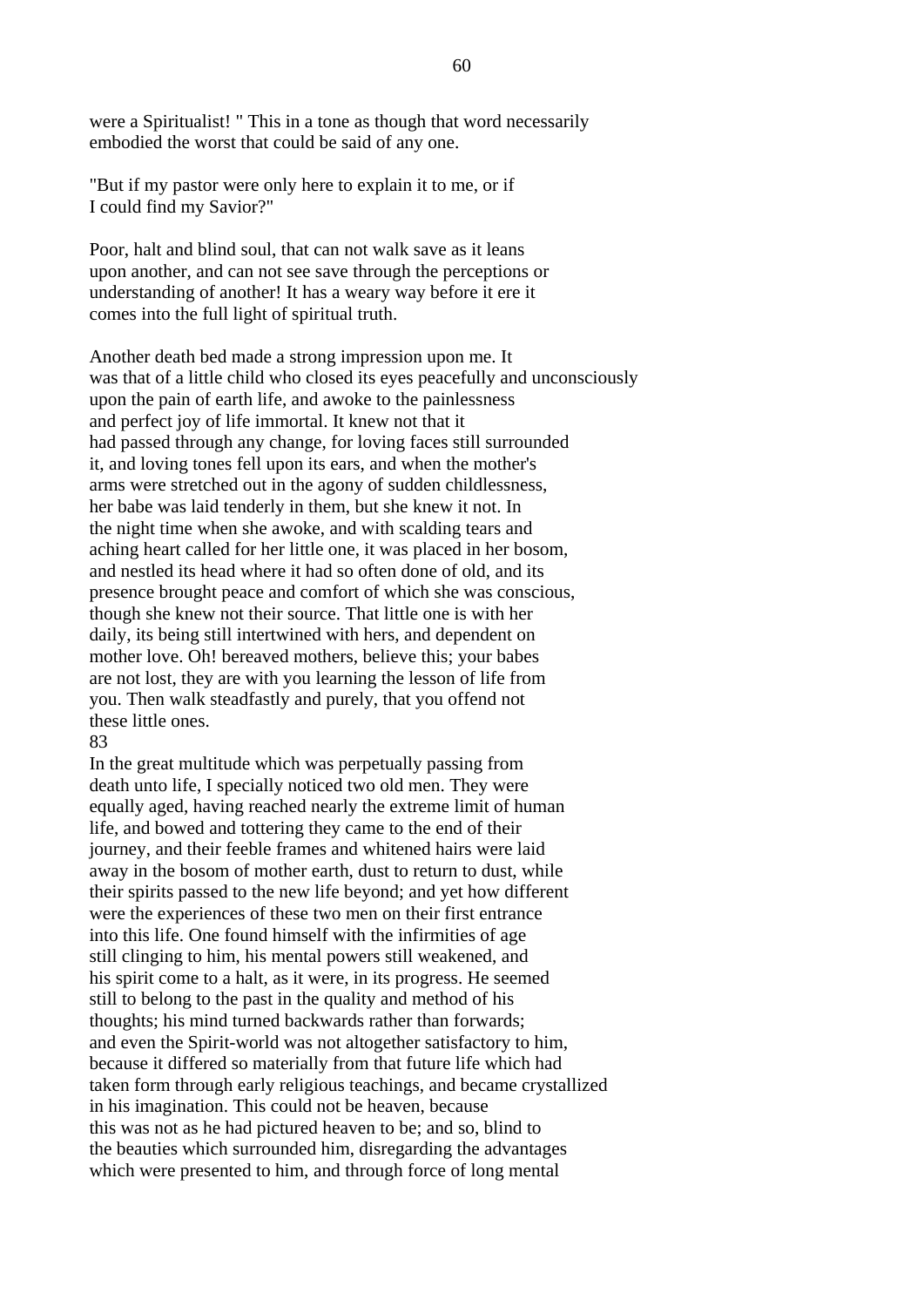habit opposed to that progress which he found to be the law of immortality, he was querulous and discontented, and his thoughts sometimes even turned back regretfully to the earthlife. There at least he was at home; there he had become fixed in his habits, and there was nothing to molest or upset him. Here there were continually disturbing elements, which forced him out of old grooves, whether he would or would not, and fairly shook him out of himself.

The other old man, equally feeble physically when he passed from earth, quickly lost the traces of age upon his entrance into spirit-land. His form speedily appeared erect, his step became buoyant, and a new light was kindled in his eyes. His age he had left behind him upon the earth, and it was buried in the grave with the mortal body. Only the shadow had fallen upon his spirit, but that was speedily dispelled, and in a short time he became as one in the prime of life. 84

I could not understand the reason of the different experiences of these two men, and, as usual, I turned to my guide for enlightenment.

"The reason is a very simple one," she replied, "and needs no explanation to those who have watched these men in their earthly existence." Then she proceeded to explain that one of them had lived for time only, the other for eternity. The one allowed his spirit to be subordinated to the body, and to share and be subject to its conditions. As his physical frame grew old, he allowed its weaknesses and deficiencies to leave their mark upon the spirit; and fettered and burdened as it thus was, it soon came to share that body's inertness and its waning powers. Therefore he has entered this world old in spirit, and can only grow young again slowly and painfully. His youth will come back to him some day, but only through conscious effort on his part, — greater effort than he would have been compelled to make in order to resist the encroachments of the material upon the spiritual, to which he so weakly succumbed.

The other kept his soul young, regarding time as only the first division of eternity. Though the bodily senses became dulled, the spiritual vision remained clear; though the period of bodily activity passed away, and he was compelled to step aside in the affairs of life, and let other and younger men take his place, he did not sit with his face turned towards the past regretting the long ago, but by strenuous effort preserved his mental vigor, kept pace with the times in his observations and opinions, and lived in an active enjoyment of the present, and a lively hope for, and belief in, the future. He kept his heart young to the last, and cultivated his affections and emotions as a religious duty, as something which not only bound him to his fellow creatures, but which should uplift him spiritually. Old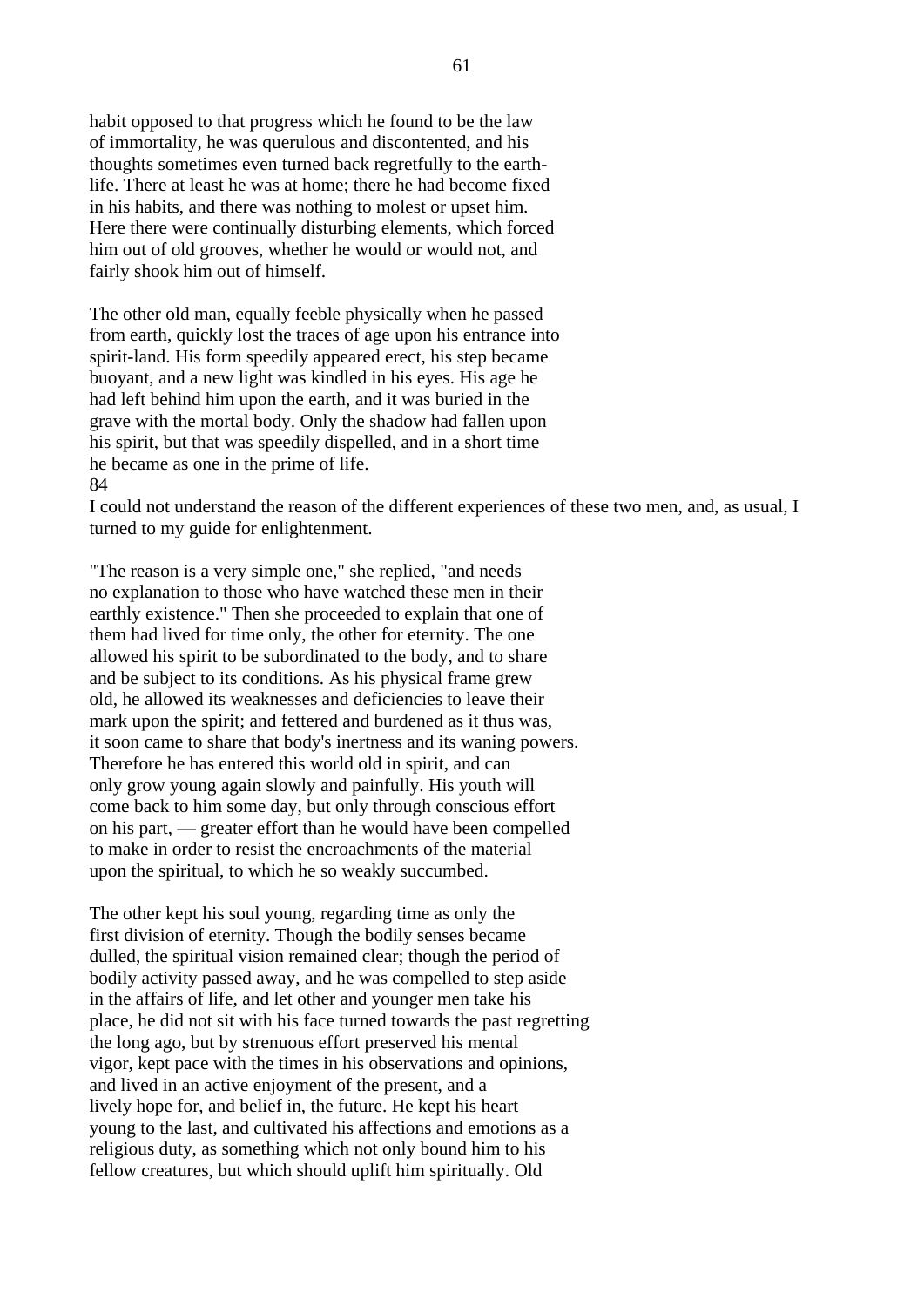age was but the husk which happed around but only partially disguised the soul within; and that soul when the worn-out frame fell away from it, and it entered its true home, rejoiced at its new-found freedom.

85

The shadow which time and its happenings had cast upon it passed away forever, and he regained full possession of the youth which he had never wholly lost, but had treasured up all the more carefully within himself, as the outward and physical manifestations passed away one by one.

There are many sad scenes connected with death which we are called upon to witness. Understanding as we do how few realize or even know of the intimate relations existence between the earth and the spirit-life, the agonized parting of friends is most painful to witness. There is such bitter grief, such depths of hopelessness in the hearts of the living, as they look for the last time into the mortal eyes of those who are called away to a higher life, and feel that the parting is a final one. It is our mission to comfort as well as we may these sorrow-stricken ones, and bring them that hope and consolation which can only come through a belief and knowledge that the dear departed are ever near, and that death brings them into closer spirit communion. You should all work with us unceasingly to hasten the day when this knowledge will become the possession of all mankind, and when death will thus be robbed of its sting and the grave of its victory.

But aside from the natural and common causes for sadness at these final hours on earth, there are often special circumstances which invest death beds with peculiar interest, solemnity or horror. Sometimes an innocent creature who has lived a blameless life, as we judge of human lives, harming no one, and doing good to many, but who has neglected until too late to provide itself with a church passport to heaven, finds itself suddenly called upon to render up its account. Then are the apprehensions and terrors of the dying one enough to move a heart of stone. Even we, who stand upon the other side and know how groundless they are, are compelled to bestow our dearest sympathies. So we press closely around, and take the released spirit in loving arms, and speak to it gentle words. "We lead it in green pastures and beside still waters, and our reward is to behold the wonder, the gratitude and the joy which suddenly take the place of fear and despair. 86

Surely love is greater than retribution, and has, a stronger hold upon the human heart. At another time perhaps a poor lost soul, weighed down by the terrible denunciations of a false theology, and possibly having a premonition of its real impending doom, hurls itself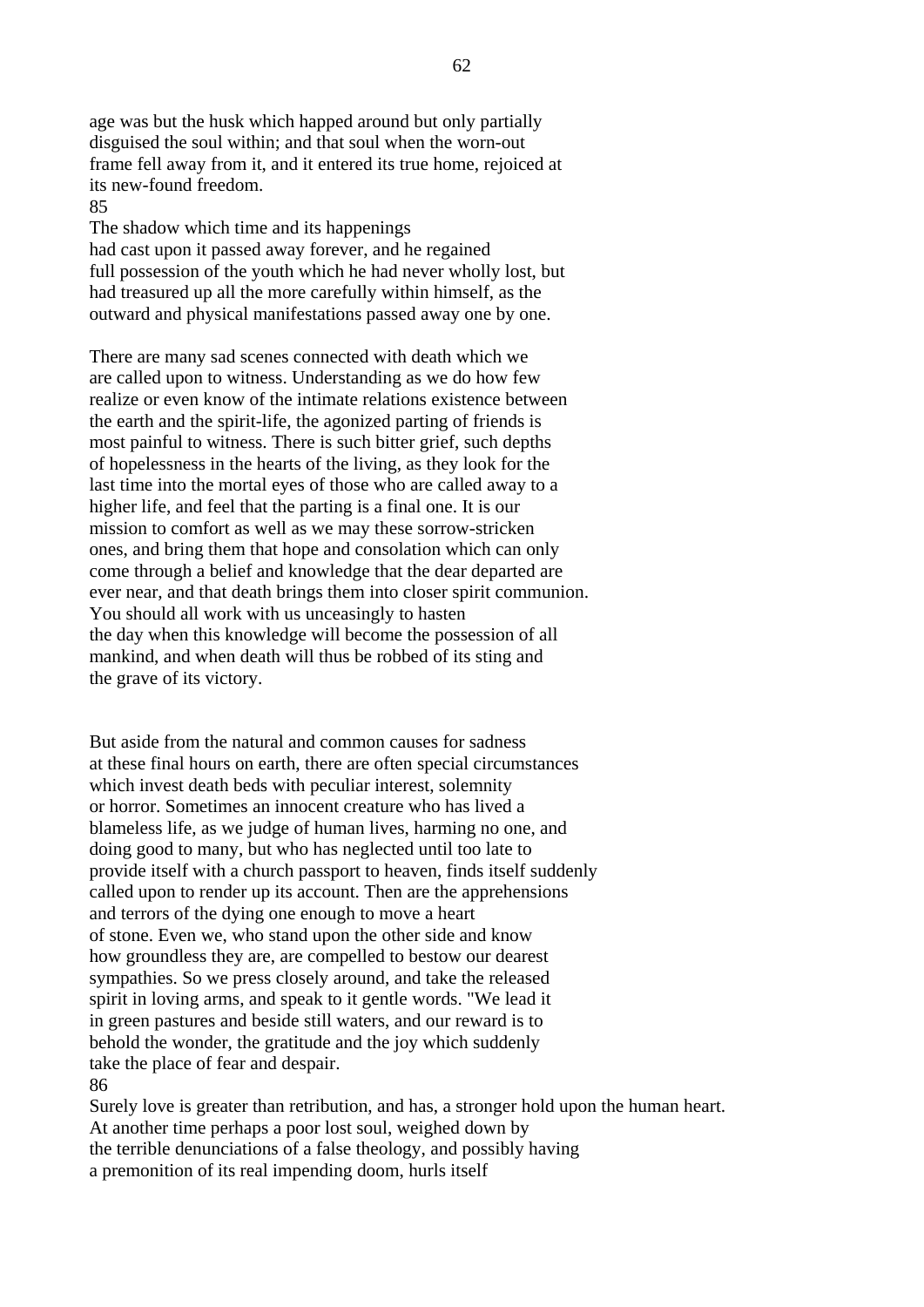through the gateway of death with curses upon its lips, and fierce rebellion in its heart, defying the power which it can not resist. Then how solemn and how sad the awakening to the actualities of spirit-life. Darkness is to be its portion until it seeks for the light; but even in this outer gloom, where there is weeping, wailing and gnashing of teeth, there is not that sense of utter abandonment of protecting care, that giving over to divine vengeance, that pitiless delight in the torments of suffering souls, which are the crowning honors of the orthodox hell. No! The spirit feels and knows that the hell in which it must exist is of its own making; that it is not the creation of a deity who said "Vengeance is mine; and that divine love and divine pity brood over all, and still hold all in their keeping, ready to help and to lead from darkness into light, when the wickedness and the waywardness have worn themselves out, and the prodigal humbly says: "I will arise and go to my father."

Let the churches write upon the portals of their infernal regions: "Who enters here leaves hope behind;" but though light, love and truth, and all else which bless and uplift the human soul may be excluded wholly or in part from the lower spiritual spheres, one star beams steadily above them all, with a pure and perpetual flame — the star of Hope!

87

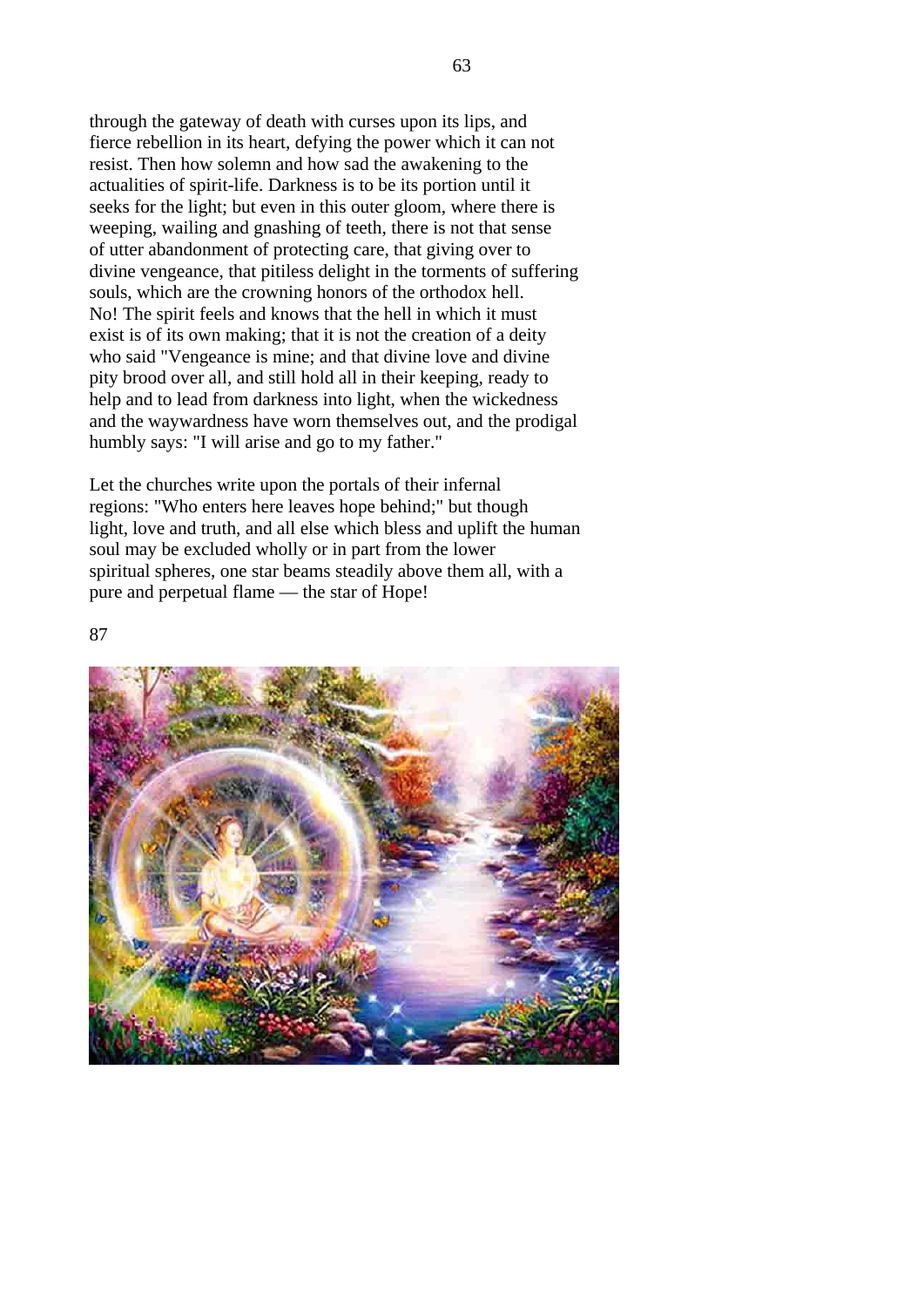# *CHAPTER IX. FIT TEMPLES FOR HOLY SPIRITS.*

I had from the first been anxious to return to the earth and communicate with the dear friends I had left there; and when I realized that I had not sufficient knowledge for that, I was still anxious to be permitted to go where such communication was held, and behold from the spirit side of life that which I had often beheld and taken part in from the earthly side. True to my belief in Spiritualism I had faithfully attended the weekly circle, and had received the various manifestations and communications with more or less credence. Though my faith was founded on a rock and could not be shaken, there had, nevertheless, always been a feeling of dissatisfaction, away down deep in my heart, that the words of inspiration which were addressed to us from the spirit spheres, were not more inspired, more worthy of the source from which they emanated, or were supposed to emanate.

The time finally arrived when I was permitted to attend the very circle of which I had once been a member. A dozen or more persons sat in a semi-darkened room, clasping one another's hands. Around them were circles upon circles of spirits, of every grade, all anxiously awaiting an opportunity to communicate with those of earth. Of the mortals present three or four were recognized mediums, possessing diverse gifts. Two or more of these were attended by their little familiar spirits, through whose agency the communication of others was usually received.

#### 88

Various motives had brought the remainder of the circle thither. Some were actuated merely by curiosity. One or two came with an earnest and honest desire to investigate. The larger number were simply anxious to hear from their departed friends; but of the entire number not more than one or two were really seeking spiritual light and truth; and each one attracted around him spirits whose moods and motives corresponded with his own. There were idle, mischievous spirits, bent on having a good time; there were earnest spirit investigators, ready to second the efforts of mortals; there were those who had recently departed from the earth, and were most eager to send back a word of comfort; there were high and pure spirits who sought an opportunity for impressing mortals with the grand truths which Spiritualism holds in reserve for those who truly desire them.

A clairvoyant first spoke, and described the spiritual forms which were presented to her vision. As I listened to the descriptions, I who beheld the spirits described, looked at Margaret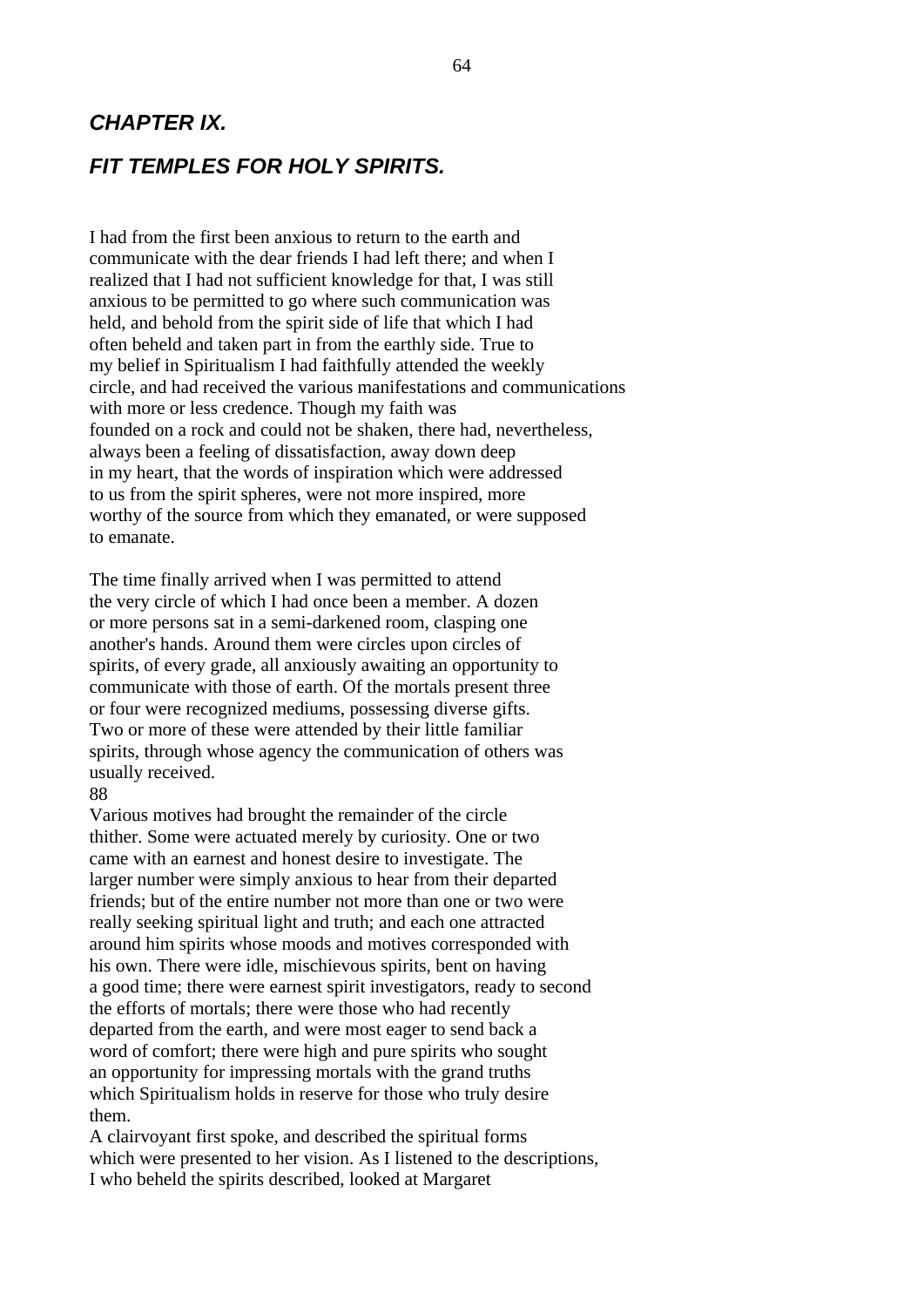in amazement. A youth nearing manhood was represented as an infant, still dressed in earthly baby habiliments. A man apparently in the prime of life, grand and glorious in his presence, was depicted as decrepit with age, and wearing an earthily garb of a quarter of a century ago. In no case did age, appearance or garments in any way correspond with the actual presence before me; and when a spirit from one of the lower spheres, with a mischievous leer upon his countenance, gained possession of the medium, and I heard a description of Jesus with the crown of thorns upon his head, giving also the name of Jesus, my disgust and indignation had reached their height.

I turned to Margaret with impatient angry words: " Was clairvoyance after all only a delusion?"

"No, my child. You do not understand. Let me explain. Neither mortal eyes, nor spirit eyes in mortal form can behold spirit.

89

It is too ethereal to be perceived. But for purposes of identification it is possible to impress the medium's brain so that he believes that he sees; and in order to make the identification complete, this impression is almost invariably of the spirit as it appeared while still dressed in mortality, the impression corresponding with the memory of friends. It is not a delusion; it is not even a deception. But those who are content to stop at this phase of spirit manifestation, and seek nothing further, know nothing whatever of Spiritualism. They accept the guarantee for the thing itself; that which is offered in testimony of truth for the truth."

"But why was that deception about Jesus permitted?"

"Truly that was a deception; but when you visited the lower spheres, was it not explained to you that spirits of a low grade, who have no clear perceptions of right and wrong, take pleasure in deluding humanity? It affords them rare amusement. The ignorant and credulous offer themselves as willing victims to this class of spirits."

"But how can humanity protect itself from the impositions of this class?"

"The way is very plain. Let mediums themselves in their personal characters rise above them, and they can not approach them for purposes of evil; and on the other hand, let mankind at large bring to the study of these phenomena its reason and its judgment. Let it not take all spiritual utterances on faith, simply because they are spiritual in their source. Let it discriminate between the good and the evil, the wise and the foolish, that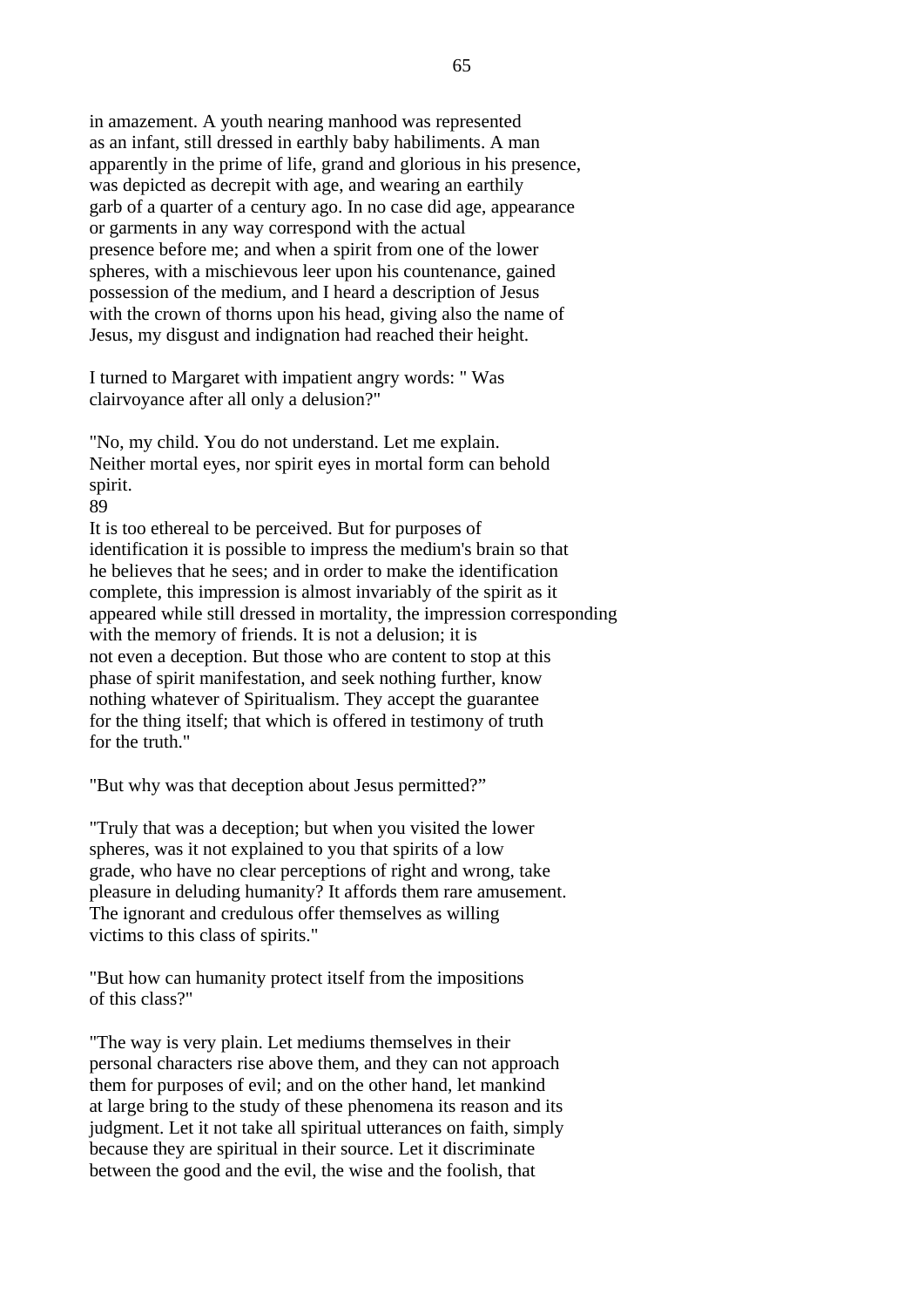which if accepted will benefit, and that which will prove injurious. But to return to the subject of mediums, study this clairvoyant, and see what she is."

I did so, and her character was revealed to me, showing me that she was not only ignorant and credulous, but with no clear convictions of duty, no just conceptions of the importance of her mission as a medium of communication between the two worlds. The display of clairvoyant powers concluded, one spirit after another took possession of her organism for a brief time. 90

The communications of those who wished to speak to earth friends were for the most part brief and unsatisfactory, though several names were correctly given. Why was this? In answer, the power was given to me to perceive in part the method of communication. The impression was made upon, and the work performed through, the brain of the medium, and this being dull and untrained, responded but faintly to the touch of spirit hands. One of the higher band of spirits found opportunity to attempt communication through her; but what a look of dismay and discouragement came over him, when he heard his brilliant thoughts dulled, the truths he would utter obscured, his meaning perverted, and his very language murdered, in passing through the channel of this woman's intellect. Disappointed, he soon ceased his efforts, and again a degraded spirit stepped in, and with scarcely a break in the discourse, proceeded at some length with a jargon of ideas, and a grammar eliminated of all recognized rules; and when he concluded, he announced the name of one of the most brilliant statesmen America has ever known. This name was received with a rapture of delight by a large number of those present, while the boon companions of the mischievous invisible were equally expressive of their pleasure. Oh, it was rare fun for them.

Then a second medium was controlled by one or more spirits. I could look into his heart and see good impulses there, but also impurity and lack of high principle. He, too, though not so much the plaything and jest of mischievous immortals, drew around him only a lower class of spirits, and nothing of any real spiritual value was received through his mediumship; and as I studied him, I saw that it was impossible that there ever would be, until he was radically changed. This instrument, like the other, gave forth only weak and discordant notes, even when played upon by master spirits, because it was imperfect and out of tune.

A third medium opened her lips in her turn, and I waited anxiously to see and hear what would be the message, and how delivered. Again I was given that inner perception of character. 91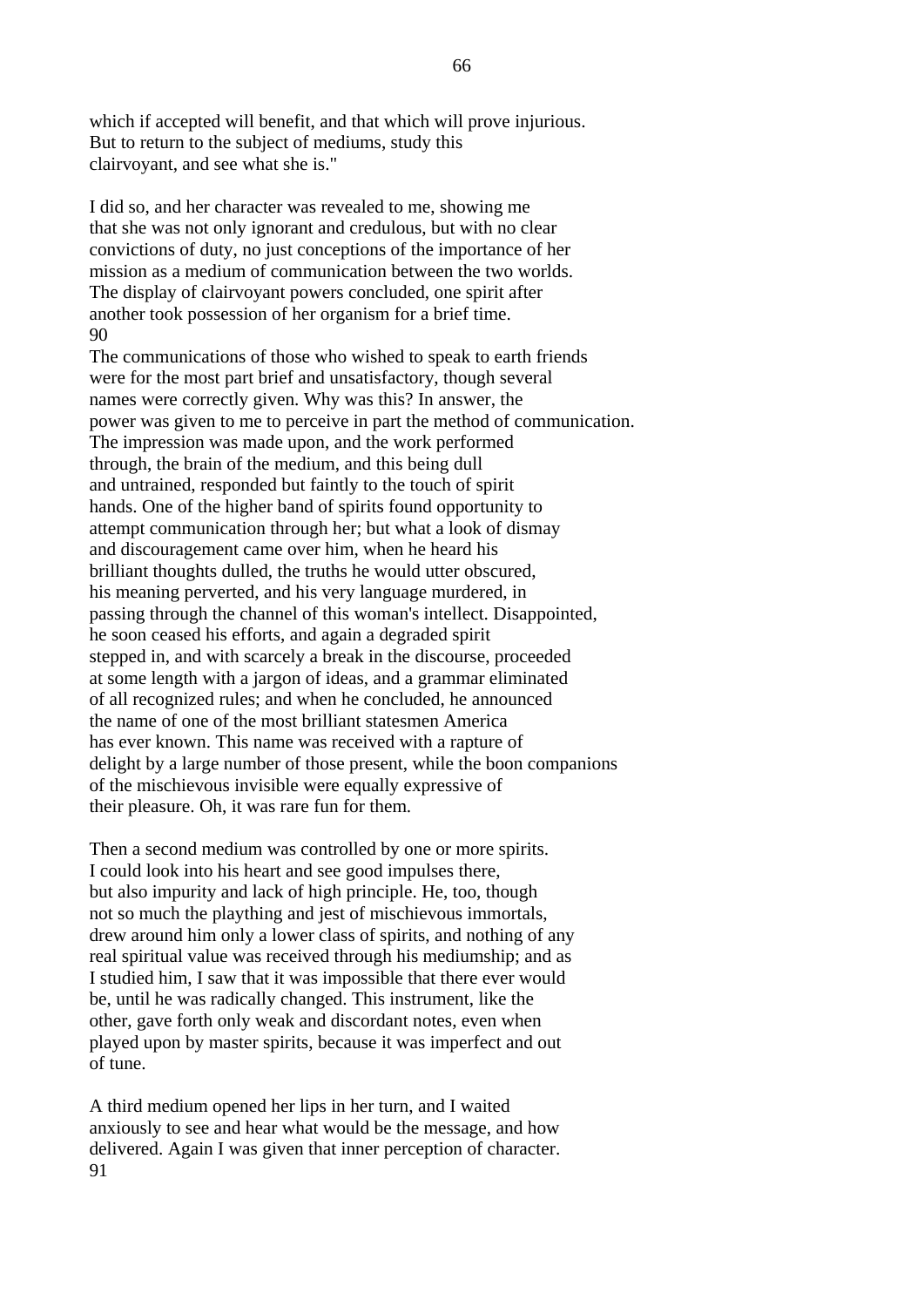I saw a woman of weakly good impulses, superstitious in her nature, and with a zeal for her faith which was only excelled by her ignorance. Only partially controlled by unseen powers, she allowed her eagerness and imagination to run away with her. She mistook her own impulses for genuine impressions from the Spirit-world, and that which she gave was a medley of truth and falsehood, reality and delusion, — the whole so debased by ignorance and misconception as to be utterly worthless; yet the woman did not intentionally deceive. She was a victim of her own zeal and her own mental delusions, while other victims, enshrouded in the same mental and spiritual darkness as herself, listened intently and even reverently to what she said, and accepted her words without question.

"You see," said Margaret, "what we have to contend with in our attempts to establish communication between the material and spiritual worlds. Not only must man look through a glass darkly in his attempts to behold the light, but the glass is too often unnecessarily obscured by ignorance, folly and evil. We need patience."

Almost disheartened, I then turned my attention to the fourth and last medium, to see if any hope were left for the communication of truth from the Spirit-world. As I studied her from my vantage ground of the Spirit-world, from which we can look through the disguises of the flesh, I found that she was a woman of quick perceptions, keen discernment, true to the heart's core, and fully appreciating the privileges and duties which fell to her because of her peculiar gift. I had known all these four mediums while I was still in the flesh, and had gained a tolerably accurate estimate of their different characters, but had never realized as now, the important bearings these characters and acquirements had upon their mediumship. As I still regarded the fourth speaker, I noted that she was surrounded only by bright spirits. As others approached her, they seemed restrained at a certain distance by some invisible barrier which, try as they would, they could not pass. She was herself true, and therefore as a medium she uttered words of truth. 92

She was intelligent, and did not unwittingly pervert the truth. All her desires and aspirations seemed to be directed heavenward, and the cry of her soul seemed to be: " Oh, make me worthy — make me more worthy of the mission to which I am appointed! " And a bright band of angels, as if in response, encircled her head with a glowing diadem of stars, while their hands were extended above her in benediction. Even she was not perhaps fully capable of becoming the messenger of communication from the brightest and best of those who have passed to the Spirit-world from the earth life; but then how few there are — where can they be found? — who are thus in all things capable"!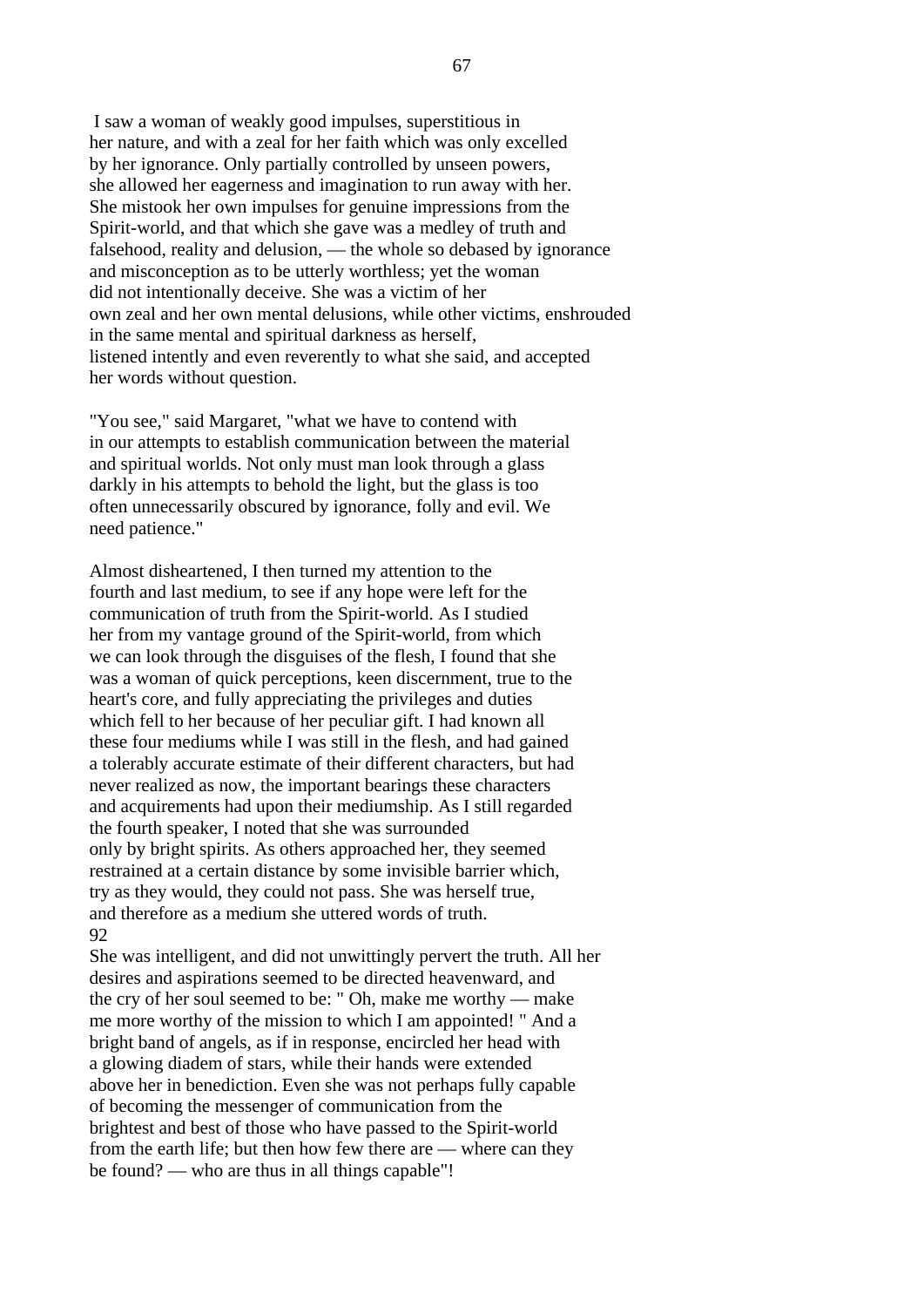But still another shock was in store for me. Words were spoken in which there was much wisdom — words which were not unworthy of almost any source; but when a name illustrious in the annals of literature, whose possessor had passed to spiritlife more than a generation ago, was given, I felt my heart sink within me. I knew the spirit thus named was not present. I had already sufficient knowledge to feel assured that he passed onward to a sphere whose inhabitants do not return to earth. Was there, then, no dependence to be placed in the utterances of mediums? Were even the best liable to self-deception? Margaret, ever watchful, divined my thoughts.

"Look," said she, pointing upward. As I obeyed her I beheld, or seemed to behold — for if it was not sight, it was a perception as strong as the sense of seeing — a succession of links extending from sphere to sphere, and from spirit to spirit, and on this chain of links the thought has been conveyed, originating far heavenward, and descending from spirit to spirit, until it had finally found utterance on earth. Oh! these wonderful spiritual bonds which can bring earth in communication with the higher spheres, and bind all together as a perfect whole!

On this occasion I realized as I had never before the difficulties which beset the Spirit-world in its attempts to establish communication with earth. Mortals themselves are very ignorant of the necessary conditions. 93

Then their imperfect natures draw around them more or less degraded spirits, who naturally interfere with, if they do not utterly thwart, the efforts of the higher and purer ones. Then mediumship being, as it might be said, an accident of the physical and mental organization, mediums are as a rule quite unprepared for the work required of them. Untrained, too often the reverse of spiritual in their natures, too often without a sense of moral responsibility, from such harsh, discordant instruments, though their keys be touched by angel fingers, mortals can never hope to hear the melodies of heaven. The first need of Spiritualism is conscientious, pure minded mediums, fully recognizing the grave responsibilities resting upon them, and seeking to fit themselves in every way for their work.

How clearly I see now, as I did not see in earth life, that the more fully mediums cultivate themselves in every direction, intellectually as well as spiritually, do they lessen the labor of their spirit visitants who have a work to do on earth, and can only perform it satisfactorily by the help of mortal agency. The wiser, purer and truer is the medium, not only will a higher class of spirits be attracted, but truth itself will be less adulterated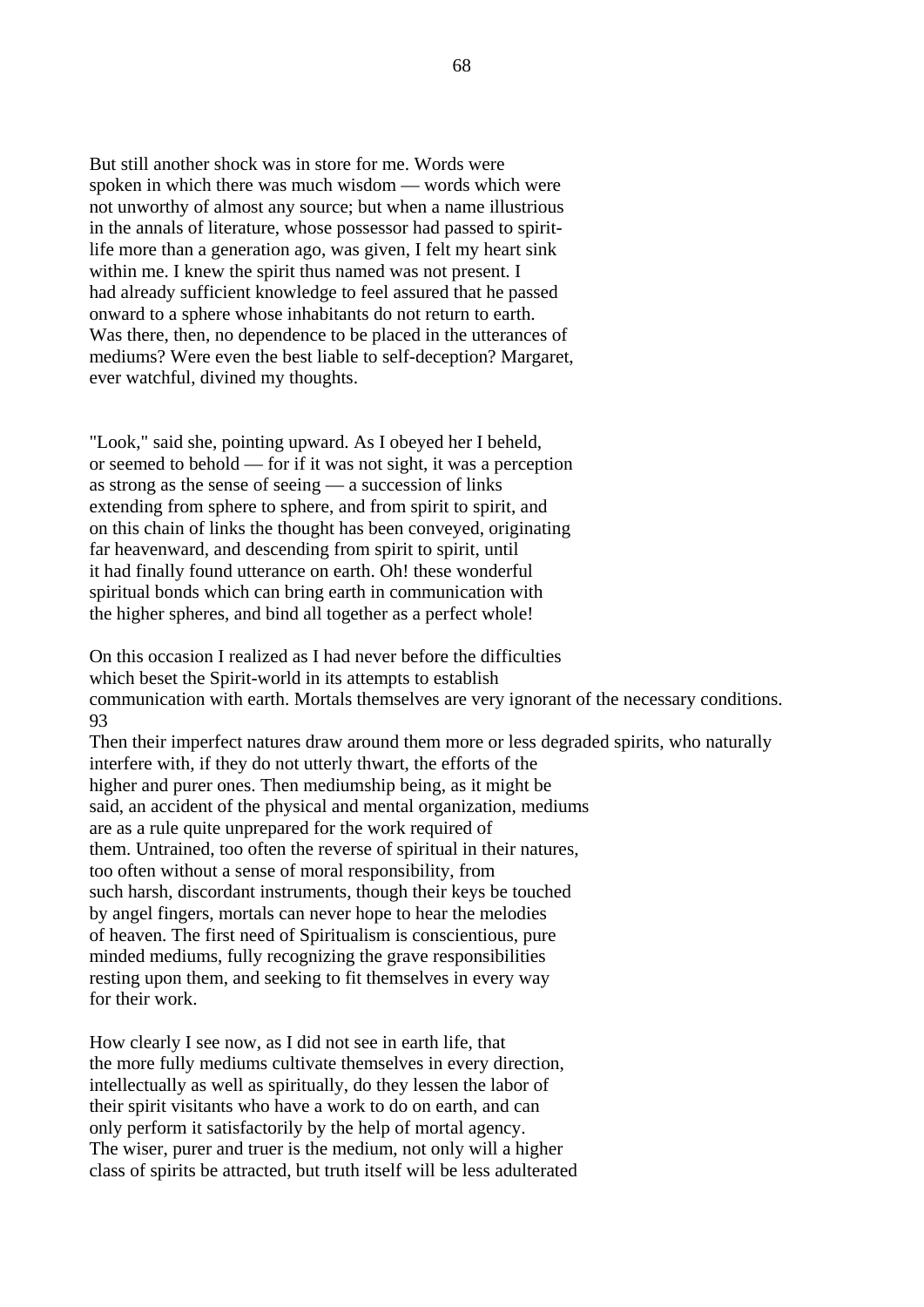in passing through his or her intelligence. As water to the spectator apparently takes on the color of the glass which contains it, so must the nature of the medium tinge and modify all that to which he or she gives utterance.

At last the supreme moment had come. I was permitted to attempt the control of a human organism. That which seemed so easy, I found very difficult, but I was kindly instructed and assisted until I finally succeeded in uttering a few words, and in partially establishing my identity. From one point my effort was very unsatisfactory, and not at all what I had pictured to myself while in earth life that it should be. Then I had resolved that I would make no blunders, utter no foolishness, and that my tests should be perfect; but I fell far short of my earthborn intentions. Perhaps I may reach them in the future. I shall try.

94

There was, however, supreme satisfaction in having been allowed to make the effort, and in finding that I was even partially successful. To succeed at all now, meant greater success at some future period.

There was one incident which I came very near forgetting to relate. Among the many spirits of nearly all grades which thronged to the spirit side of this earthly stance, after a time there entered one who seemed unlike all the rest. Though he bore the outward form of manhood, he seemed almost to belong to a lower order of beings. Upon his face was a vacant expression, as if intelligence were nearly lacking, and in its stead was almost the look of a wild beast. He seemed scarcely to see or hear what was going on around him. Indeed he must have been blind and deaf to most of the spiritual happenings; but crouching down in an abject attitude, he remained silent and motionless. Was he conscious of what was passing? If he was, for some time he gave no sign, and I presently became satisfied that the direct spirit utterances fell on deaf ears.

 But after awhile a dull curiosity seemed to be awakened in what the mediums were saying. It was evident that he heard them, and perhaps indistinctly saw them. Neither the reprehensible deceits of the lying spirits, nor the discouraging failures of the true ones, seemed to make more than a surface impression upon him. But finally, when through the agency of the only worthy medium present, beautiful truths were being uttered, his face took on a new expression. I was impressed to watch him intently. He looked perplexed, as if some faint, far off memory was struggling to the surface. The words had recalled something which he had so long forgotten that it had almost become to him as though it had never happened. The struggle went on, and at last memory was triumphant. An expression of intense pain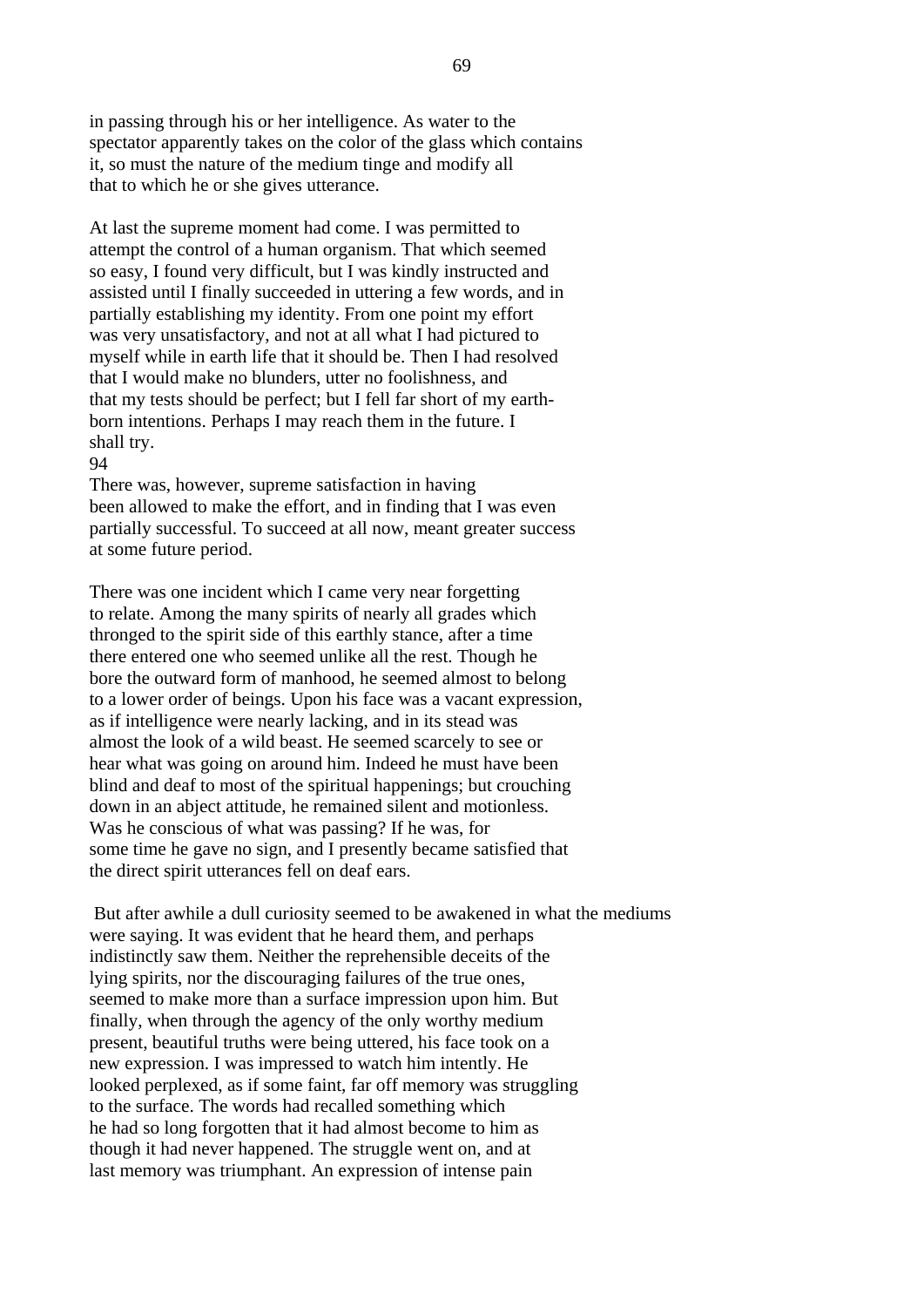swept over his face, and this was followed by fearful passion. What was it? I could not tell. Was it a far-off innocent childhood and of a time before he had all but murdered his own soul, and thus sent it to a long sleep? No; I could not tell. But, snapping and snarling like a wild animal, and uttering broken sentences as of half forgotten but terrible oaths, the man crept away with hideously contorted motions, not even seeking to rise to his feet, but using all fours. The spectacle was a horrible one.

"You have beheld the first awakening of a soul from its deathlike lethargy," said Margaret, who, too, had witnessed the scene. "It can never sleep again, but through agonies untold must begin to work out its own redemption. He will be attracted hither again and again, each time to retreat in the same fury of debasing passion, until after many times *he will become calmer, and will stay and listen, and will hear a few words, perhaps, which shall shed a little spiritual light upon him; and from merely feeling he will begin to think.* He has a long and weary way before him, for he is just setting out upon the road; but though he knows it not, his face is turned toward the light — toward the light only — it does not reach him yet." Poor, lost human soul! Oh! the outer darkness where it has so long dwelt! Oh! the weeping, wailing and gnashing of teeth which must be its portion before it finds itself in the light of divine truth and warmed by divine love! 96



*"he will become calmer, and will stay and listen…"*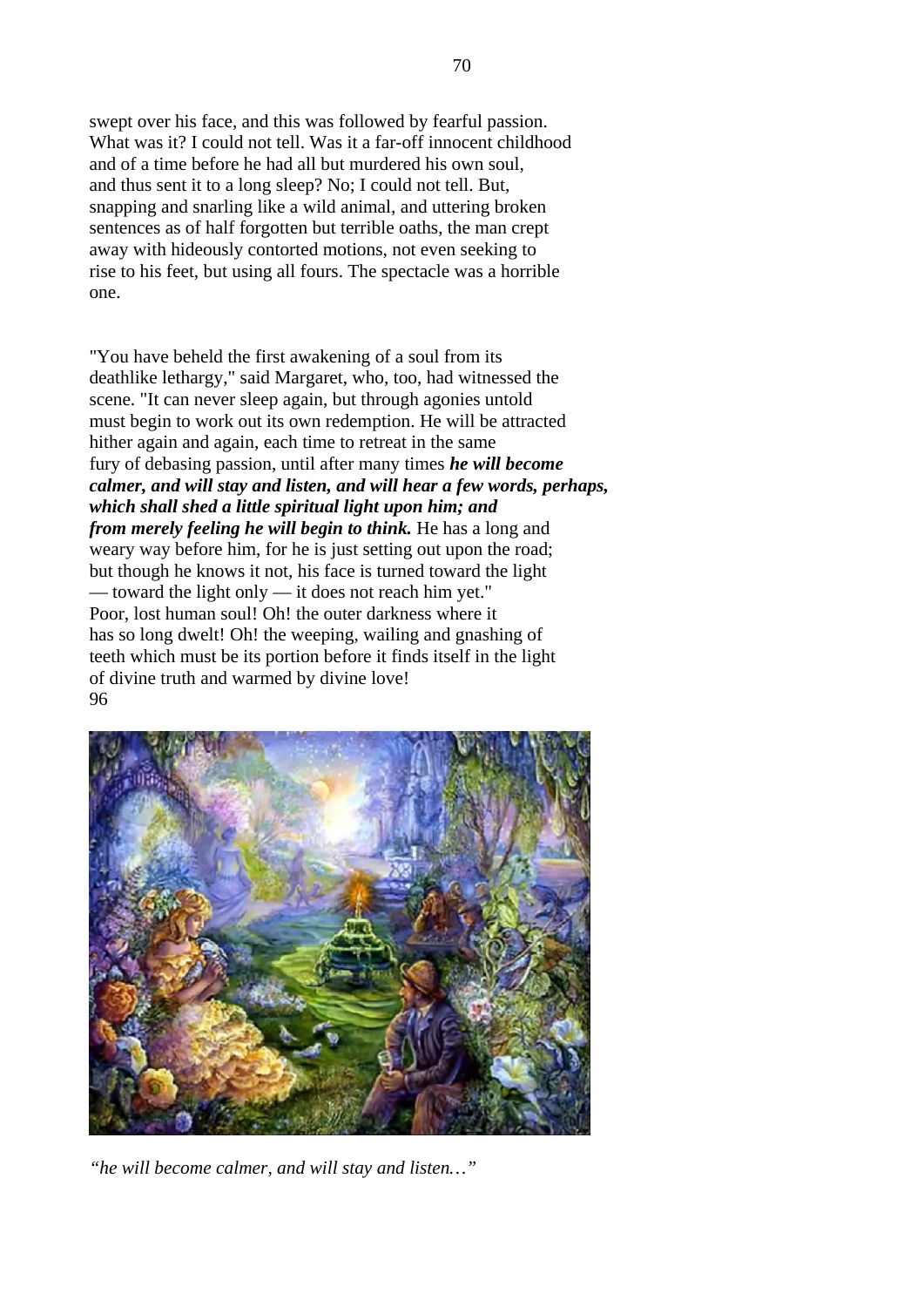# *CHAPTER X. THE FIELD IS THE WORLD.*

At last I have found my work. It was not appointed for me arbitrarily, as is so often done on earth, I did not even choose it, but I recognized it as my work, because, in spite of many misgivings, I have found myself specially suited to it; and as I begin to realize the scope of this work, how many things this realization makes plain which were obscured before. How it untangles the threads of life, and shows a purpose and plan where all heretofore has seemed purposeless. It is not my mission to be a ministering angel to the lost and wandering spirits in the lower and darker spheres. I am not yet pure enough and wise enough for that. But I have borne the burdens of humanity. I know what it suffers, and how it is tried and tempted. I know its battles with self. I have charity for its failures because I have myself failed so many times; and, thank the overruling love and goodness, I know something of its victories. I realize my kinship to this humanity, and with it lies my work. Yes, though my home is no longer there, but is eternal in the heavens, my labor is still upon earth. There I shall be permitted yet to do the many things which, through weariness or possibly disinclination, I left undone during my mortal existence. How grateful I am for this. To every one is not given the blessed opportunity of setting right the wrongs for which he is responsible, repairing the failures and atoning for the errors of his past, as it is given to me. 97

I may not live my own life over again, but by the experiences of that life, gained through weariness, pain and bitter anguish, I may help and bless other lives, lighten others' burdens, whisper words of wisdom into listening ears, and lay my hands in benediction upon those bowed down with trouble or affliction. Could any work be more welcome to me? Surely not, and gladly I go back to do it. I shall speak to you; through the hands of your mediums I shall write to you; I shall be with you in your labors; and in your hours of happiness and rest I shall still stand by you trying to lift your minds from things temporal to things spiritual. When temptation conies to you, I shall not desert you, but shall bid you be strong and remain true to your better natures. But if you hear me not, and' weakly yield, shall I turn away from you in contempt and scorn? No, a thousand times no! By my own sins have I learned that charity which suffered long; and in your hours of completest spiritual degradation shall I strive to come nearest you, clasping my arms about you in. a loving pity, and seeking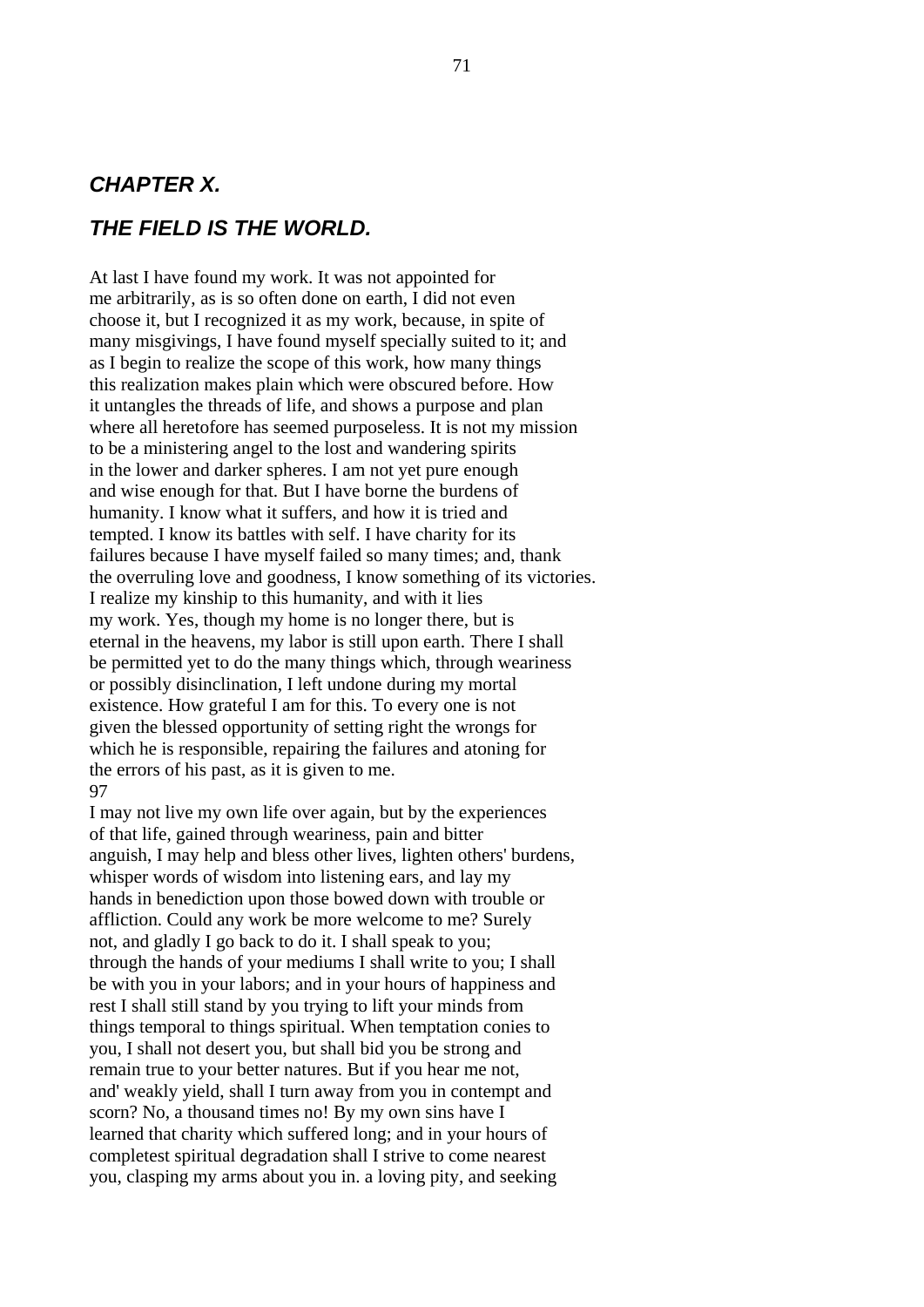to bring you back to your better, nobler selves. Truly there is more joy in the Spirit-world over the one sinner that repented, than over the ninety -and-nine that go not astray.

I am still weak, I am still ignorant. The future holds out to me an ever-broadening vista of knowledge and experience, in contrast with which my personality seems to shrink smaller and smaller. But the years of earth-life have brought me some wisdom, and that I can utilize. Though still in the ABC class of spiritual wisdom, looking backward as I now do over the past, by the means of the newly-learned spirit alphabet, I am beginning to spell out the meaning of all my earthly experiences. While I was still on earth many of them were as if written in hieroglyphics which it was impossible for me to decipher; but with the heavenly key I am beginning to read them, and to comprehend their meaning; and, with a full remembrance of all the weariness, the bitterness and the anguish, I can say to-day that, even if I could, I would undo nothing in that past. 98

Each experience has its place, meaning and purpose; and I expect to see all this clearer and clearer as eternity rolls on. Oh! a wonderful and solemn thing is human life, with results which are never ending.

It is not the purpose of this letter to describe to you in what manner I have finally learned how to reach and communicate with those still in the flesh. Suffice it to say that I have done so. Neither will I weary you with personal matters by describing my ministrations to my own special loved ones, and what delight they have brought to me, what consolation to them. But though I shall never forget those whom I have left behind, and shall always be drawn to them by the ties of spiritual kinship, as ever I was by ties of the flesh, my heart is growing large enough to include all humanity in its love and compassion, and my field of labor is wherever there are human souls needing help or comfort.

There are many of us to whom this work is given, and to us it seems the best and noblest work which can be done — probably because it is best suited to us. Perhaps some day when I have grown in wisdom and righteousness, and when my knowledge of the spirit life shall be perfect enough to warrant it, I shall be promoted, not only to a higher sphere, but to a higher field of labor, and shall find my work all here, bidding farewell to earth forever. Such a result does not now seem to me desirable; but when the time comes I shall desire it because I shall be prepared for it.

There is one thing I wish to speak of, though it may appear somewhat out of place in this chapter; but it has not seemed to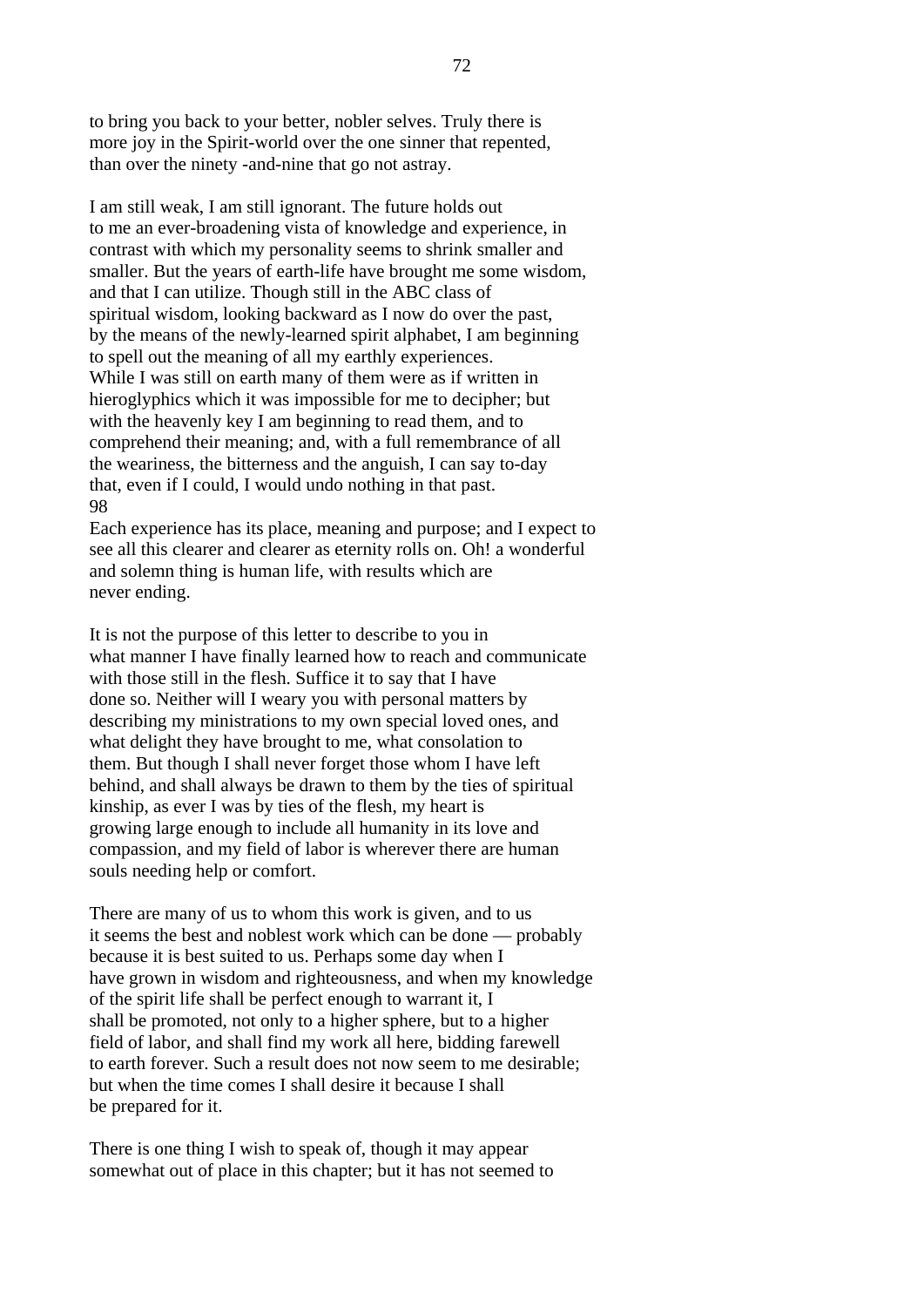come in appropriately anywhere else. *One day my boys, my own beautiful boys, said to me:* 

"Our beautiful mother."

Beautiful! How strangely the word sounded, applied to me. I had been beautiful once, but that was long ago. 90

I chid them for their loving flattery, for I still carried the picture in my mind of the gray hair, the dull eyes, and the thin, lined cheeks and brow, out of which all youth and beauty had long ago vanished, which had been the semblance of my earthly self. Lovingly they assured me they were not flattering me, and in proof they brought me a mirror, and I beheld myself once more. Myself, and yet not myself! There were the general outlines of the features, just as I had long been familiar with them; but the wrinkles of care were smoothed away; the traces of age had vanished; and more than the beauty of youth — a beauty of the spirit— illuminated them. Humbly and gratefully I recognized the fact that I was indeed beautiful, with a beauty upon which time should cast no shadow, nor sorrow mar, and to which eternity should bring still greater perfection. What more can I say to you now? Oh! there is so much still untold, that it seems useless to begin the telling. I shall speak and write to you again; I have already assured you of that. But now I bring this long letter to a close. I only purposed to tell my first experiences in spirit life, and these I have narrated here as faithfully as the conditions of spirit control will permit me. More obstacles than you can realize have stood in the way of my making myself perfectly understood.

First of all, there is the difficulty of expressing ideas and describing events which have no counterpart in mortal existence. In many ways I know I have rendered myself liable to misapprehension. Thus, when I speak of different places, of going and coming, my meaning has not been the same that you would attach to those phrases. Each one here creates his own surroundings. His heaven or hell proceeds from within himself outward until it surrounds him like an actual locality. Those who dwell in darkness do so because their souls are dark and send out no rays of light, I did not visit differently located spheres, in the same sense that you would understand the term; but was permitted to view darkened spiritual states, and made to realize what was the effect upon those who existed in such conditions.

## 100

The senses, too, play a subordinate part here. They are as keen as in earth-life, but there is a newly developed sense or spiritual perception which outranks them all, and by means of this many of our impressions are received, and much of our